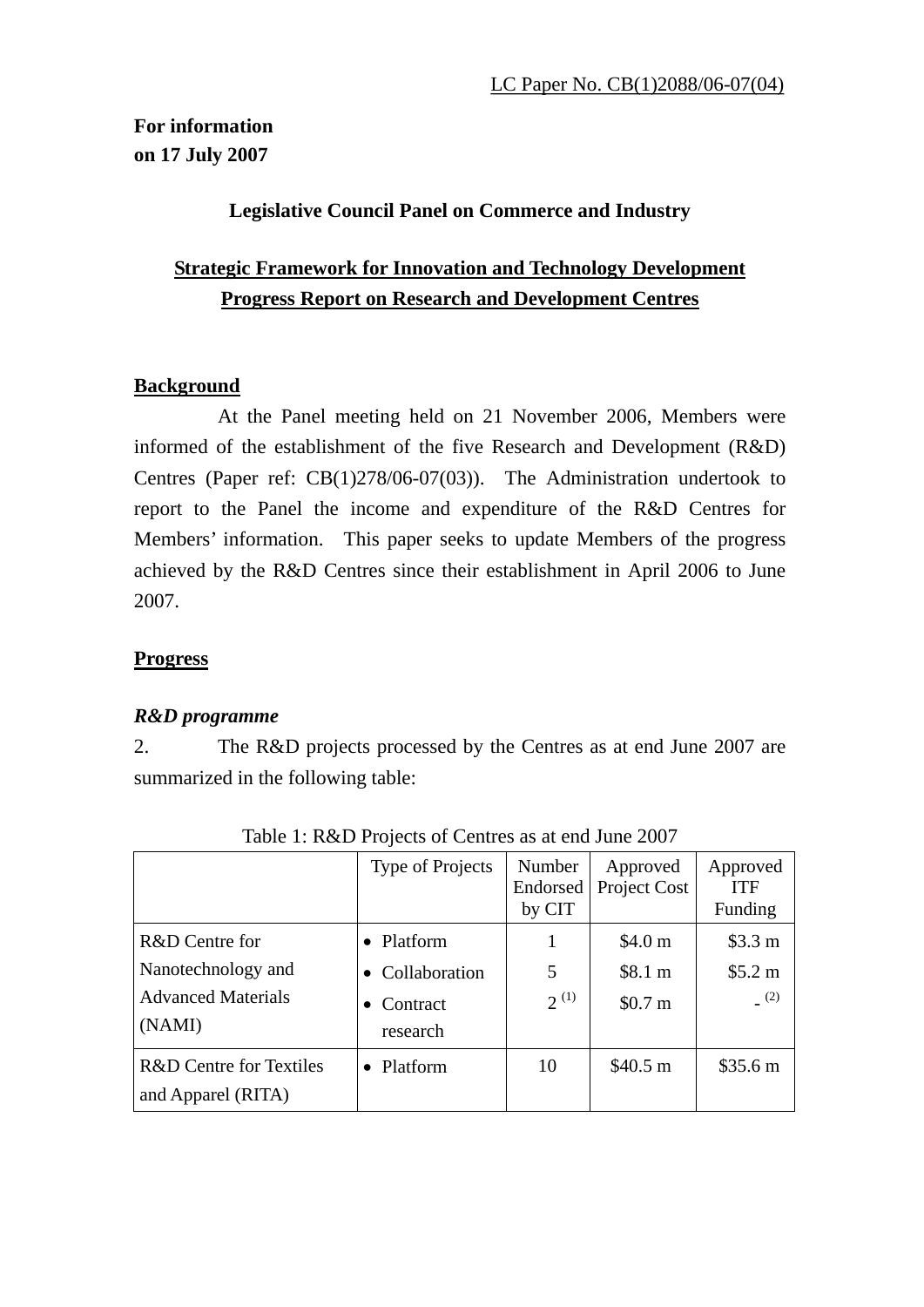|                                                                                                   | <b>Type of Projects</b>         | Number<br>Endorsed<br>by CIT | Approved<br>Project Cost   | Approved<br><b>ITF</b><br>Funding |
|---------------------------------------------------------------------------------------------------|---------------------------------|------------------------------|----------------------------|-----------------------------------|
| R&D Centre for Logistics<br>and Supply Chain<br><b>Management Enabling</b><br>Technologies (LSCM) | • Platform                      | 6                            | \$37.6 m                   | \$32.8 m                          |
| R&D Centre for<br><b>Automotive Parts and</b><br><b>Accessory Systems (APAS)</b>                  | Platform                        | $\overline{4}$               | \$13.4 m                   | \$11.4 m                          |
| R&D Centre for<br>Information and<br>Communications<br>Technologies (ICT)                         | Platform<br>Contract<br>service | $27^{(3)}$<br>$24^{(1)}$     | \$177.9 m<br>\$6.2 m $(4)$ | \$164.0 m<br>(2)                  |

(1) Contract research and contract service projects are not required to be endorsed by the Commissioner for Innovation and Technology (CIT). This figure represents the number of such projects endorsed by the Centre.

- (2) Contract research and contract service projects are wholly funded by the industry.
- $(3)$  Apart from the 27 projects approved by ITC from April 2006 to June 2007, there are also 16 on-going projects undertaken before the establishment of the ICT R&D Centre.

(4) The amount shows the contractual amount of the contract service but not the budget of the contracts.

3. The R&D projects cover a variety of areas under the respective technology focus of the Centres. With respect to the platform projects, most of the Centres are able to secure the industry to contribute 10% of the total project cost. As for the collaboration projects, industry contribution to the total project cost is more than 30%. Contract research and contract service projects are wholly funded by the industry. The level of industry contribution for the R&D projects may serve as an indicator of the level of industry support for the projects, as well as the potential of the Centres for meeting the expectation of generating up to 40% of R&D expenditure from industry contribution when they ramp up to the fifth year of operation in 2010/11.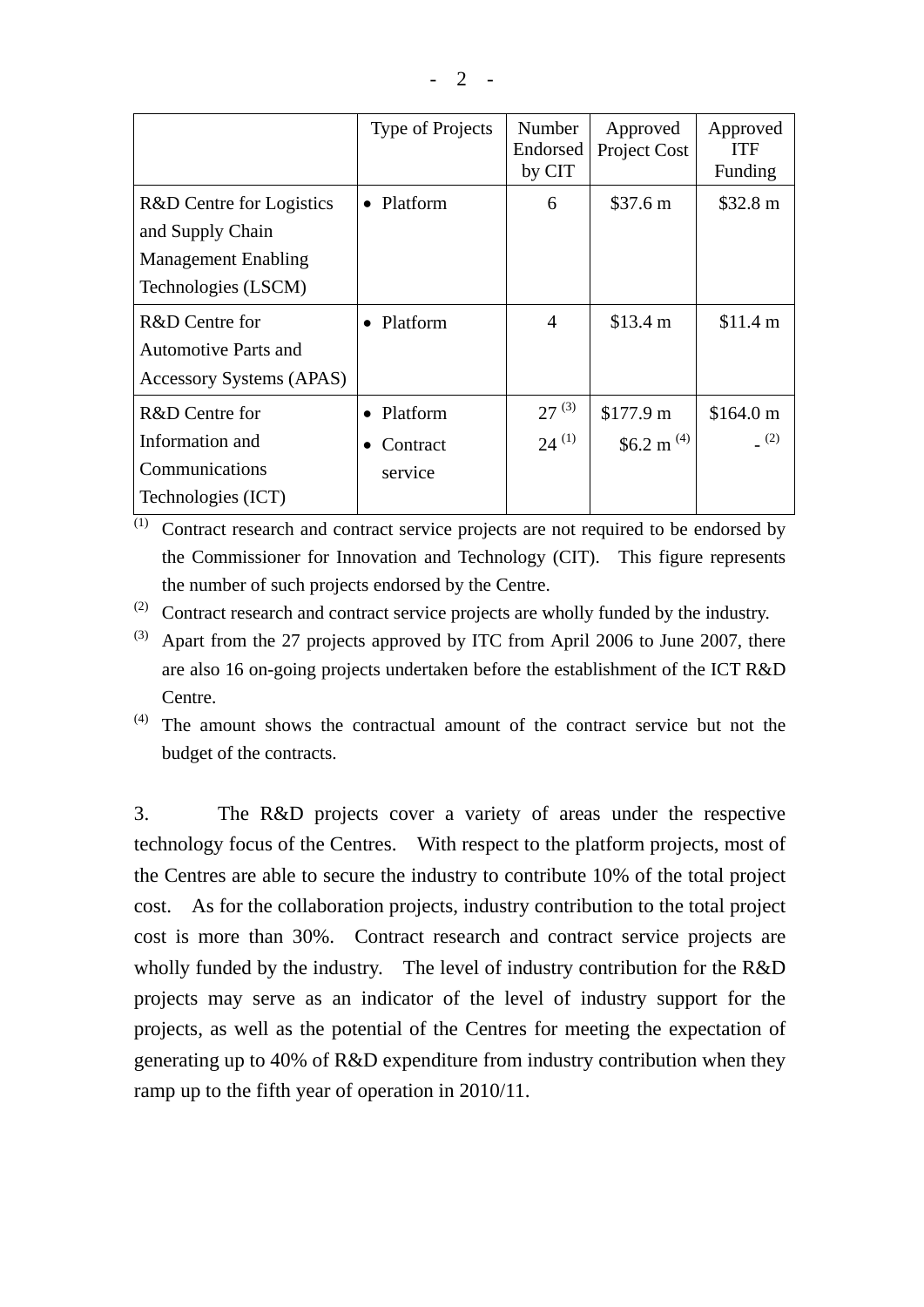$-3 -$ 

#### *Promotion and marketing*

4. Under the market-driven approach, the Centres have continued to establish network with the industry, universities, research institutes and industry support organizations in Hong Kong, the PRD region and other parts of the world. Such engagement efforts are essential in facilitating the Centres to understand the practical needs of the market and formulate R&D projects to address the identified needs. Through liaison with the universities and the industry, the Centres may also explore potential R&D partners in undertaking collaboration and other projects.

## *Administration*

5. On operation and general administration, the Centres have generally completed the setting up of the office and recruitment of staff. They have also established corporate policies and guidelines as well as R&D project vetting mechanism and procedures. The governing guidelines and procedures will be subject to continual refinement in the light of operational experience.

6. The expenditure on the operation of the Centres is set out in the following table.

|             | Estimated       | Actual          | Estimated       |
|-------------|-----------------|-----------------|-----------------|
|             | expenditure for | expenditure for | expenditure for |
|             | FY2006/07       | FY2006/07       | FY2007/08       |
| <b>NAMI</b> | \$12.9 m        | \$10.4 m        | \$14.6 m        |
| <b>RITA</b> | \$10.8 m        | \$5.7 m         | \$11.8 m        |
| <b>LSCM</b> | \$14.9 m        | \$8.0 m         | \$21.2 m        |
| <b>APAS</b> | \$27.4 m        | \$12.7 m        | \$24.1 m        |
| <b>ICT</b>  | \$111.7 m       | \$105.6 m       | \$111.7 m       |

Table 2: Estimated and actual expenditure on operation (for the financial years 2006/07 and 2007/08)

7. As shown in Table 2 above, there is under-expenditure of the operation cost of the Centres in general for financial year 2006/07. This is mainly attributable to the lead time taken to set up the Centres.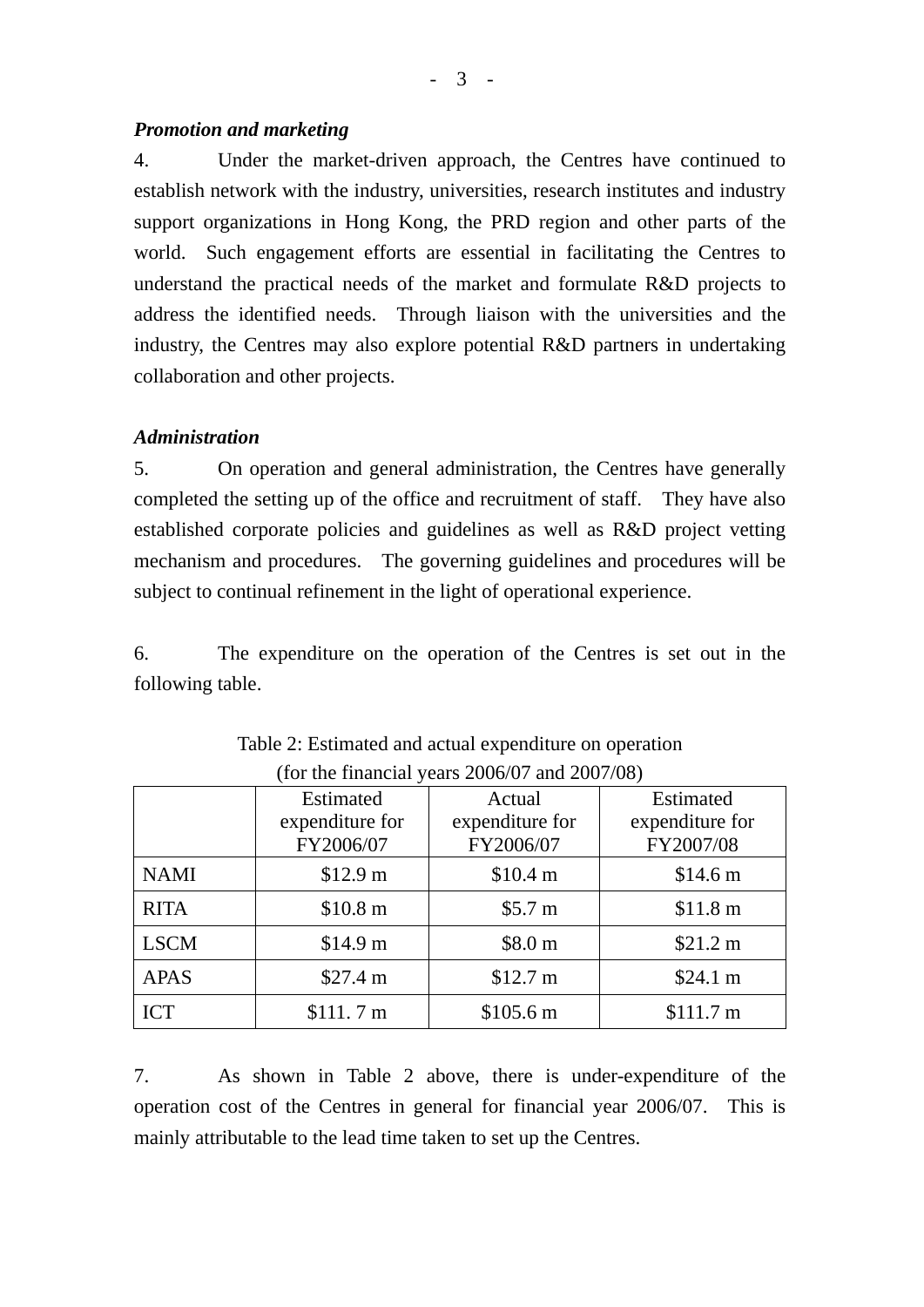8. Due to the relatively short history of the Centres which have just started their operation, the financial return for their first year of operation is not significant. Nevertheless, each of the Centres has since established the groundwork necessary for the furtherance of its objectives in, for example, providing a focal point for conducting applied R&D for application in the relevant industries.

### *Reports*

9. A report on each of the R&D Centres with regard to its R&D programmes, promotion and marketing activities, administration and future work is in the following Annex:

- (a) R&D Centre for Nanotechnology and Advanced Materials (NAMI) at **Annex I**;
- (b) R&D Centre for Textiles and Apparel (RITA) at **Annex II**;
- (c) R&D Centre for Logistics and Supply Chain Management Enabling Technologies (LSCM) at **Annex III**;
- (d) R&D Centre for Automotive Parts and Accessory Systems (APAS) at **Annex IV**; and
- (e) R&D Centre for Information and Communications Technologies (ICT) at **Annex V**.

--------------------

Innovation and Technology Commission July 2007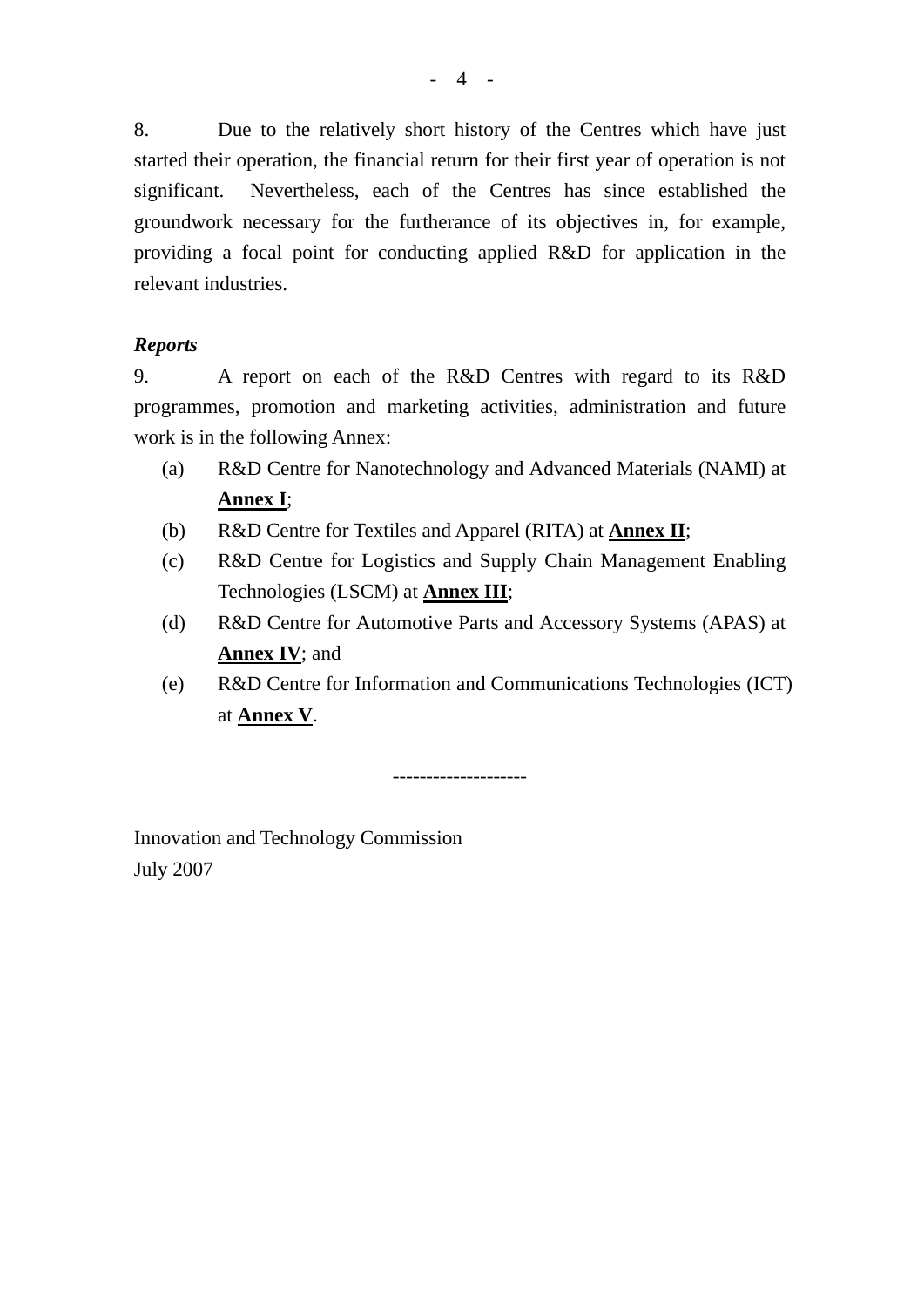### **Annex I**

#### **Report of the R&D Centre on Nanotechnology and Advanced Materials (NAMI) (for the period April 2006 to June 2007)**

#### **Centre Operation and General Administration**

 During the period, NAMI was actively engaged in formulating a detailed plan of the Centre's operation and R&D programme for 2006/07 and 2007/08, which included institutional setup matters, e.g. company establishment, recruitment of centre staff, drawing up of office procedures and corporate governance, as well as undertaking promotional activities to build up connections and network.

2. Key centre staff including the Chief Executive Officer (CEO), two Chief Technology Officers (CTO) and four Managers for project coordination, technical support and business development have been appointed.

#### **R&D Programme**

3. NAMI has drawn up a technology plan laying down its vision and focus on market segments for its R&D projects in the first year. Project solicitation plan, vetting criteria and procedures, monitoring and working schedules were also prepared. The Centre plans to undertake not more than 39 R&D projects by end of March 2008 under the five main technology areas, namely nanomaterials (functionalization and applications); nanotechnology enabled nano-optoelectronics; nano-structured/textured material applications; advanced materials for interconnection, packaging and thermal management; and forming of advanced materials.

4. NAMI has conducted two rounds of project solicitation. The first round started on 8 September 2006 and ended on 16 October 2006. During the period, NAMI received 13 project proposals where 10 are industry-led projects and 3 are technology platform projects, amongst which different local universities would be involved. The vetting was completed in late January 2007. The Centre has endorsed eight projects and seven of them were submitted to the Innovation and Technology Commission (ITC) from January to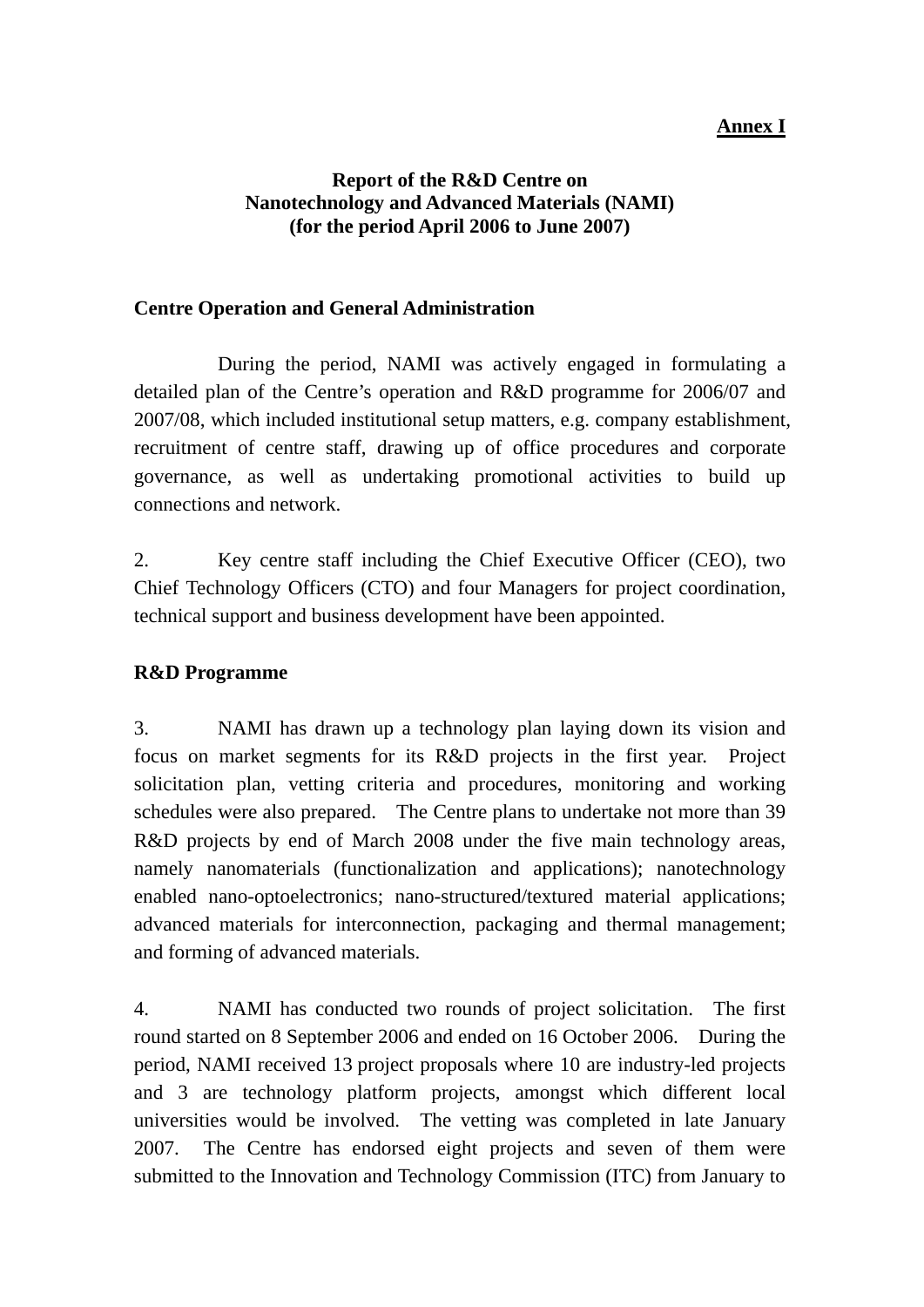|                | <b>Project Title</b>                                                                                                     | <b>Project</b><br><b>Duration</b><br>(months) | Organization                                         |
|----------------|--------------------------------------------------------------------------------------------------------------------------|-----------------------------------------------|------------------------------------------------------|
| $\mathbf{1}$   | <b>Functional Nanocoating for Energy</b><br><b>Saving Applications</b>                                                   | 12                                            | A private company                                    |
| $\overline{2}$ | Industrialisation of Liquid TiO2<br><b>Hydrosol Production and Extensive</b><br>Applications for Indoor Air Purification | 12                                            | Hong Kong<br>Polytechnic<br>University               |
| 3              | Demonstration Line for the Production<br>of Low-cost Humidity Sensor                                                     | 12                                            | Hong Kong<br>University of Science<br>and Technology |
| $\overline{4}$ | <b>Industrial Scale Sonochemical</b><br><b>Fabrication of Mesoporous</b><br>Photocatalysts                               | 27                                            | <b>Chinese University</b><br>of Hong Kong            |
| 5              | LED Arrays on Silicon Substrates by<br>Flip-chip Technology                                                              | 24                                            | Hong Kong<br>University of Science<br>and Technology |
| 6              | Nano-enabled hot-dip Galvanizing<br>Process                                                                              | 24                                            | <b>NAMI</b>                                          |

The second round of project solicitation started on 20 April 2007 and ended on 30 June 2007 where 25 proposals/indications of intention to submit full proposals involving a total project cost of \$257 million had been received.

# **Promotional Activities**

5. To promote NAMI's work and solicit industry support, NAMI has set up a corporate website [\(www.nami.org.hk](http://www.nami.org.hk/)) and participated in/ co-organised various promotional activities in Hong Kong and overseas including international conferences and roadshows to introduce its work, research outputs and deliverables, establish network and seek collaborations. These activities have generated positive responses from the industry and research institutes and the Centre has received many enquiries on possible collaboration and membership applications. Major activities include:

(a) Symposium for R&D Project Solicitation on 16 August 2006 – it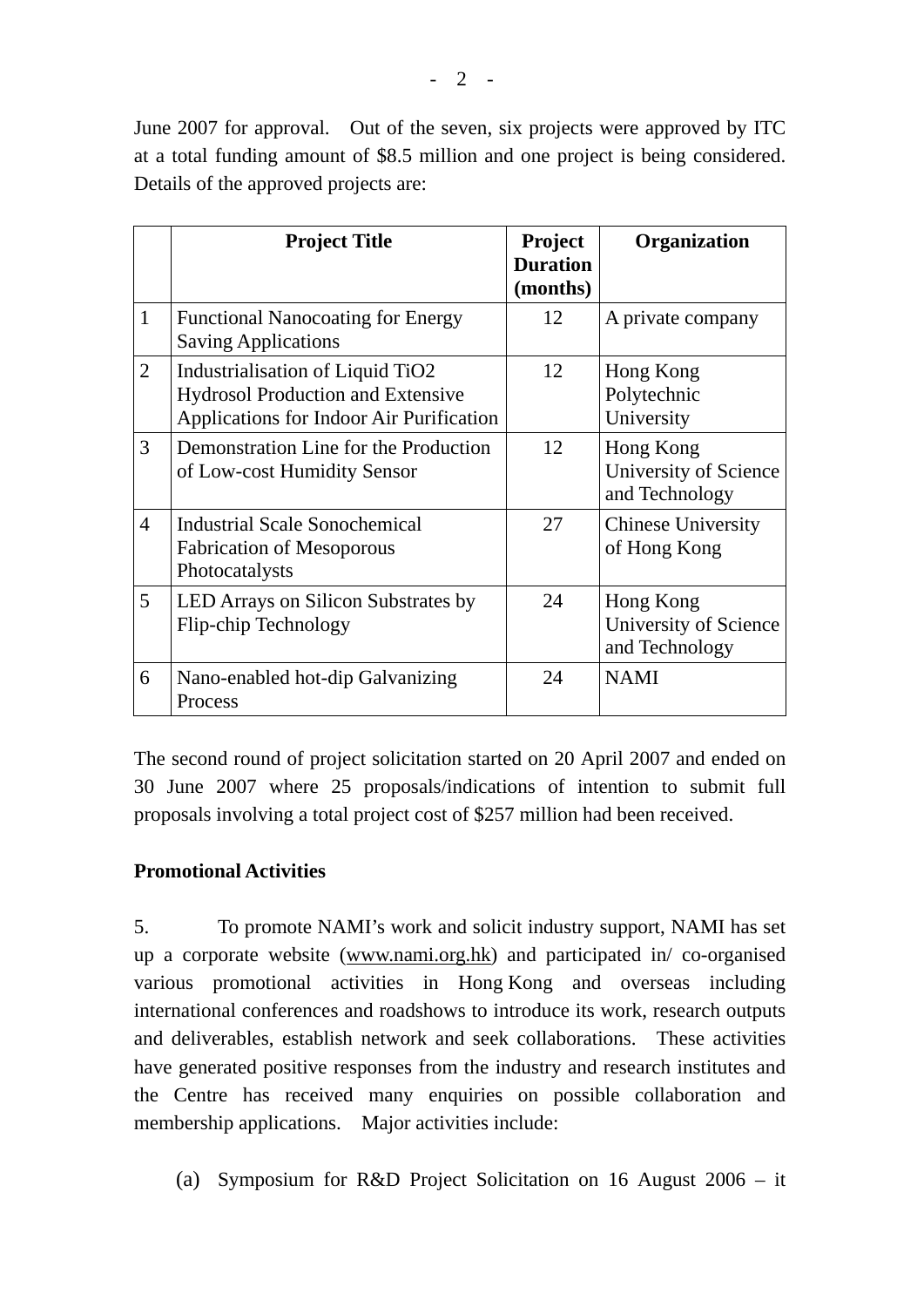aimed to introduce NAMI's vision, research focus areas, IP policy and arrangement, application and vetting procedures of R&D proposals. The symposium was well attended by representatives from the industry, universities and research institutes;

(b) 2006 International Conference on Nanotechnology and Advanced Materials (2006 ICNAM) and its concurrent events, the Nanotechnology Commercialisation Forum 2006 (NCF 2006) and the third Asia Nano Forum Summit (ANFoS 2006) – These events were held on 1-3 November 2006 in the Hong Kong Convention and Exhibition Centre and The Hong Kong University of Science and Technology.

The 2006 ICNAM was jointly organised by the NAMI, the Hong Kong Productivity Council, the Federation of Hong Kong Machinery and Metal Industries and the HKUST. The ICNAM aimed to upgrade knowledge related to nanotechnology and advanced materials and to provide a platform for technology exchanges and commercialization. Prominent figures like Prof Klaus von Klitzing, the 1985 Winner of Nobel Prize in Physics, was one of the keynote speakers of the event.

ANFoS 2006 was the major activity of Asia Nano Forum (ANF) which is a collaborative research network on nanotechnology within the 13 Asia Pacific economies. Hong Kong was the hosting economy for ANFoS 2006 and NAMI was the principal organizer.

Primarily organized by NAMI, the NCF 2006 aimed to create business connections between the industry and the financiers. Industrialists and experts from various disciplines were invited to share their experience in commercialising R&D into successful products and businesses; and

(c) Industry forum on 25 May 2007 – it focused on metal treatment and energy where experts and enterprises were invited to share the latest developments of related technologies and products. The Forum provided an opportunity for business matching and triggered new ideas of industry-led R&D projects.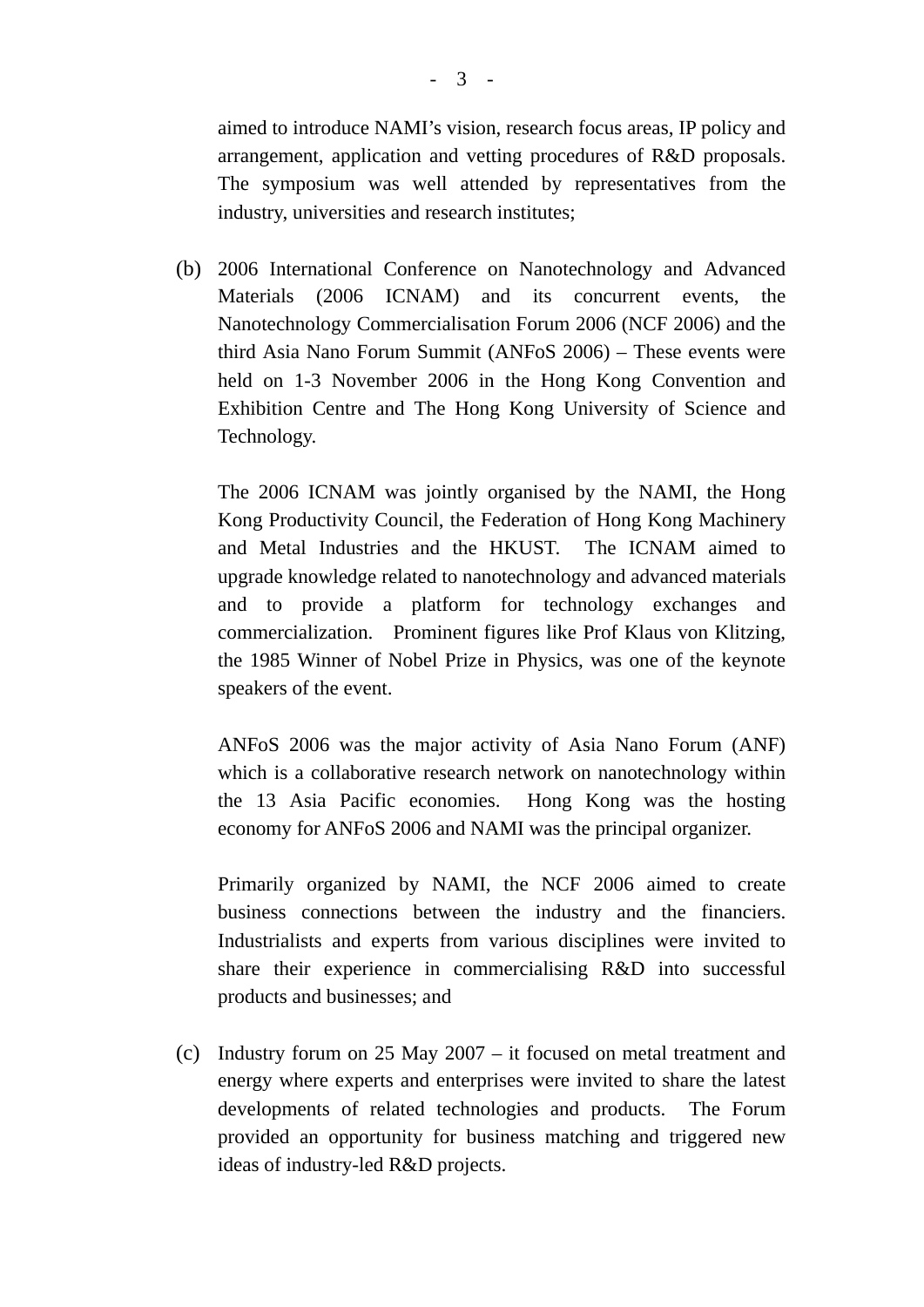6. NAMI has also made numerous visits to and presentations at trade associations and individual companies to introduce nanotechnology and advanced materials that might be of interest to various industrial sectors of Hong Kong. The response has been very positive, resulting in large number of visits by industrialists and investors to NAMI for detailed discussions. A number of such discussions have led to product concepts that were of commercial potential. Meanwhile, the Consortium on NanoTechnology and Advanced Materials setup by the Centre has recruited 67 members from various industrial sectors and research institutions. Five companies have also engaged the testing and consultancy services provided by the Centre.

### **Future Activities**

7. The Centre will focus its efforts on the R&D programme including the implementation of the approved R&D projects and conducting further rounds of project solicitation if necessary. NAMI will also seek active industry collaboration on establishing a demonstration production line for high performance display panels.

8. The Centre will conduct regular reviews to improve the Centre's operation and corporate governance. A Corporate Governance Manual has been prepared and is being finalized.

9. NAMI will continue its promotion efforts. It plans to participate in various exhibitions and forums in 2007/08, including the International Conference on Nanoscience and Technology in Beijing in June 2007, the Innovation Expo in September 2007, as well as the Asia Nano Forum in December 2007. The Centre will continue to visit industry associations to invite more industry participation in R&D projects.

10. A list of major corporate activities undertaken/planned by the Centre in 2006/07 and 2007/08 is at Appendix I.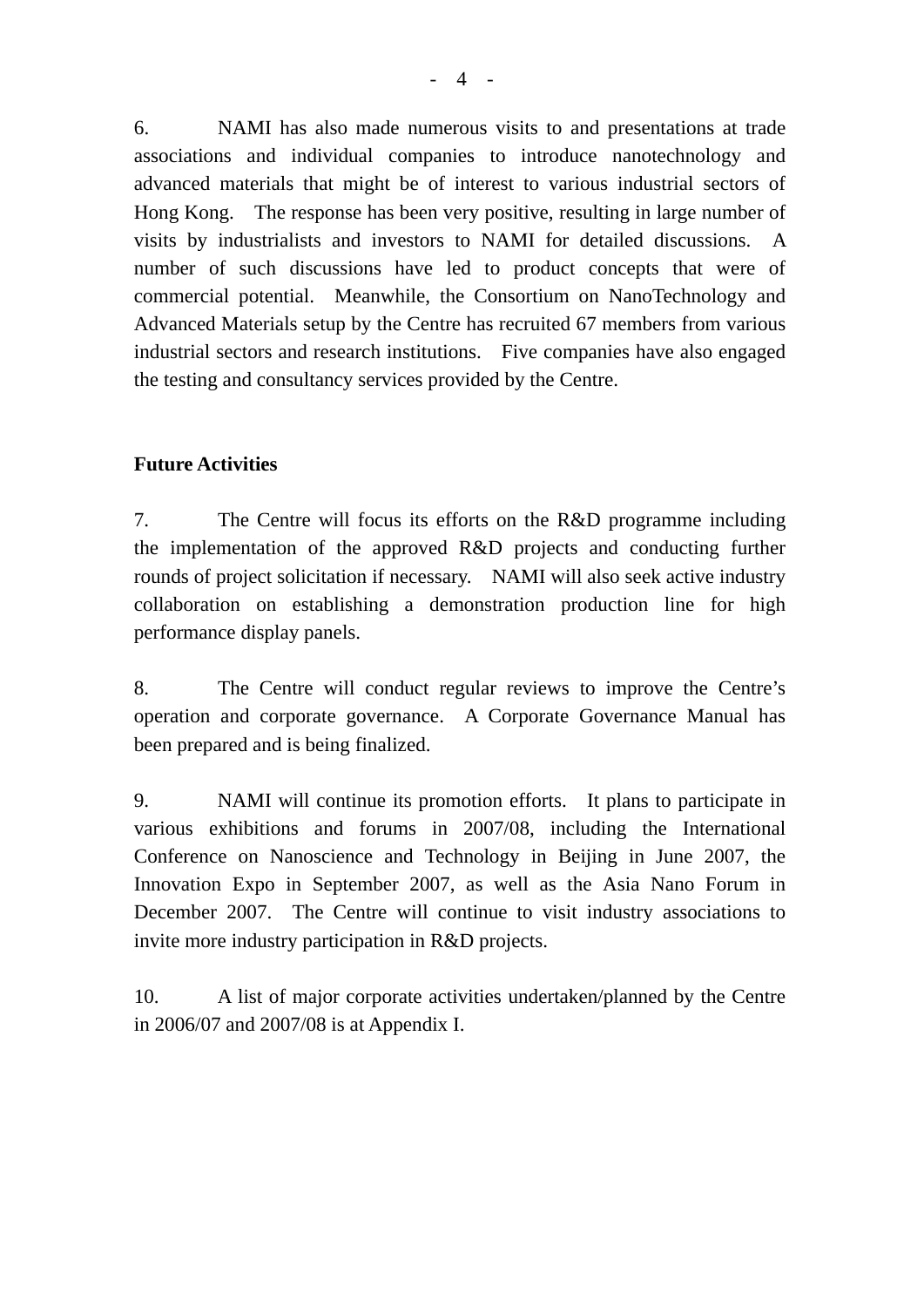### **Appendix I to Annex I**

# **Major corporate activities undertaken/planned by the Centre in 2006/07 and 2007/08**

# **2006/07**

| <b>Date</b>               | <b>Events/Activities</b>                                                                                                                                                                                                  |  |
|---------------------------|---------------------------------------------------------------------------------------------------------------------------------------------------------------------------------------------------------------------------|--|
| 20 Apr 2006               | Launching Ceremony of Hong Kong R&D Centres organized<br>by ITC                                                                                                                                                           |  |
| 29-30 May                 | Participated in the PRD Roadshows in 4 cities organized by                                                                                                                                                                |  |
| & 8-9 Jun 2006            | ITC and the Guangdong Provincial Department of Science<br>and Technology                                                                                                                                                  |  |
| 17-19 Jun 2006            | Participated in the Fujian Technology and Projects Fair,<br>China                                                                                                                                                         |  |
| 19-21 Jun 2006            | Participated in the International<br>Symposium<br>on<br>Nanotechnology in Environmental Protection and Pollution<br>(ISNEPP 2006) as speaker and exhibitor                                                                |  |
| 26-30 Jun 2006            | Joined the Venture Forum 2006 cum visits in the United<br>States led by ITC together with other R&D Centres                                                                                                               |  |
| 16 Aug 2006               | Organised the Symposium for R&D Project Solicitation                                                                                                                                                                      |  |
| 12-17 Oct 2006            | Participated in the China Hi-Tech Fair 2006, Shenzhen,<br>China as exhibitor                                                                                                                                              |  |
| 24 Oct 2006               | Meeting with the Chief Executive of the HKSAR together<br>with other R&D Centres                                                                                                                                          |  |
| 1-3 Nov 2006              | Co-organised the 2006 International Conference<br>$_{\rm on}$<br>Nanotechnology and Advanced Materials, concurrently held<br>with the Nanotechnology Commercialisation Forum 2006<br>and the Third Asia Nano Forum Summit |  |
| 9-13 Nov 2006             | Participated in the Innovation Festival 2006<br>(Youth)<br>Innovation Exhibition) as exhibitor                                                                                                                            |  |
| $29$ Nov $-1$ Dec<br>2006 | Participated in the Innovation $\&$ Design Expo 2006 as<br>exhibitor                                                                                                                                                      |  |
| 15 Dec 2006               | Received a delegation of the Shanghai Municipal<br>Government                                                                                                                                                             |  |
| 2006/2007                 | Visits and meetings with trade associations of different<br>industries                                                                                                                                                    |  |
| 2006/2007                 | Published and maintained NAMI industrial consortium<br>website, newsletters, etc.                                                                                                                                         |  |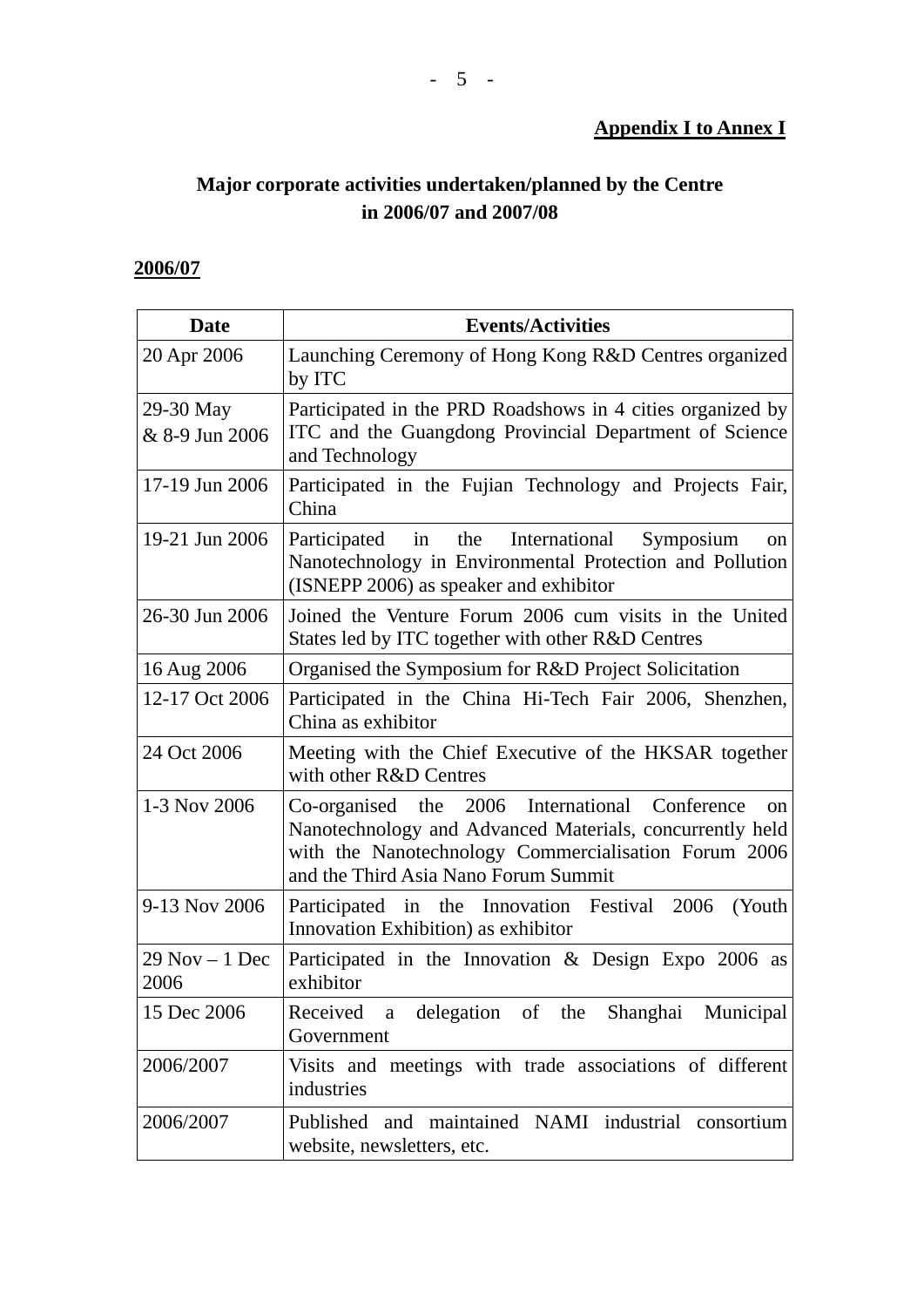| Date      | <b>Events/Activities</b>                                                                                                                                                                                     |  |  |
|-----------|--------------------------------------------------------------------------------------------------------------------------------------------------------------------------------------------------------------|--|--|
| 2006/2007 | Expanded the NAMI website to include a database of<br>technical updates, business opportunities, education and<br>promotional materials like presentation slides, e-version of<br>brochures and posters etc. |  |  |

# **2007/08**

| 23 May 2007  | Received delegations from the industry and academia of<br>Guangdong Province and Jiangxi Province              |  |
|--------------|----------------------------------------------------------------------------------------------------------------|--|
| 25 May 2007  | Organized the Metal Treatment and Energy Forum                                                                 |  |
| 1-4 Jun 2007 | Participation in the International Conference on Nanoscience<br>and Technology in Beijing, China as exhibitor  |  |
| Aug 2007     | Organize the Moulding and Plastics industries workshop                                                         |  |
|              | Visit to Shenzhen Textile Industry Association                                                                 |  |
| Sept 2007    | Participation in the Innovation Expo 2007 as exhibitor                                                         |  |
| Oct 2007     | Participation in the China Hi-Tech Fair 2007 in Shenzhen,<br>China as exhibitor                                |  |
| Dec 2007     | Co-organizer of the Asia Nano Forum, Federation of Hong<br>Kong Machinery and Metal Industries Conference 2007 |  |
|              | Participation in the Innovation and Design Expo as exhibitor                                                   |  |
| 2007/08      | Visits and meetings with trade associations of different<br>industry sectors                                   |  |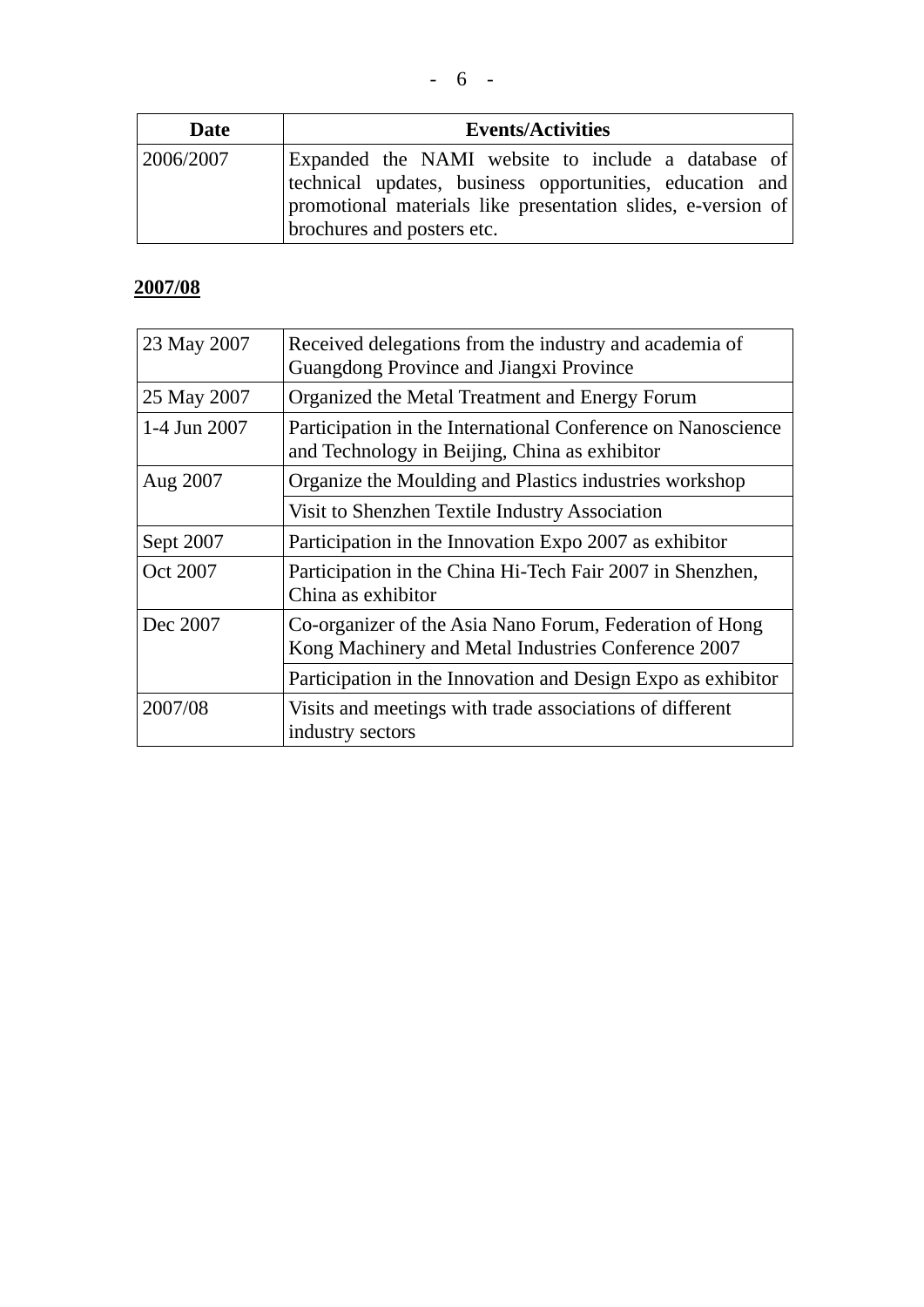#### **Annex II**

#### **Report of**

# **The Hong Kong Research Institute of Textiles and Apparel (HKRITA) (for the period April 2006 to June 2007)**

A summary on HKRITA's R&D programmes, promotion and marketing activities, administration and future work is as follows:-

#### **1. R&D Activities**

#### **(a) Project Summary**

During the report period, HKRITA issued the first tranche call for R&D projects under four main technology areas (namely (1) new materials and textiles and apparel products, (2) advanced textiles and clothing production technology, (3) innovative design & evaluation technologies, and (4) enhanced industrial systems & infrastructure). The 10 R&D projects are:

|                | <b>Project Title</b>                    | Project<br><b>Duration</b> | Organisation          |
|----------------|-----------------------------------------|----------------------------|-----------------------|
|                |                                         | (months)                   |                       |
| $\mathbf{1}$   | <b>Biofunctional Material and</b>       | 12                         | Hong Kong Polytechnic |
|                | Application                             |                            | University (PolyU)    |
| $\overline{2}$ | <b>Advanced Clothing Functional</b>     | 12                         | PolyU                 |
|                | Design CAD Technologies                 |                            |                       |
| 3              | Development of an Innovative            | 12                         | Hong Kong             |
|                | Finishing System for Wet Processing     |                            | Productivity Council  |
|                | of Garments and Accessories             |                            | (HKPC)                |
| $\overline{4}$ | <b>Advanced Textile and Garment</b>     | 18                         | PolyU                 |
|                | <b>Manufacturing Process Technology</b> |                            |                       |
| 5              | Development of a Laboratory-Scale       | 12                         | <b>HKPC</b>           |
|                | Electrochemical Mercerization and       |                            |                       |
|                | Bleaching System for Technological      |                            |                       |
|                | Evaluation                              |                            |                       |
| 6              | Finer Nu-Torque Cotton Yarn             | 18                         | PolyU                 |
|                | Production                              |                            |                       |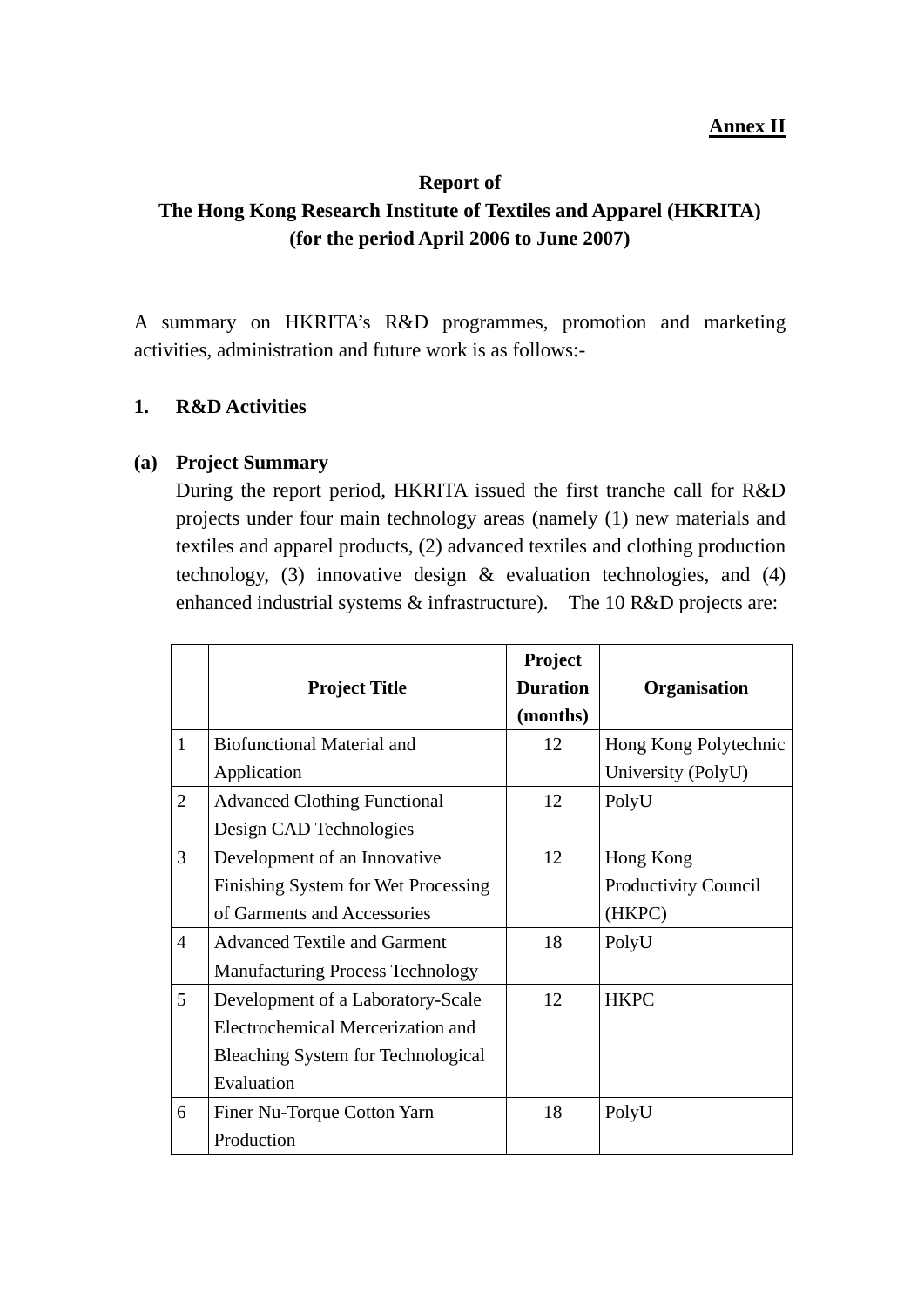|    | <b>Project Title</b>                    | Project<br><b>Duration</b><br>(months) | Organisation             |
|----|-----------------------------------------|----------------------------------------|--------------------------|
| 7  | Development of Fabric Structure         | 21                                     | PolyU                    |
|    | Analysis and Appearance Evaluation      |                                        |                          |
|    | System                                  |                                        |                          |
| 8  | <b>Advanced Functional Surface</b>      | 18                                     | PolyU                    |
|    | <b>Treatment Technology for Textile</b> |                                        |                          |
|    | Materials                               |                                        |                          |
| 9  | Imaging Colour Measurement (ICM)        | 18                                     | Zhejiang University $\&$ |
|    | <b>System for Textile and Garment</b>   |                                        | PolyU                    |
|    | Industry                                |                                        |                          |
| 10 | Development of Shape Memory             | 24                                     | PolyU                    |
|    | <b>Knitted Fabrics/Garments</b>         |                                        |                          |

#### **(b) Extension Services**

The R&D team has commenced to provide extension services including technical consultancy, project matching and R&D programmes to assist the textiles and apparel industry:

#### Technical Consultancy

Over the past few months, HKRITA has responded by enquires from the industry relating to:

- Problem solving
- Technology upgrading
- New product/process/service development
- Brand development in relation to design, quality and technology
- Establishment of in-house R & D operations

Some of the technical issues raised have been resolved by the R & D team. In addition, enquiries covering more complex technical issues have been referred to relevant research organisations, some of which should result in project applications for funding.

#### Project Matching

Local research institutions/organizations have begun to seek HKRITA's advice on the feasibility and marketability of certain project ideas. Our role would be to ascertain whether such proposals would assist in solving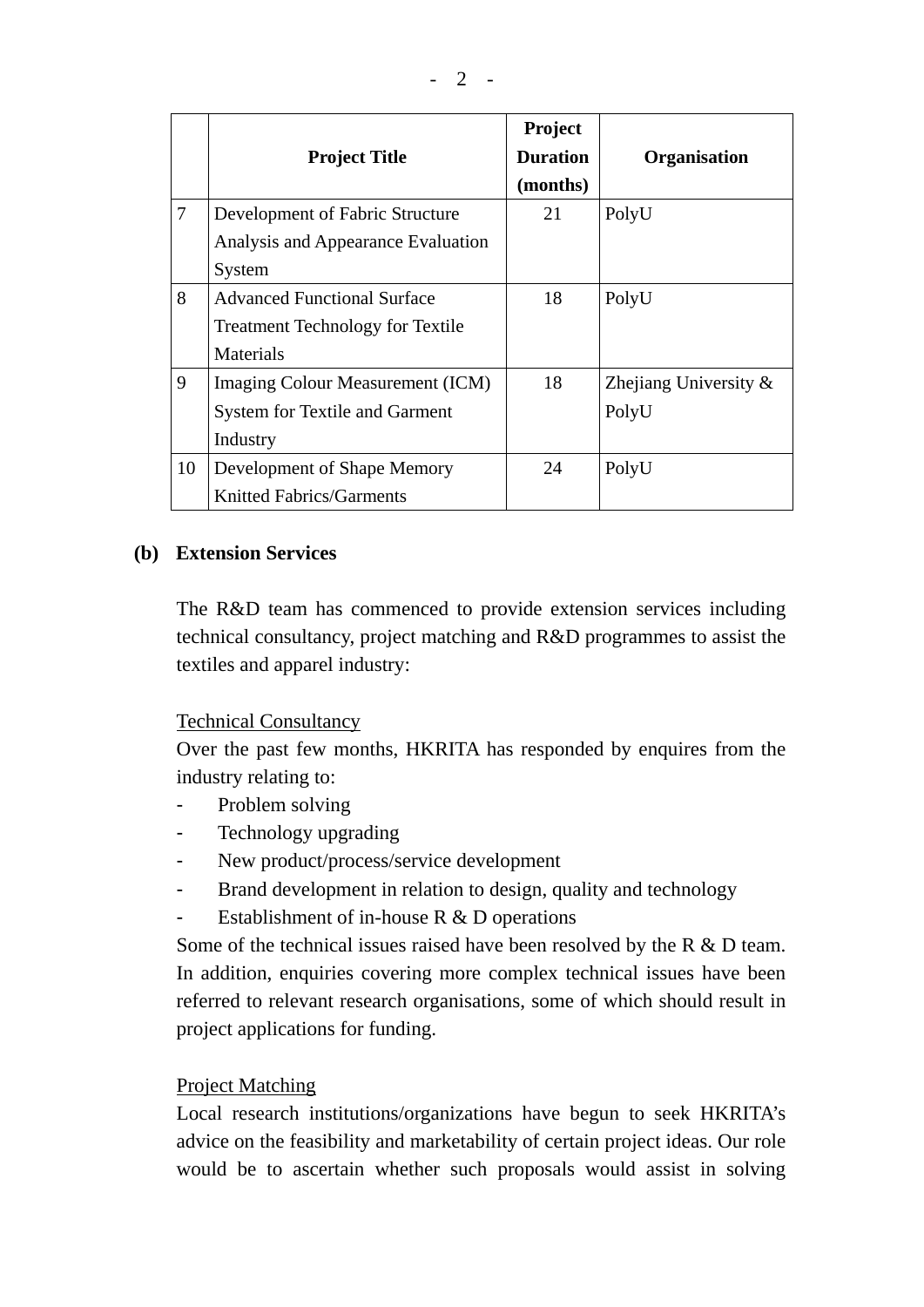practical problems faced by the industry and, if so, provide a "project matching service" by identifying industry partners who would support from such research.

| Date        | <b>Research Area</b>                                | <b>Organisation Matched</b>       |
|-------------|-----------------------------------------------------|-----------------------------------|
|             | 29 Nov 2006   Production Documentation              | <b>HKPC</b>                       |
|             | <b>System to SMEs</b>                               |                                   |
|             | 05 Dec 2006   Textile and Garment                   | PolyU                             |
|             | <b>Communication System</b>                         |                                   |
|             | 14 Dec 2006   Functional Uniform                    | PolyU                             |
| 18 Dec 2006 | <b>Six Sigma Application on</b>                     | <b>Clothing Industry Training</b> |
|             | Textiles and Clothing Industries   Authority (CITA) |                                   |

**Project matching service provided to the industry in 2006/2007:**

# **Matching of technical support service provided to local textile and clothing companies in 2006/2007:**

| Date        | <b>Technical Support Services</b>        | <b>Technical Support</b> |
|-------------|------------------------------------------|--------------------------|
|             |                                          | <b>Service Providers</b> |
| 22 Jun 2006 | Nano-technology for Bed Clothes          | PolyU                    |
| 01 Jul 2006 | Pilling of Wool/Cashmere Sweater         | <b>HKPC</b>              |
| 17 Nov 2006 | <b>Welding Technology</b>                | PolyU                    |
| 08 Dec 2006 | Self-cleaning Function Application to    | PolyU                    |
|             | School Uniform                           |                          |
| 16 Feb 2007 | Sample Dyeing of Specialty Fibres        | <b>HKPC</b>              |
| 16 Feb 2007 | <b>Smart Colour Simulation System</b>    | <b>HKPC</b>              |
| 02 Mar 2007 | <b>Sweater Automation, Energy Saving</b> | <b>HKPC</b>              |
|             | and Training                             |                          |

#### R&D Programmes

HKRITA believes that periodic seminars and lectures / training programmes would benefit the industry. This would help to keep practitioners abreast of the latest developments in the industry. Subjects could, inter alia, cover:

- Textiles and clothing technology
- Project management
- Technology management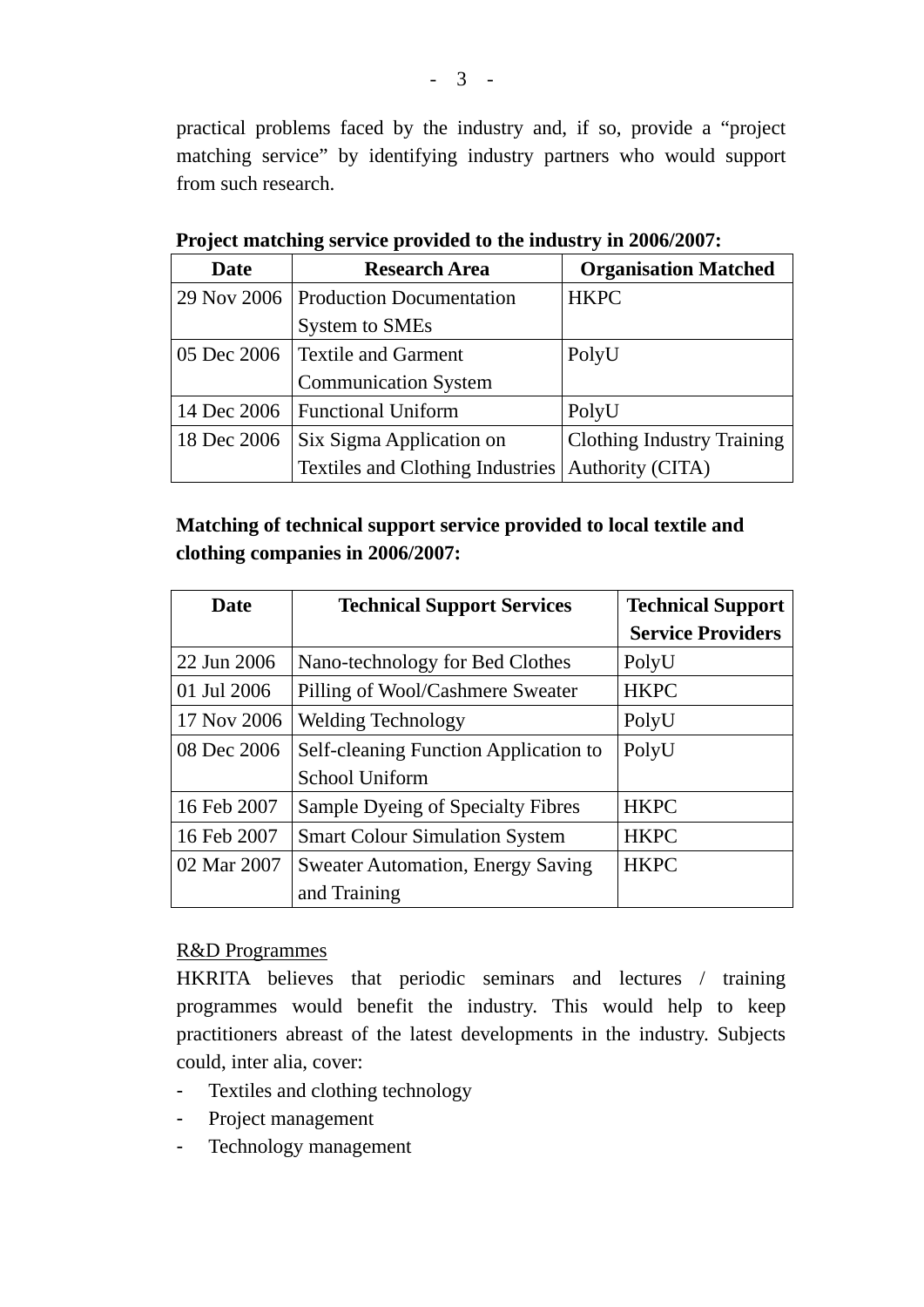Academic staff from universities and outside experts will be invited to lead seminars and training programmes. Hopefully, this in turn would arouse participants' interest in utilising our technical consultancy service and also result in new R & D projects being generated.

A technology symposium on "New Ideas, New Opportunities" was held on 19-20 April 2007. The Symposium attracted 406 attendees. Over 92% of participants came from various industrial sectors including the buying office, trading, textiles and apparel manufacturing, garment machinery and testing laboratories. The rest were from research institutes and the universities, as well as the other R&D Centres and government representatives.

#### Other R&D Activities

| <b>Date</b> | <b>Meetings / Visits</b>           | Organisation                   |
|-------------|------------------------------------|--------------------------------|
| 12 Jun 2006 | Meeting with Consultant,           | <b>HKPC</b>                    |
|             | <b>Manufacturing Technology</b>    |                                |
| 10 Jul 2006 | Meeting with Director of Fibrous   | Drexel University, USA         |
|             | <b>Materials Research Centre</b>   |                                |
| 11 Jul 2006 | Meeting with Operation Director    | Eleksen                        |
| 12 Jul 2006 | Meeting with Chair Prof in         | PolyU                          |
|             | <b>Fashion Design</b>              |                                |
| 13 Jul 2006 | Meeting with Customer Services     | <b>HKTDC</b>                   |
|             | Team                               |                                |
| 19 Jul 2006 | Meeting                            | City Y & Fong's                |
| 20 Jul 2006 | <b>Project Exploratory Meeting</b> | A-Fortune Company              |
| 21 Jul 2006 | <b>General Management Team</b>     | <b>Textiles Association of</b> |
|             | Meeting                            | Bleaching, Dyeing,             |
|             |                                    | Printing & Finishing           |
|             |                                    | (BDPF)                         |
| 26 Jul 2006 | <b>Project Meeting</b>             | <b>HKPC</b>                    |
|             |                                    |                                |
| 26 Jul 2006 | Meeting                            | <b>US National Science</b>     |
|             |                                    | <b>Foundation Centre</b>       |
| 8 Aug 2006  | Meeting with Programme Leader,     | De Montfort University,        |
|             | MA/MSc Design & Manufacture        | Leicester, Bedford, UK         |

#### **Project meetings and visits engaged in 2006/2007:**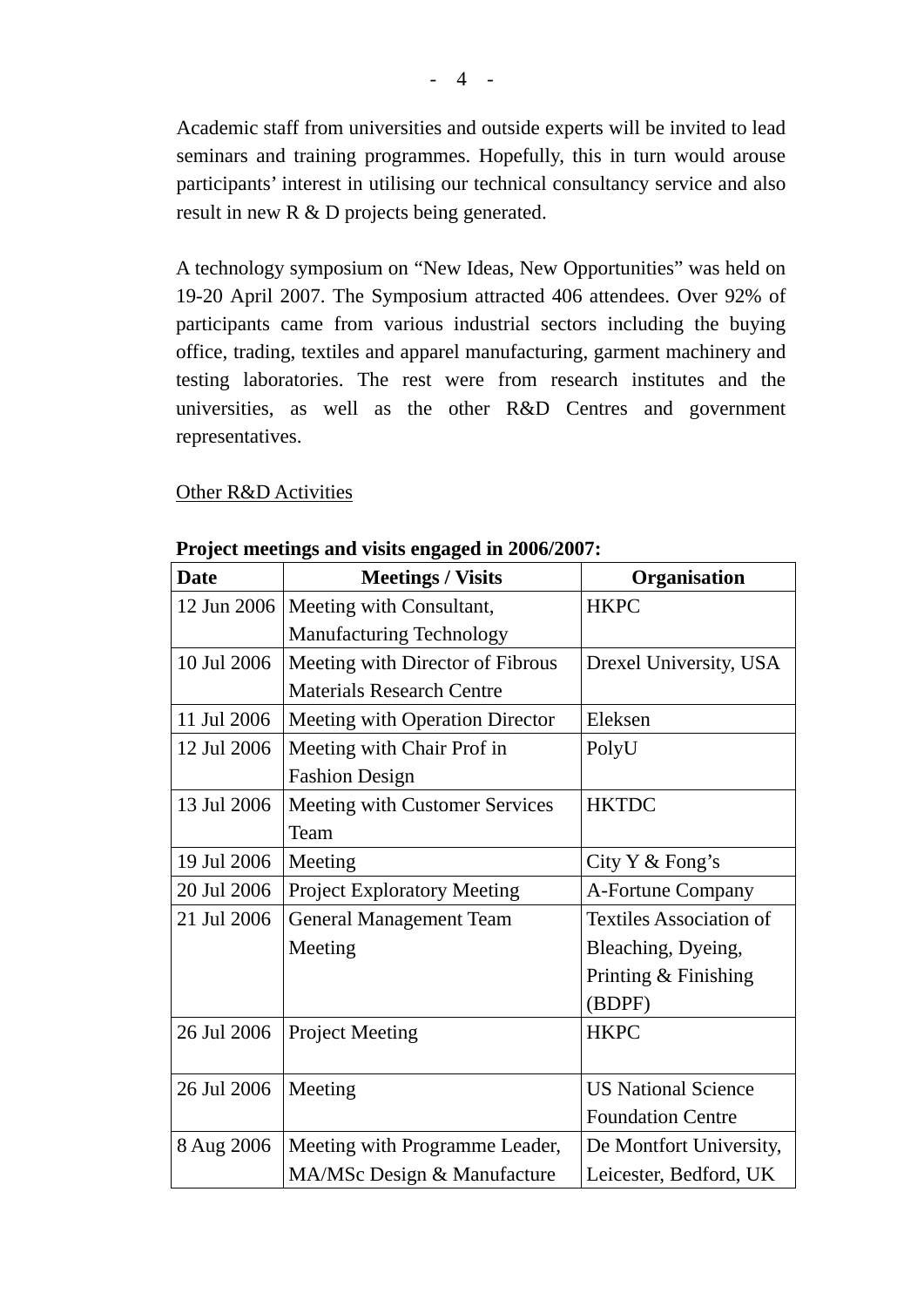| <b>Date</b>           | <b>Meetings / Visits</b>          | Organisation                  |
|-----------------------|-----------------------------------|-------------------------------|
| 8 Aug 2006            | Meeting                           | <b>Great Enterprise</b>       |
|                       |                                   | (Global) Ltd                  |
| 9 Aug 2006            | Meeting                           | M Magtague Group              |
| 9 Aug 2006            | Meeting                           | Kowloon Chamber of            |
|                       |                                   | Commerce                      |
| 11 Aug                | Meeting with Faculty of Textile   | Shinshu University,           |
| 2006                  | Science and Technology            | Japan                         |
| $21$ Aug              | Meeting with Science Advisor of   | ITC, HKSAR                    |
| 2006                  | ITC, HKSAR Government             | Government                    |
| $25 \text{ Aug}$      | Meeting with Chief Administrator  | Glorious Sun Enterprises      |
| 2006                  |                                   | Ltd.                          |
| 18 Sep                | Visited by Head of School of      | <b>Heriot Watt University</b> |
| 2006                  | Textiles & Design                 | UK                            |
| 3 Nov 2006            | Project exploratory meeting on    | <b>HKTDC</b>                  |
|                       | technological cooperation between |                               |
|                       | Shenzhen and Hong Kong            |                               |
| 17 Nov                | Technical enquiry meeting         | Common Rich                   |
| 2006                  |                                   | Technology Ltd. And           |
|                       |                                   | Hyosung (HK) Ltd.             |
| 8 Dec 2006            | Meeting with Director             | Ka Wah Light Industry         |
|                       |                                   | Ltd.                          |
| 27 Dec                | Meeting with Managing Director    | Polliam Trading               |
| 2006                  |                                   | <b>Corporation Limited</b>    |
| 10 Jan 2007   Meeting |                                   | KARL MAYER (H.K.)             |
|                       |                                   | Limited /                     |
|                       |                                   | <b>KARL MAYER</b>             |
|                       |                                   | Textilmaschinenfabrik         |
|                       |                                   | GmbH                          |
| 17 Jan 2007           | Meeting                           | Hong Kong Apparel             |
|                       |                                   | Society, Institute of         |
|                       |                                   | Textiles and Clothing of      |
|                       |                                   | PolyU, Messe Frankfurt        |
| 29 Jan 2007           | Meeting with Global Design &      | Arena Sportswear              |
|                       | <b>Development Director</b>       | Company                       |
| 6 Feb 2007            | Meeting                           | Procter & Gamble              |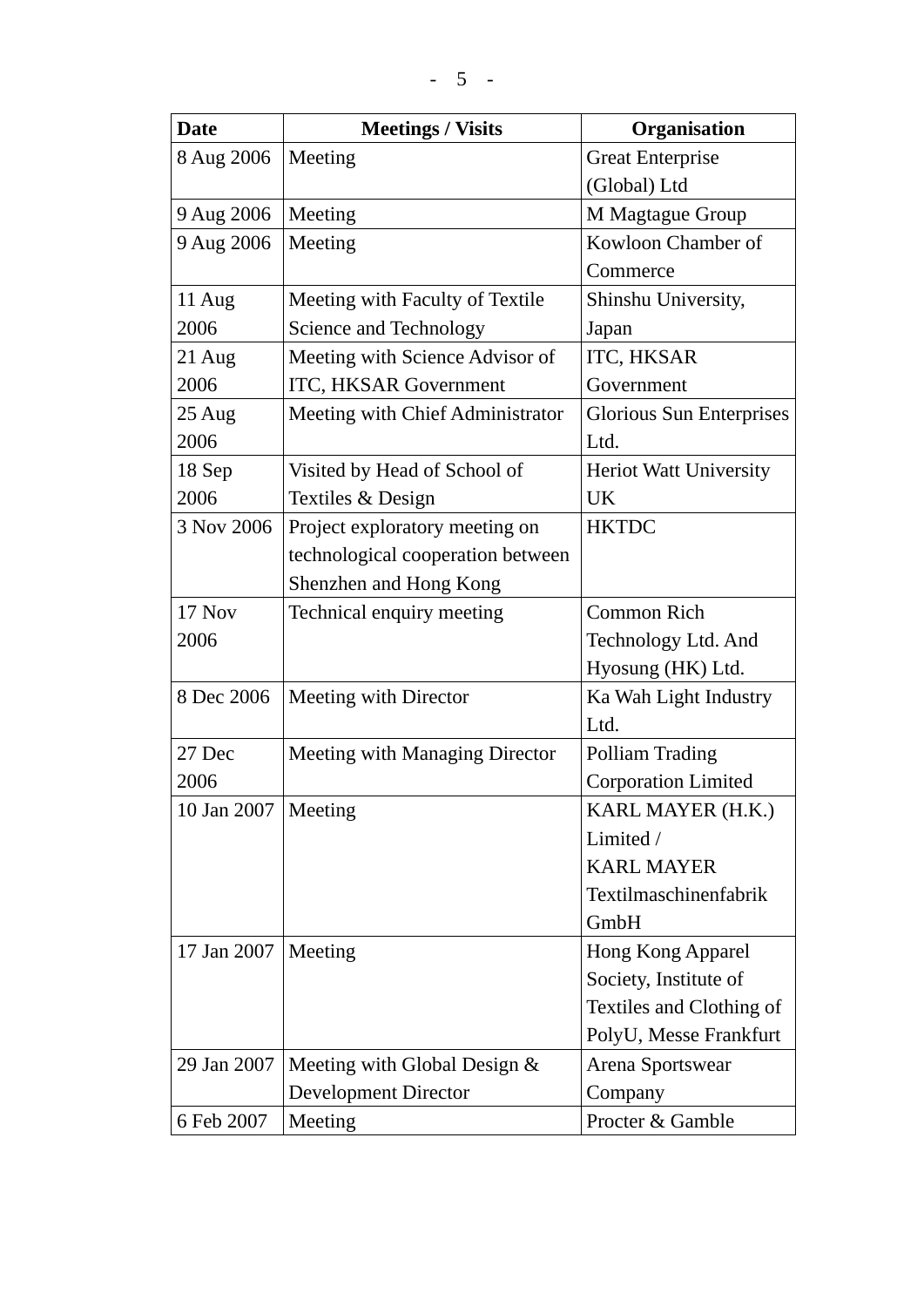#### **Seminars and other activities attended:**

| <b>Date</b>        | <b>Subject Title</b>                                       |  |
|--------------------|------------------------------------------------------------|--|
| 29 May - 09 Jun    | Guangdong-Hong Kong R&D Innovation and                     |  |
| 2006               | Technology Collaborations Joint Roadshows in               |  |
|                    | Guangzhou, Foshan, Shenzhen, Dongguan                      |  |
| 23 Jun 2006        | <b>HKTDC's Garment Advisory Committee Meeting</b>          |  |
| 23 Jun 2006        | HKGCC's Industry and Technology Committee                  |  |
|                    | Meeting                                                    |  |
| 26 Jun 2006        | Seminar for Professors from Rajamangala University,        |  |
|                    | Bangkok, Thailand                                          |  |
| 7 Aug 2006         | R & D Project Applications                                 |  |
| 16-18 Oct 2006     | The Sixth International Thermal Manikin and Modeling       |  |
|                    | Meeting                                                    |  |
| 21 Oct 2006        | Seminar at Glorious Sun Holding Ltd.                       |  |
| 01-03 Nov 2006     | 2006 International Conference on Nano Technology           |  |
|                    | and Advanced Materials                                     |  |
| $29$ Nov $-01$ Dec | Innovation & Design Expo                                   |  |
| 2006               |                                                            |  |
| 01 Dec 2006        | Innovation Festival 06 – Closing cum Award                 |  |
|                    | Presentation Ceremony for My Favourite Inventions for      |  |
|                    | <b>Quality Living Competition</b>                          |  |
| 15-18 Jan 2007     | Hong Kong Fashion Week for Fall / Winter 2007              |  |
| 27 Jan 2007        | Seminar on The Latest Breakthrough in Technology for       |  |
|                    | Textile Dyeing and Finishing (HKRITA is one of the         |  |
|                    | supporting organisations)                                  |  |
| 08-09 Mar 2007     | Visit to Guangdong Province, China organized by ITC        |  |
|                    | (to build up network with the mainland textile industry)   |  |
| 28-31 Mar 2007     | The 8 <sup>th</sup> China (Dongguan) International Textile |  |
|                    | <b>Industry Fair</b>                                       |  |

# **R&D Activities planned to be held in 2007/2008**

- i) Four local study visits;
- ii) Two overseas study visits;
- iii) Four conferences;
- iv) Six seminars; and
- v) Two workshops.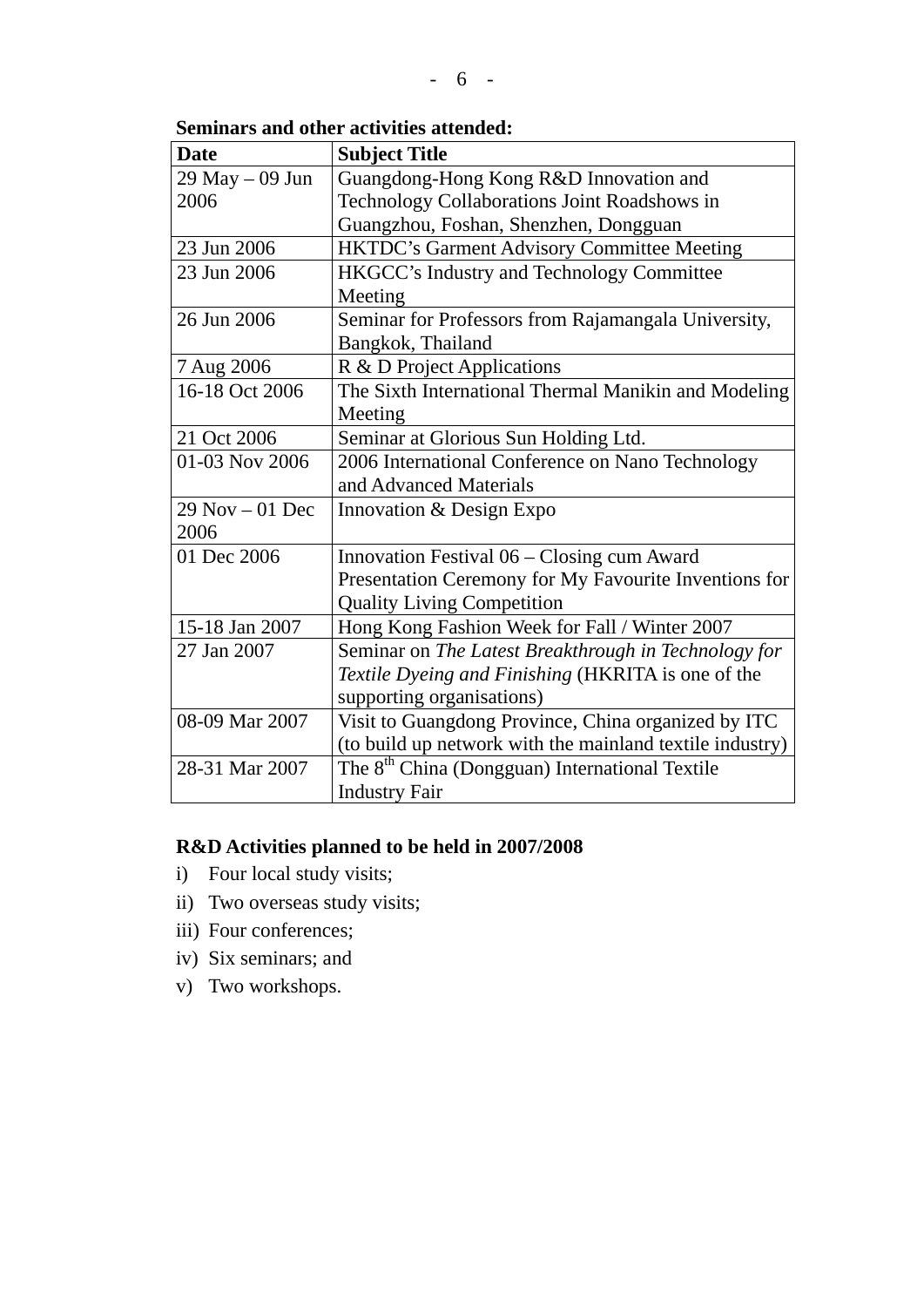#### **2. Promotion and Marketing Activities**

# **(a) Interviews with media and press were arranged to promote the research projects of HKRITA**

| Newspapers/         | <b>Subject</b>                                       | <b>Published</b> |
|---------------------|------------------------------------------------------|------------------|
| publications        |                                                      |                  |
| Sing Tao            | 理大納米發光布可製屏幕                                          | $21$ Aug         |
| Newspaper           |                                                      | 2006             |
| <b>Career Times</b> | Textile 24 Nov<br>World-class Research for the       |                  |
|                     | Industry                                             | 2006             |
| <b>Yellow Page,</b> | HKRITA Opens a New Chapter for the                   | Jan 2007         |
| <b>PCCW</b>         | <b>Textiles and Apparel Industry</b>                 | Issue            |
| Textiles and        | 香港製衣業發展回顧及前瞻                                         | Feb 2007         |
| Clothing, HKPC      |                                                      | Issue            |
| South China         | Interstoff Supplement: Re-branded Event   7 Mar 2007 |                  |
| <b>Morning Post</b> | Focuses on Latest Trends in Industry                 |                  |

## **(b) Advertisements were placed in apparel publications and magazines to increase the awareness of HKRITA in the industry**

| Newspapers/            | <b>Subject</b>                           | <b>Issued</b>   |
|------------------------|------------------------------------------|-----------------|
| publications           |                                          |                 |
| <b>Technical Usage</b> | Hong Kong R&D Moves Forward              | No.59,          |
| Textiles (TUT)         |                                          | 2006            |
| Textiles and           | 香港研發中心正式成立                               | Vol.18,         |
| Clothing, HKPC         |                                          | No.3, Jun       |
|                        |                                          | 2006            |
| <b>Fashion Maker</b>   | Advertisement: The Hong Kong Research    | Oct 2006        |
|                        | <b>Institute of Textiles and Apparel</b> |                 |
| Hong Kong              | 拓展嶄新科技 創造商業成果                            | Oct 2006        |
| Entrepreneur           |                                          |                 |
| <b>SME</b> Newsletter  | 硏發展商機                                    | $8th$ Issue,    |
| "Pulse"                |                                          | <b>Nov 2006</b> |
| WFM                    | Advertisement: The Hong Kong Research    | No.14,          |
|                        | Institute of Textiles and Apparel        | S/S 2007        |
| Textiles and           | 推動科研發展有助業界提高產品附加値                        | Vol.19,         |
| Clothing, HKPC         |                                          | No.1,           |
|                        |                                          | Feb 2007        |
| <b>Fashion Maker</b>   | Advertisement: The Hong Kong Research    | Mar 2007        |
|                        | <b>Institute of Textiles and Apparel</b> |                 |

A press release on HKRITA's first technology symposium, "Technology Symposium for Textiles and Apparel: New Ideas and New Opportunities",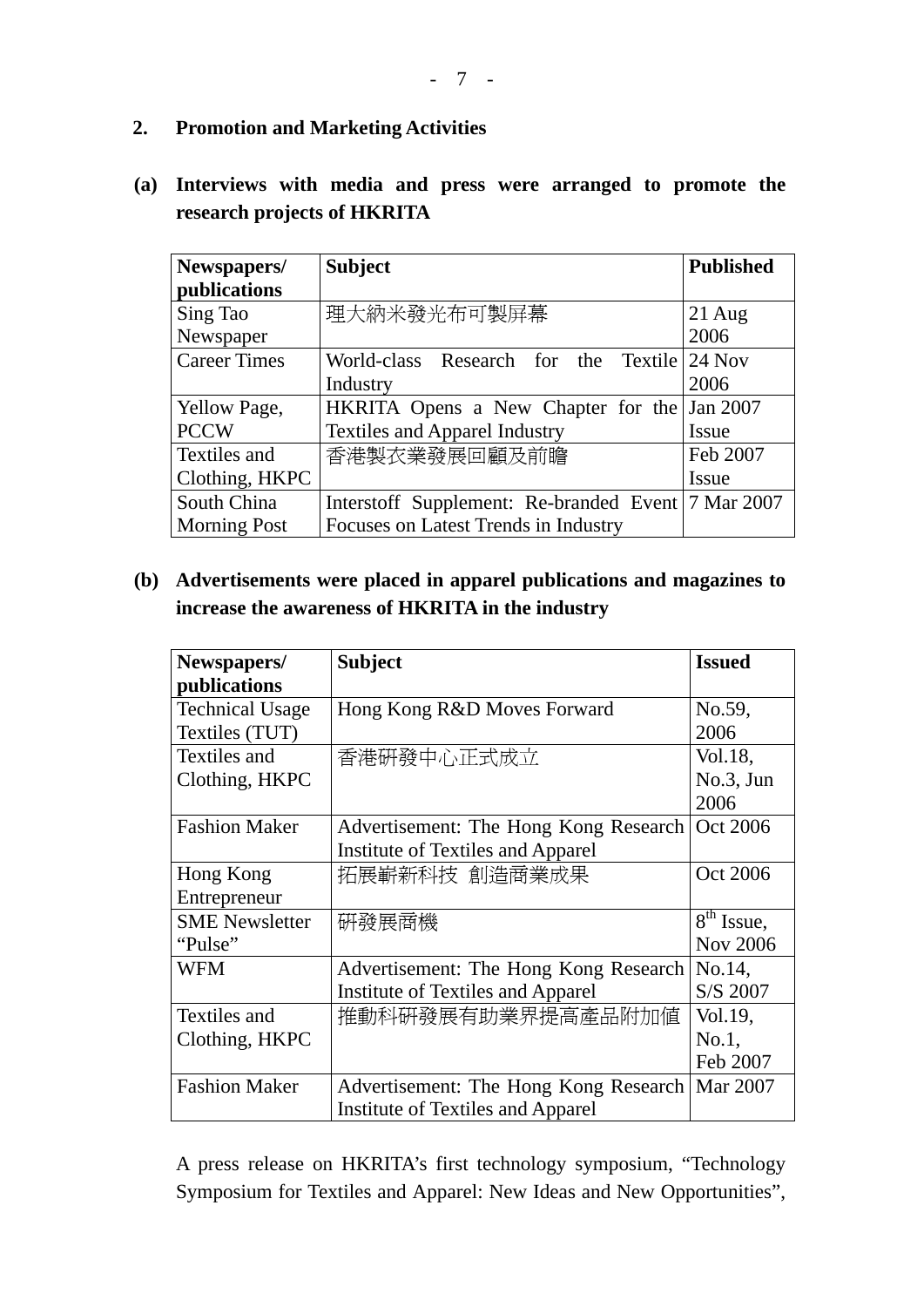was issued on 20 March 2007.

Promotion materials including corporate brochures, corporate posters and pamphlets on R & D extension services were produced.

### **(c) Website**

HKRITA launched its website on 1 August 2006. The contents, inter alia, cover our mission and vision statements, the four technology focus areas for R&D projects, corporate news and membership schemes. The website is updated regularly to provide the industry with the latest information of HKRITA's corporate events and activities.

The Chinese version of HKRITA website was launched on 31 December 2006. In addition, the website will also be expanded to include a R&D project database.

#### **(d) E-Newsletter**

Three issues of HKRITA e-Newsletter were released on 30 September 2006, 1 January 2007 and 1 April 2007. The e-Newsletters provided news, reports and events about HKRITA, with the latest information on our activities. The online e-newsletter is issued quarterly to keep HKRITA members and business contacts abreast of our latest developments.

A new section for technology features has been launched in the e-Newsletter to arouse the industry's interest in new technologies.

#### **(e) Other major initiatives/activities are tabled as below:**

| <b>Date</b> | <b>Events</b>                              | <b>Venue</b>     |
|-------------|--------------------------------------------|------------------|
| Local       |                                            |                  |
| 20 Apr 2006 | Launching Ceremony of the R&D              | HKCEC, Hong      |
|             | Centres                                    | Kong             |
| 3 May 2006  | <b>World of Trims Exhibition organised</b> | PolyU, Hong Kong |
|             | by Apparelkey                              |                  |
| 22 Jun 2006 | <b>FHKI Member Casual Lunch</b>            | Hong Kong        |
|             | Gathering                                  |                  |

#### **Publicity events and other programmes from April 2006 to March 2007**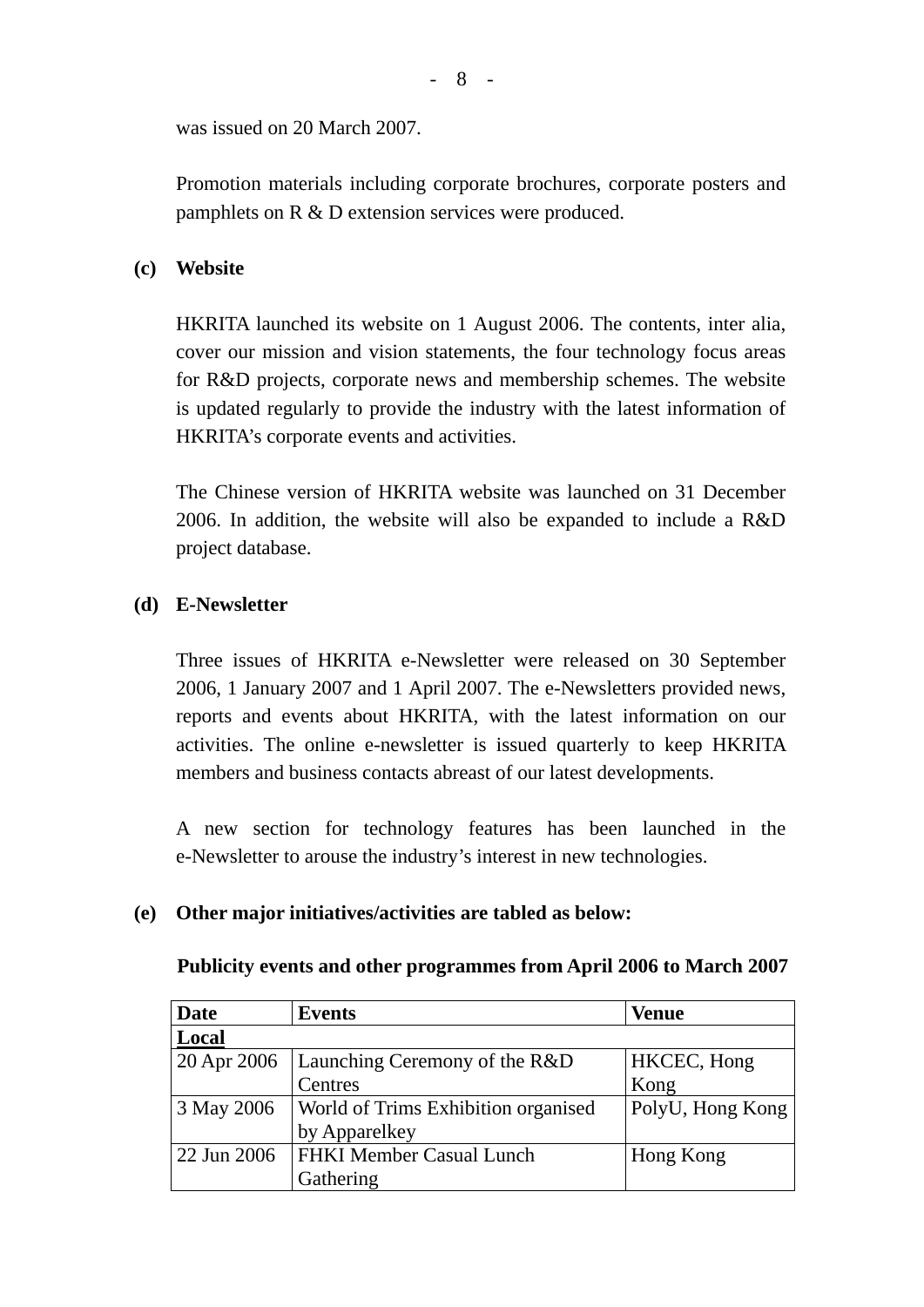| <b>Date</b>     | <b>Events</b>                                   | <b>Venue</b>             |
|-----------------|-------------------------------------------------|--------------------------|
| 23 Jun 2006     | <b>HKGCC Industry and Technology</b>            | Hong Kong                |
|                 | <b>Committee Meeting</b>                        |                          |
| 23 Jun 2006     | <b>HKTDC's Garment Advisory</b>                 | HKTDC, Hong              |
|                 | <b>Committee Meeting</b>                        | Kong                     |
| 11-14 Jul       | Fashion Week Spring/Summer 2007                 | HKCEC, Hong              |
| 2006            |                                                 | Kong                     |
| 4 Aug 2006      | Luncheon organised by Textile Council           | Hong Kong                |
| 4-6 Oct 2006    | <b>Interstoff Asia Autumn</b>                   | Hong Kong                |
| 16-8 Oct        | The Sixth International Thermal                 | PolyU, Hong Kong         |
| 2006            | Manikin & Modelling Meeting                     |                          |
| 10-13 Nov       | <b>Innovation Festival 2006:</b>                | Hong Kong                |
| 2006            | <b>Youth Innovation Exhibition</b>              | Science Museum,          |
|                 |                                                 | Hong Kong                |
| $29$ Nov $-1$   | <b>Innovation and Design Expo</b>               | HKCEC, Hong              |
| Dec 2006        |                                                 | Kong                     |
| 15-18 Jan       | Hong Kong Fashion Week for Fall /               | HKCEC, Hong              |
| 2007            | Winter                                          | Kong                     |
| 27 Jan 2007     | Seminar on the Latest Breakthrough in           | <b>Clothing Industry</b> |
|                 | Technology for Textile Dyeing and               | Training Authority,      |
|                 | Finishing                                       | Hong Kong                |
| <b>Overseas</b> |                                                 |                          |
| 7 Apr 2006      | The 8 <sup>th</sup> China Venture Capital Forum | Shenzhen, China          |
| 29-30 May       | Road-shows organised by the ITC                 | Guangzhou and            |
| 2006            |                                                 | Foshan, Shenzhen         |
| 8-9 Jun 2006    |                                                 | and Dongguan,            |
|                 |                                                 | China                    |
| $6-10$ Jun      | 2006 Pan PRD Trade Fair - HK                    | Yunnan, China            |
| 2006            | Pavilion organised by HKTDC                     |                          |
| 19-23 Jun       | <b>IFFTI Annual Conference</b>                  | North Carolina           |
| 2006            |                                                 | State University,        |
|                 |                                                 | Raleigh, United          |
|                 |                                                 | <b>State</b>             |
| 28-29 Jun       | The Venture Forum                               | Silicon Valley,          |
| 2006            |                                                 | <b>USA</b>               |
| 18 Jul 2006     | Forum on the Applications of                    | <b>Shenzhen Virtual</b>  |
|                 | Advanced Technology on Textiles and             | University Park,         |
|                 | Apparel                                         | China                    |
| 12-17 Oct       | China Hi-Tech Fair                              | Shenzhen, China          |
| 2006            |                                                 |                          |
| 8-9 Mar         | Visit to Guangdong Province, China              | Guangdong, China         |
| 2007            |                                                 |                          |
| 28-31 Mar       | The 8th China (Dongguan)                        | Dongguan, China          |
| 2007            | <b>International Textile Industry Fair</b>      |                          |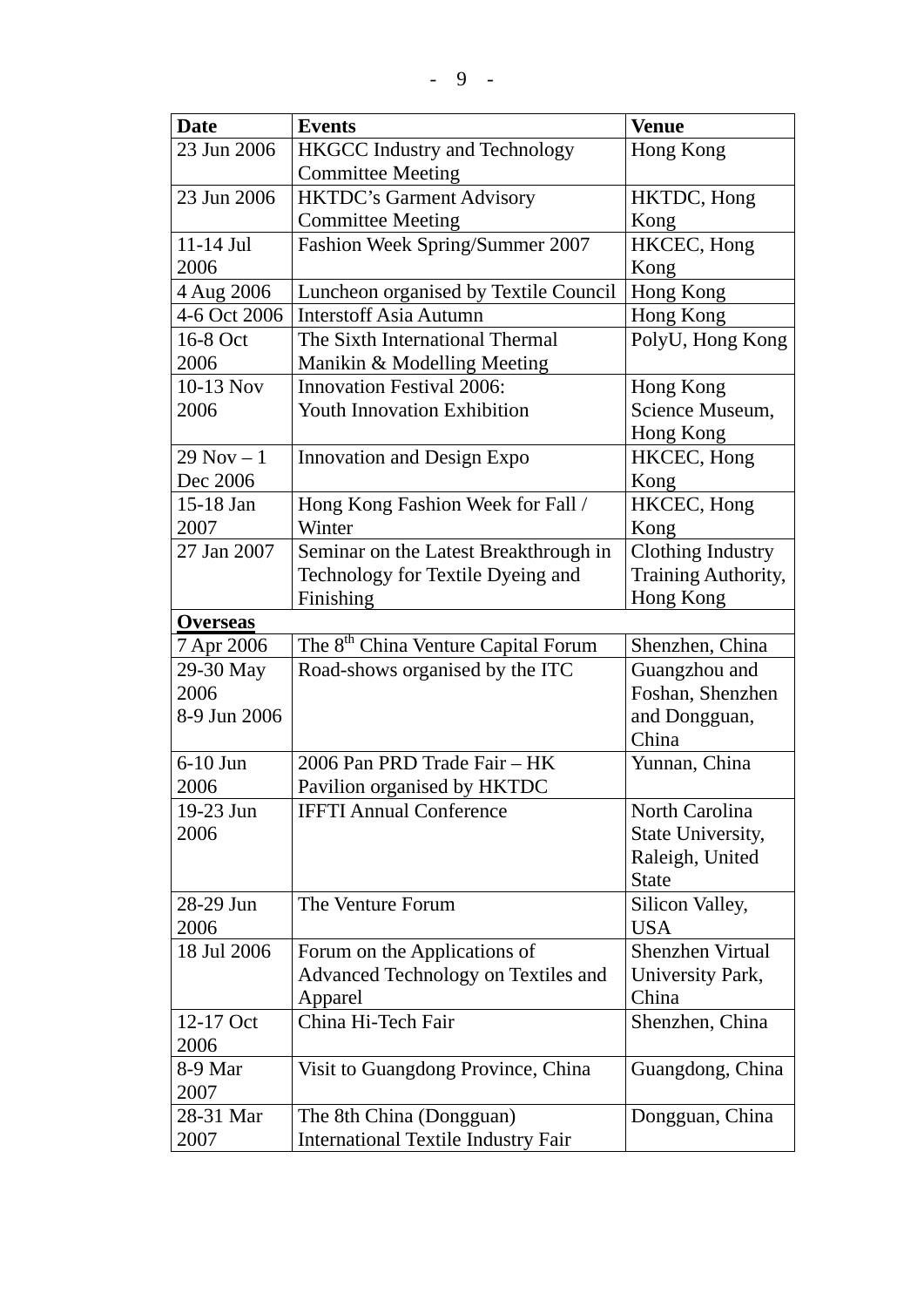| <b>Date</b> | <b>Delegates/visitors</b>                          |                |  |
|-------------|----------------------------------------------------|----------------|--|
|             |                                                    | visitors       |  |
| 26 Apr 2006 | Delegation from Fujian 福建省經濟貿易委員會                  | 6              |  |
| 2 Jun 2006  | Prof Trevor Little, Head of Textile Department,    | $\mathbf{1}$   |  |
|             | North Caroline State University, USA               |                |  |
| 30 Jun 2006 | Delegation from Fountain Set (Holdings) Limited    | 30             |  |
| 6 Jul 2006  | Delegation from Fo Shan Garment / Clothing         | 30             |  |
|             | <b>Associations</b>                                |                |  |
| 28 Aug 2006 | Delegation from Savantas Policy Institute          | $\overline{4}$ |  |
| 14 Sep 2006 | Dr Liren Wang and a delegate from Zhejiang         | $\overline{2}$ |  |
|             | <b>University City College</b>                     |                |  |
| 18 Sep 2006 | Prof Roger H Wardman, Head of School of            | $\mathbf{1}$   |  |
|             | Textiles & Design, Heriot Watt University, UK      |                |  |
| 16 Oct 2006 | Delegation from Cotton Incorporated                | $\mathfrak{Z}$ |  |
| 3 Nov 2006  | 6<br>Assistant Executive Director Mr Raymond Yip   |                |  |
|             | and other senior staffs from HKTDC                 |                |  |
| 21 Nov 2006 | Dr Ma Lian, Manager, BASF (China) Co., Ltd.        |                |  |
| 9 Dec 2006  | 25<br>Delegation from Hong Kong Public Relations   |                |  |
|             | Professionals' Association                         |                |  |
| 27 Dec 2006 | Polliam Trading Corporation Limited                | 3              |  |
| 10 Jan 2007 | KARL MAYER (H.K.) Limited/<br>$\overline{4}$       |                |  |
|             | KARL MAYER Textilmaschinenfabrik GmbH              |                |  |
| 11 Jan 2007 | DowChem                                            | $\frac{5}{1}$  |  |
| 23 Jan 2007 | General of the Islamic<br>Consul<br>Republic<br>of |                |  |
|             | Pakistan                                           |                |  |
| 25 Jan 2007 | Mr Wilson Fung, CEO and senior staffs of HKPC      | 3              |  |
| 29 Jan 2007 | Delegates from Arena Sportswear Company            | $\overline{4}$ |  |
| 6 Feb 2007  | Mr Nodie Washington, Mr Nasser Fredj and Dr        | $\overline{2}$ |  |
|             | Jiping Wang from P&G                               |                |  |
| 12 Feb 2007 | Mr Yosikazu Yamasaki 山崎義一, Head of Osaka           | $\overline{2}$ |  |
|             | Office, Japanese Fiber Society and Dr Kanji        |                |  |
|             | Kajiwara 梶原莞爾, Faculty of Home Economics,          |                |  |
|             | <b>Otsuma Women's University</b>                   |                |  |

## **Delegation visits to HKRITA from April 2006 to March 2007**

# **The promotion and marketing activities planned to be held in 2007/2008:**

i) The planned publicity events for promoting HKRITA and its R&D projects are tabulated as below:

| Date     | <b>Local Events</b>         | Venue |
|----------|-----------------------------|-------|
| Apr 2007 | <b>Technology Symposium</b> | Polyl |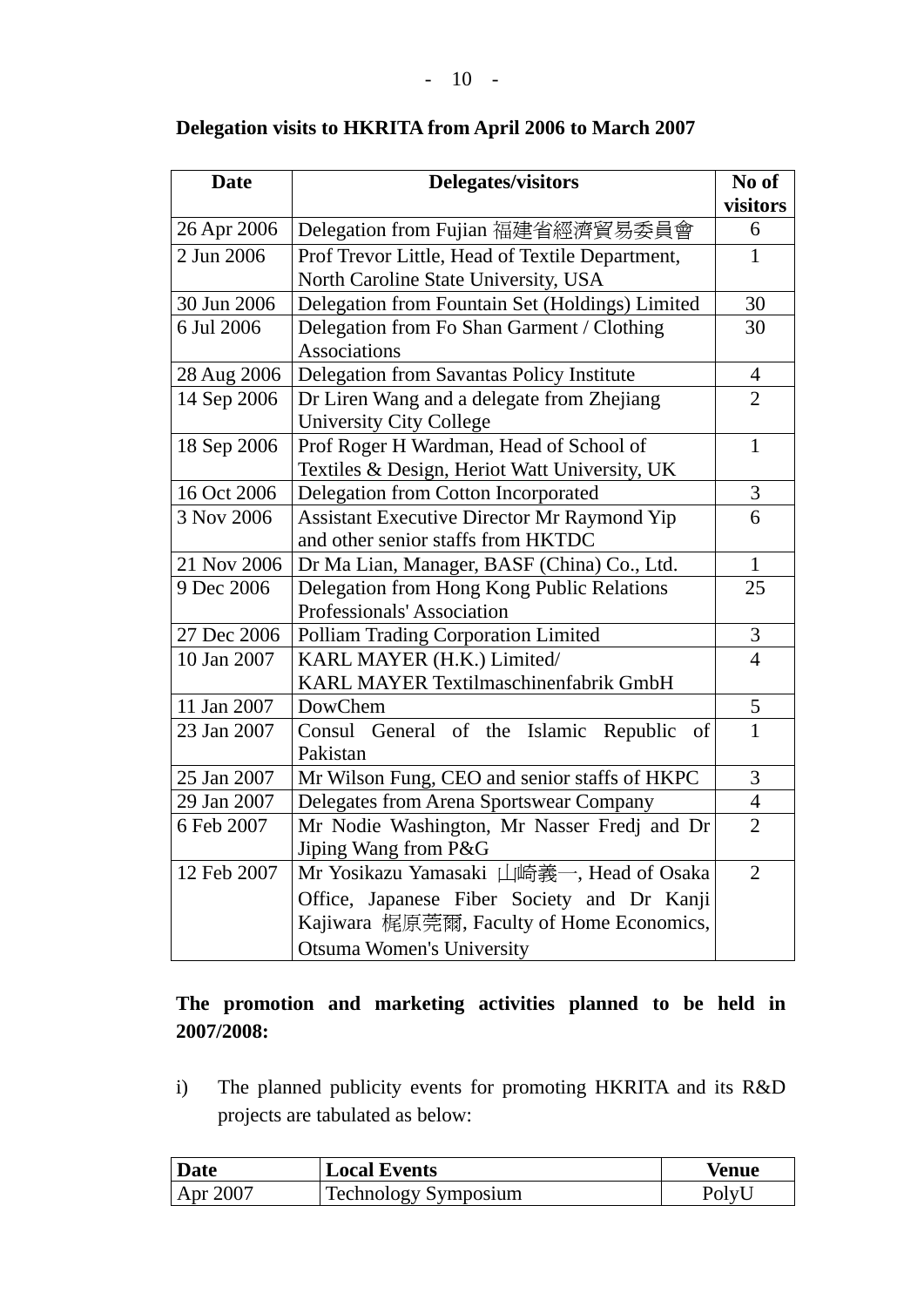|--|--|--|

| <b>Date</b>     | <b>Local Events</b>                | <b>Venue</b> |
|-----------------|------------------------------------|--------------|
| Jul 2007        | Hong Kong Fashion Week S/S         | <b>HKCEC</b> |
| <b>TBA</b>      | China Innovation Achievements Expo | <b>TBC</b>   |
| <b>Oct 2007</b> | <b>Innovation Festival</b>         | <b>TBC</b>   |
| Oct 2007        | <b>Interstoff Asia Essentials</b>  | <b>HKCEC</b> |
| Nov / Dec 2007  | Innovation and Design Expo         | <b>TBC</b>   |
| <b>Jan 2008</b> | Hong Kong Fashion Week F/W         | <b>HKCEC</b> |
| Jan - Mar, 2008 | <b>HKRITA Annual Conference</b>    | <b>TBC</b>   |
| As required     | Technology Seminars / Workshops    | PolyU        |

| Date     | <b>Overseas Events</b>                       | <b>Venue</b>    |
|----------|----------------------------------------------|-----------------|
| May 2007 | <b>Visit to Cooperative Research Centres</b> | Australia       |
|          | in Australia                                 |                 |
| Sep 2007 | <b>ITMA Germany</b>                          | Munich, Germany |
| Oct 2007 | China Hi-Tech Fair 2007                      | Shenzhen, China |

- ii) Interviews with media and press will be arranged to promote the R  $\&$ D projects of HKRITA.
- iii) Promotional material will be produced for research projects.
- iv) HKRITA articles/advertisements will be placed in popular textiles and apparel publications including Textile and Clothing (HKPC), Textile Asia, Fashion Maker, Fashion Technology Magazine etc., in order to increase the awareness of HKRITA in the industry.

## **3. Corporate Services**

#### **(a) Human Resources**

#### Recruitment of Senior Staff

Since its establishment in April 2006, HKRITA has appointed senior staff to fill the following positions:

- i) Chief Executive Officer
- ii) Director, Research and Development
- iii) Manager, Corporate Services

The Centre has no plan to recruit tier 1 or tier 2 staff in the financial year 2007/08.

Eight members of supporting staff for research and development, corporate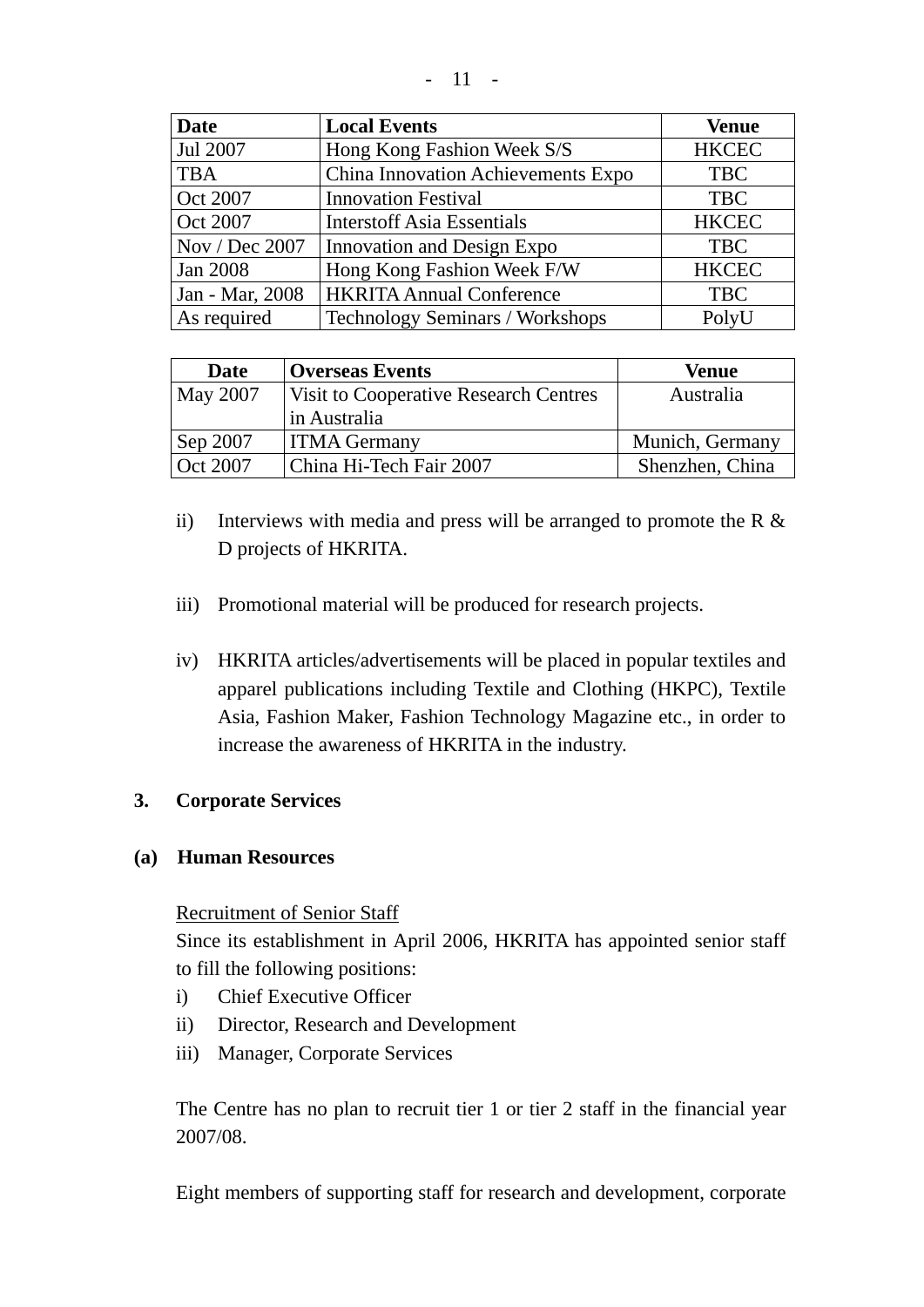services and marketing functions have been recruited. The HKRITA Secretariat now has a total establishment of 11 members.

### **(b) Other Major Corporate Initiatives/Activities**

 Renovation of the HKRITA office was completed by end August 2006 with a net office area of 139 square metres (1,514 sq ft) located at R906-07, Shirley Chan Building, The Hong Kong Polytechnic University, Hung Hom, Kowloon, Hong Kong.

The Secretariat has worked out the terms of office rental and the service agreements with PolyU.

The Corporate Governance Manual which lays down detailed guidelines on the control and management of HKRITA was endorsed by the Board at its first meeting on 15 June 2006.

HKRITA has appointed, following the procurement procedures laid down in the Corporate Governance Manual, (1) KPMG as HKRITA's auditor for the financial year 2006/2007 and (2) Simmons & Simmons as HKRITA's legal advisor to provide professional services on project contracts and related issues for a term of two years.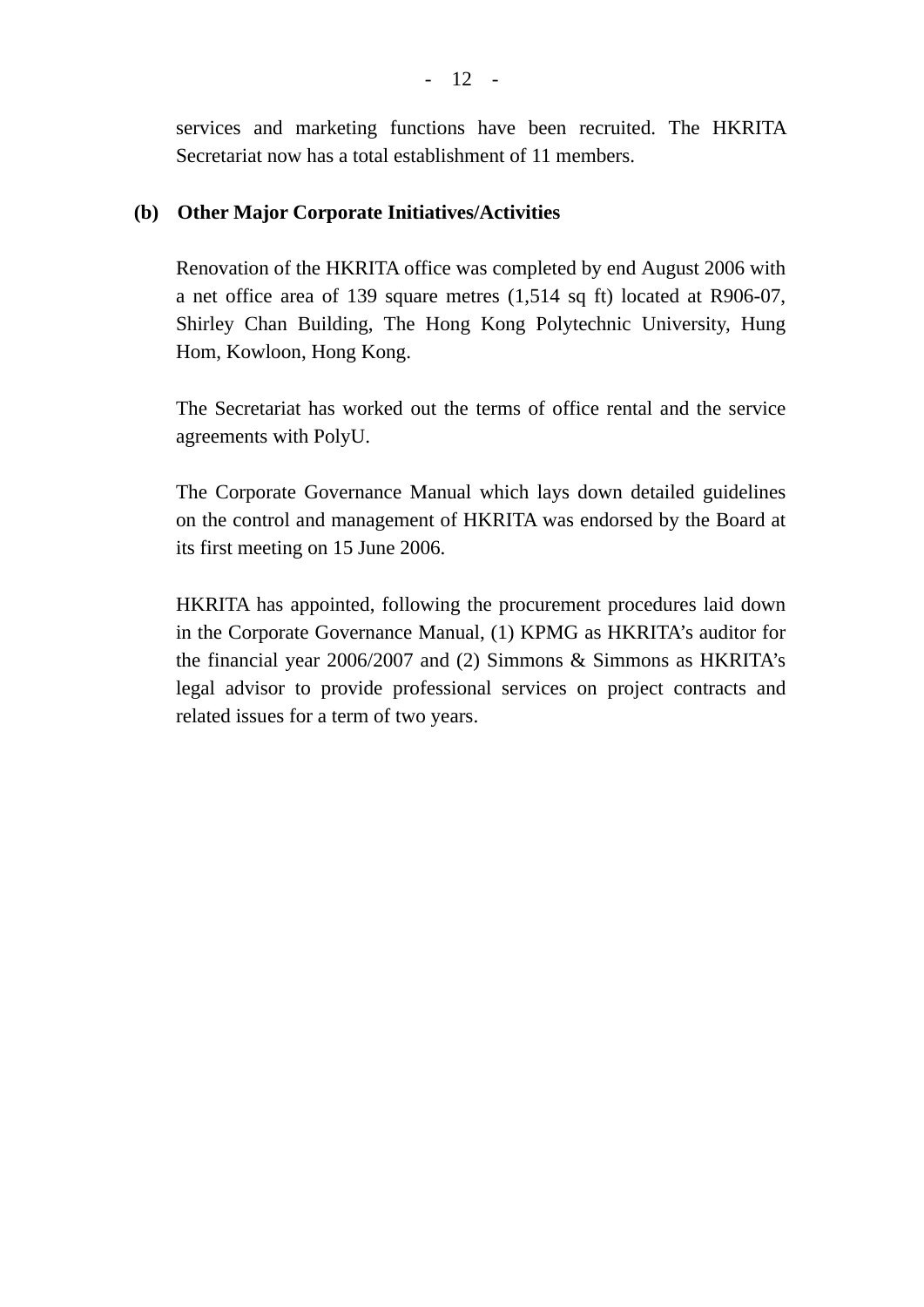#### **Annex III**

### **Report of the R&D Centre on Logistics and Supply Chain Management Enabling Technologies (for the period April 2006 to June 2007)**

### **1) R&D Activities**

### A. R&D Project Solicitation

LSCM has received 17 applications from the  $1<sup>st</sup>$  call of application and six R&D projects have been approved by ITC with a total ITF funding of HK\$32.8M. All the projects are expected to commence soon. Details of the approved projects are:

|                | <b>Project Title</b>                 | <b>Duration</b> | Organization            |
|----------------|--------------------------------------|-----------------|-------------------------|
|                |                                      | (months)        |                         |
| $\mathbf{1}$   | Integrated passive UHF RFID          | 18              | Hong Kong University of |
|                | tags and readers                     |                 | Science and Technology  |
| $\overline{2}$ | Study the Design Challenges of       | 18              | Chinese University of   |
|                | 90nm Technology UHF RFID             |                 | Hong Kong               |
|                | Tag IC                               |                 |                         |
| $\overline{3}$ | An eLogistics Appliance with         | 18              | The University of Hong  |
|                | Data Exchange & Conversion           |                 | Kong                    |
|                | Technologies for Infrastructure      |                 |                         |
|                | Connectivity                         |                 |                         |
| $\overline{4}$ | <b>RFID Benchmarking:</b>            | 18              | Hong Kong University of |
|                | Methodology and Practice             |                 | Science and Technology  |
| 5              | RFID-based Interoperable             | 16              | <b>LSCM</b>             |
|                | <b>Gateway for Logistics Service</b> |                 |                         |
|                | Platforms (RIG)                      |                 |                         |
| 6              | <b>RFID Enabling Technologies</b>    | 12              | The University of Hong  |
|                | for Retail & Industry                |                 | Kong                    |

#### B. General R&D Activities

LSCM has organized a few technology exchange forums in Hong Kong and PRD region to collect views from industries and academia. We will continue to solicit the industry views and map into the Centre's technology roadmap to ensure our R&D directions and strategies are synchronize with the market needs.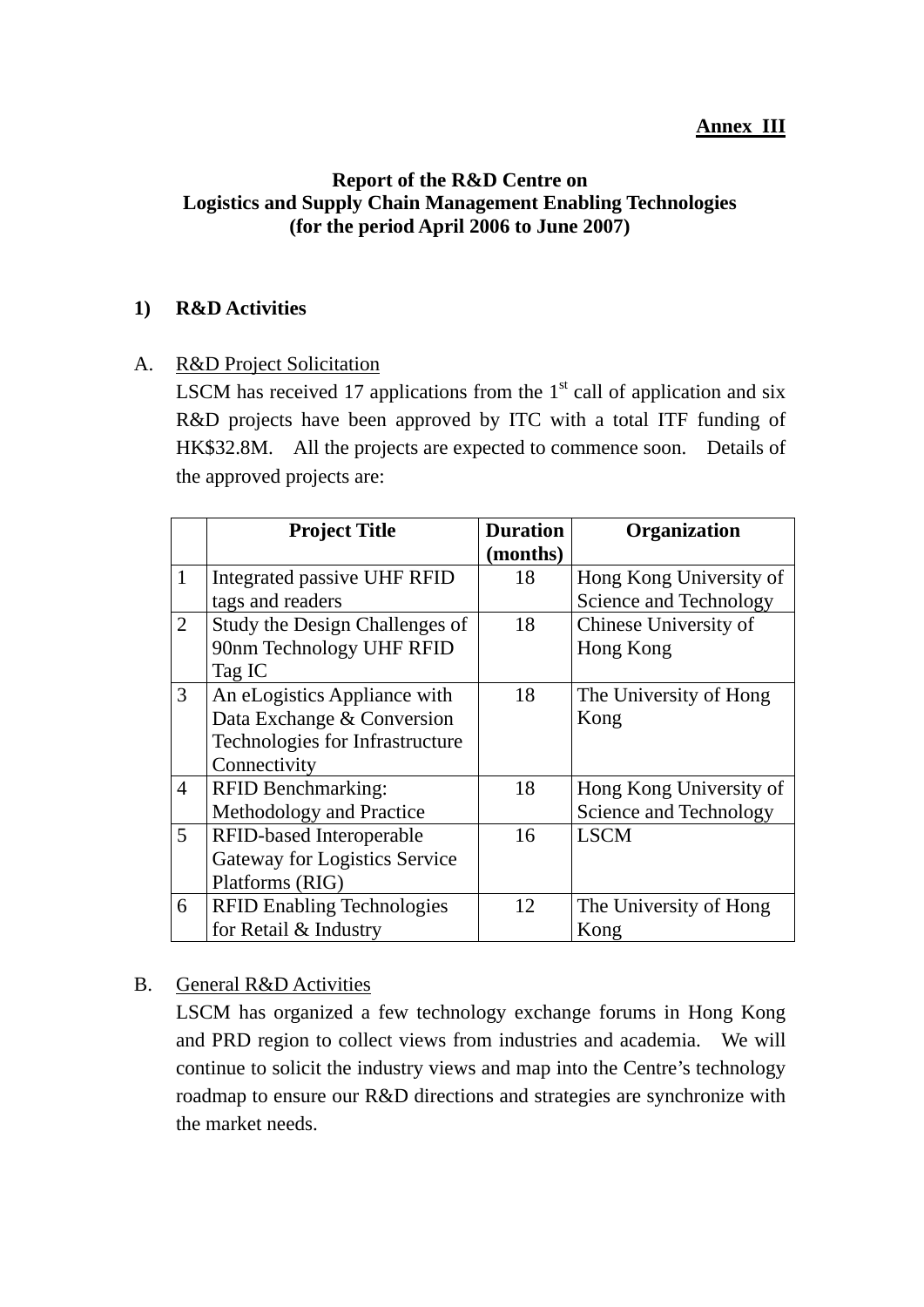### **2) Centre Operations**

#### A. Recruitment of Staff

The Centre has 14 employees on board as of May 2007.

### B. Centre Office

The Centre is planning to move to HKU Cyberport campus from the main campus of the University of Hong Kong during Q3/Q4 of the year.

### **3) Major business development and activities**

LSCM has reached two MOUs with CITA RFID China Alliance and Shanghai Integrated Circuits Research Centre in order to promote and implement RFID technologies and application systems in PRD region. And the Centre will continue in building up closer relationships and collaborations with relevant industry players in PRD region.

The Centre has co-organized a technology forum on November 28, 2006 with GDRC in Guangzhou. Both OGCIO of HKSAR and the Department of Information Industry of Guangdong Province were the core sponsors of the event in addition to the industry players from Guangdong and Hong Kong.

The Shanghai Vice Mayor, Ms Yan Juanqi, led a delegation consists of officials from the Shanghai Municipal People's Government to visit the Centre on December 16, 2006. And the delegation expressed great interest in our foundation projects.

During May 10 to 12, 2007, Centre has organized a Hong Kong Pavilion in the "RFID Summit" in Beijing together with China RFID Alliance. And three of our industry members displayed their technologies inside the Pavilion. During the event, Centre also co-organized an industry exchange forum for our Hong Kong delegates to meet with relevant officials and industries.

## **4) Industry Program**

The Centre has an industry membership program with three types of membership as below in November 2006. And so far, we have recruited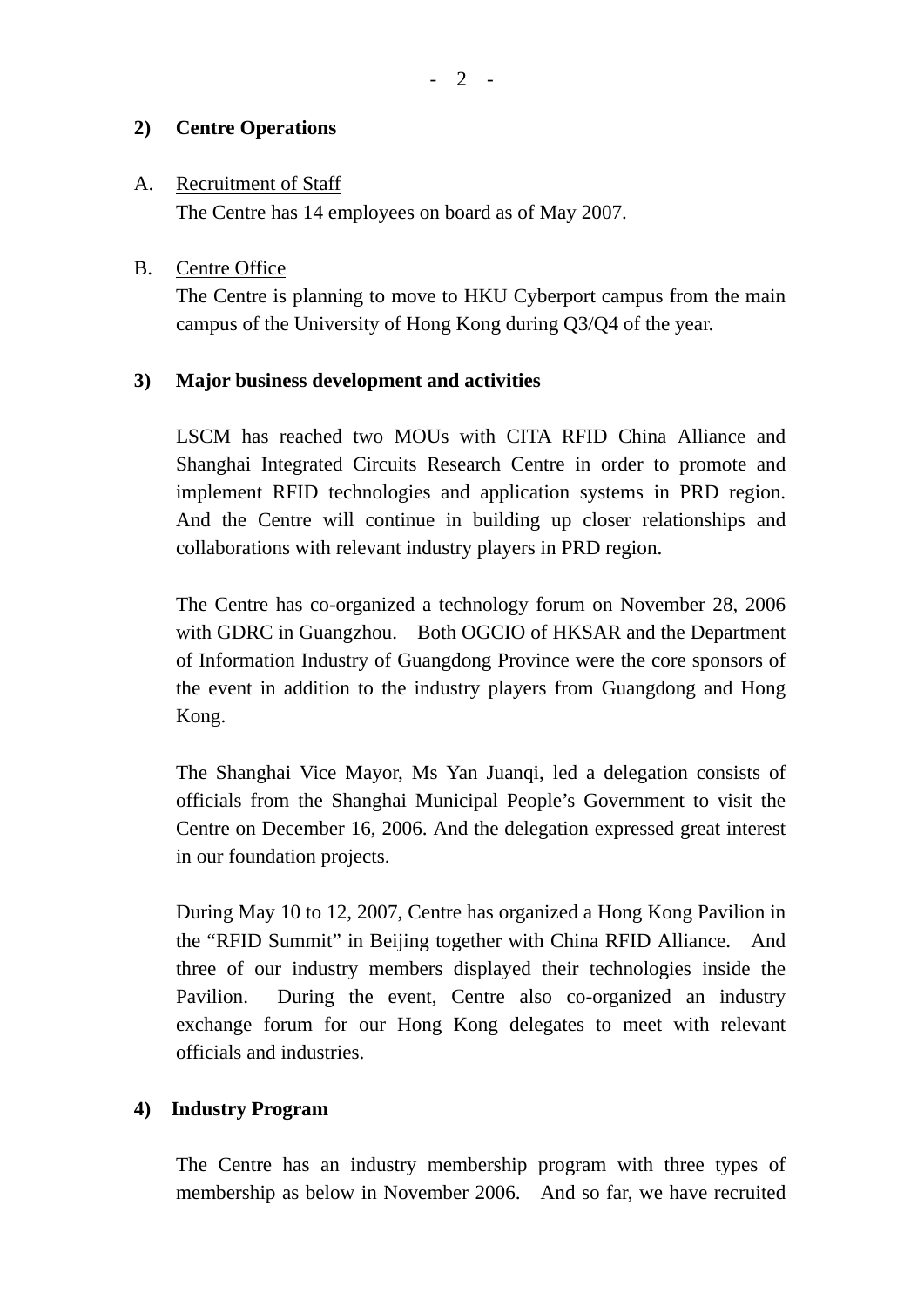- 3 -

| <b>Class</b>             | <b>Description</b>                                      |  |
|--------------------------|---------------------------------------------------------|--|
| <b>Individual</b>        | Individual participates as an ordinary member.          |  |
| Company/                 | Company/institute participates as an ordinary           |  |
| <b>Institute</b>         | member, e.g. small or medium sized enterprise,          |  |
|                          | venture capitalist, R&D organizations and               |  |
|                          | universities.                                           |  |
| <b>Technology</b> /      | Companies that provide solutions and technologies to    |  |
| <b>Solution Provider</b> | end-user companies. They will have preference to        |  |
|                          | participate / speak / sponsor / co-organize in Centre's |  |
|                          | events.                                                 |  |

around 150 members for all types of membership.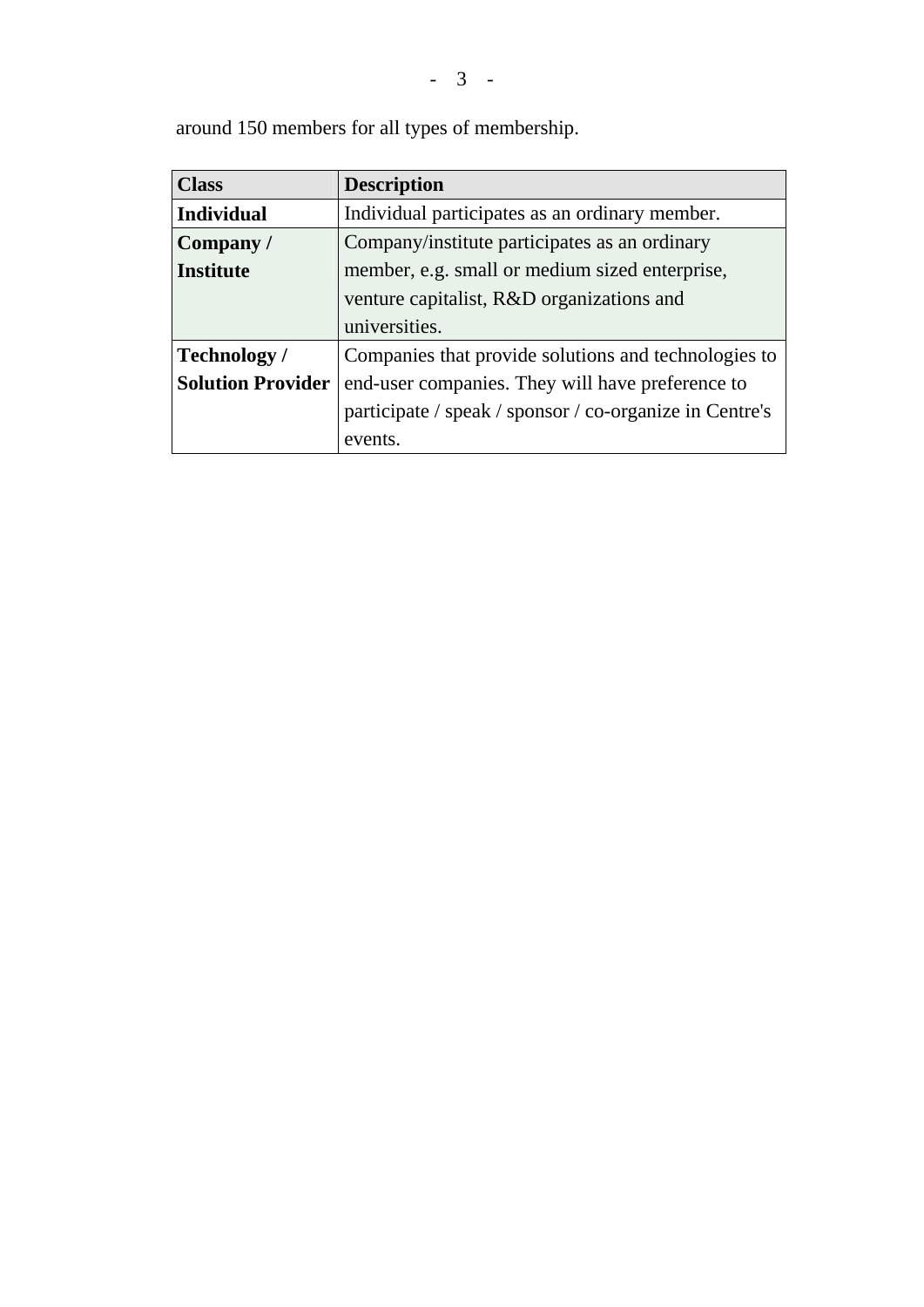### **Report of the R&D Centre on Automotive Parts and Accessory Systems (for the period April 2006 to June 2007)**

 Since its inception in April 2006, the Centre has made considerable progress in leveraging on the research capabilities of the local universities and other research institutions, building up a worldwide business network, and in promoting market-led R&D programmes on automotive parts and accessories in Hong Kong. In consultation with the Board of Directors and a small group of international honorary advisors, the Centre has recently redefined its vision, mission and strategic objectives (**Appendix I**) in coping with the latest market developments of the auto industry.

#### *R&D Programmes*

2. By end-March 2007, through proactive marketing efforts, the Centre has solicited 23 R&D project proposals with varying degree of industry participation. These project proposals fall in either of the four pre-determined focus technology areas, namely: electronic and software; safety systems; hybrid, electric drives and environment; and new materials and processes. Of these, four platform projects have been approved by ITC, involving total funding support of \$11.4M. Agreement in principle has also been given by ITC for another four project proposals, including three collaborative projects and one platform project. Details of the four approved projects are as follows:

|               | <b>Project Title</b>                   | <b>Duration</b> | Organization(s)             |
|---------------|----------------------------------------|-----------------|-----------------------------|
|               |                                        | (months)        |                             |
|               | <b>Battery-less Tire Pressure</b>      | 12              | Chinese University of       |
|               | <b>Monitoring System</b>               |                 | Hong Kong and               |
|               |                                        |                 | Hong Kong                   |
|               |                                        |                 | <b>Productivity Council</b> |
| $\mathcal{D}$ | Low Cost Direct Drive for Electric     | 18              | Hong Kong                   |
|               | Vehicles                               |                 | Polytechnic                 |
|               |                                        |                 | University                  |
| 3             | <b>Powder Metal Forming Technology</b> | 18              | City University of          |
|               | for High Temperature Light Weight      |                 | Hong Kong                   |
|               | <b>Aluminium Titanium Alloys</b>       |                 |                             |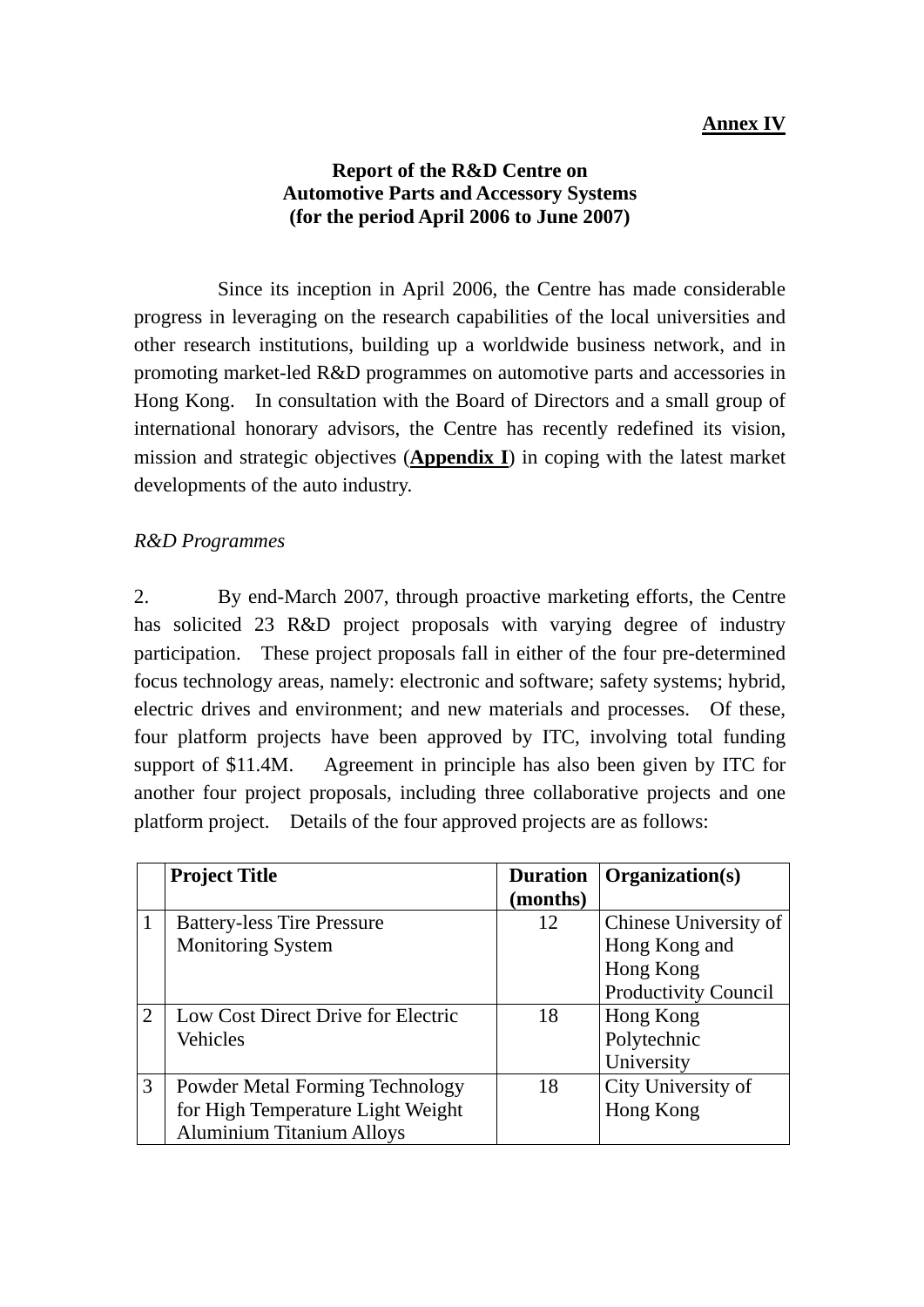| <b>Project Title</b>                   | <b>Duration</b><br>(months) | Organization(s)             |
|----------------------------------------|-----------------------------|-----------------------------|
| Development of Microcellular Goam      | 18                          | Hong Kong                   |
| <b>Injection Moulding Technology</b>   |                             | <b>Productivity Council</b> |
| incorporated with the Co-injection     |                             |                             |
| Technology for Producing High          |                             |                             |
| <b>Quality and Value-added Plastic</b> |                             |                             |
| <b>Automotive Parts</b>                |                             |                             |

3. In tandem with the R&D programme, the testing and certification laboratory of the Centre will commence operation in October 2007, providing specialty testing and verification facilities for R&D projects.

4. In late June 2007, the Centre has launched another round of project invitation. It will also reach out to the original equipment manufacturers and automotive parts suppliers in Hong Kong and the Mainland. In this connection, the Centre will find out their technology needs, and offer to cooperate to resolve their problems through contract research and collaborative R&D projects. Such modality of cooperation would help a better chance of success in the commercialization of the research outcomes.

## *Promotion and Networking Activities*

5. The Centre has established a wide business network covering the automotive parts manufacturers and related industry groups of the Mainland, making every visit and networking events to publicize the Centre's work and related R&D opportunities. The Centre has organized technical seminars, workshops and road shows, and participated in major conferences, exhibitions and forums held locally or overseas. It has also established a close working relationship with the local universities and other primary R&D organizations in Hong Kong. A list of publicity and promotional activities undertaken by the Centre during the period April 2006 and June 2007 is at **Appendix II**.

6. The Centre has also launched a Members Club, and recruited 249 individual and corporate members in 2006/07. Among these members, 168 are from the industry, and 81 from education and research institutions. The Centre publicizes the latest activities on its website [\(http://www.apas.hk](http://www.apas.hk/)), through which Members can access to useful industry information, industry reports, standards and engineering specifications of major global automotive makers, etc.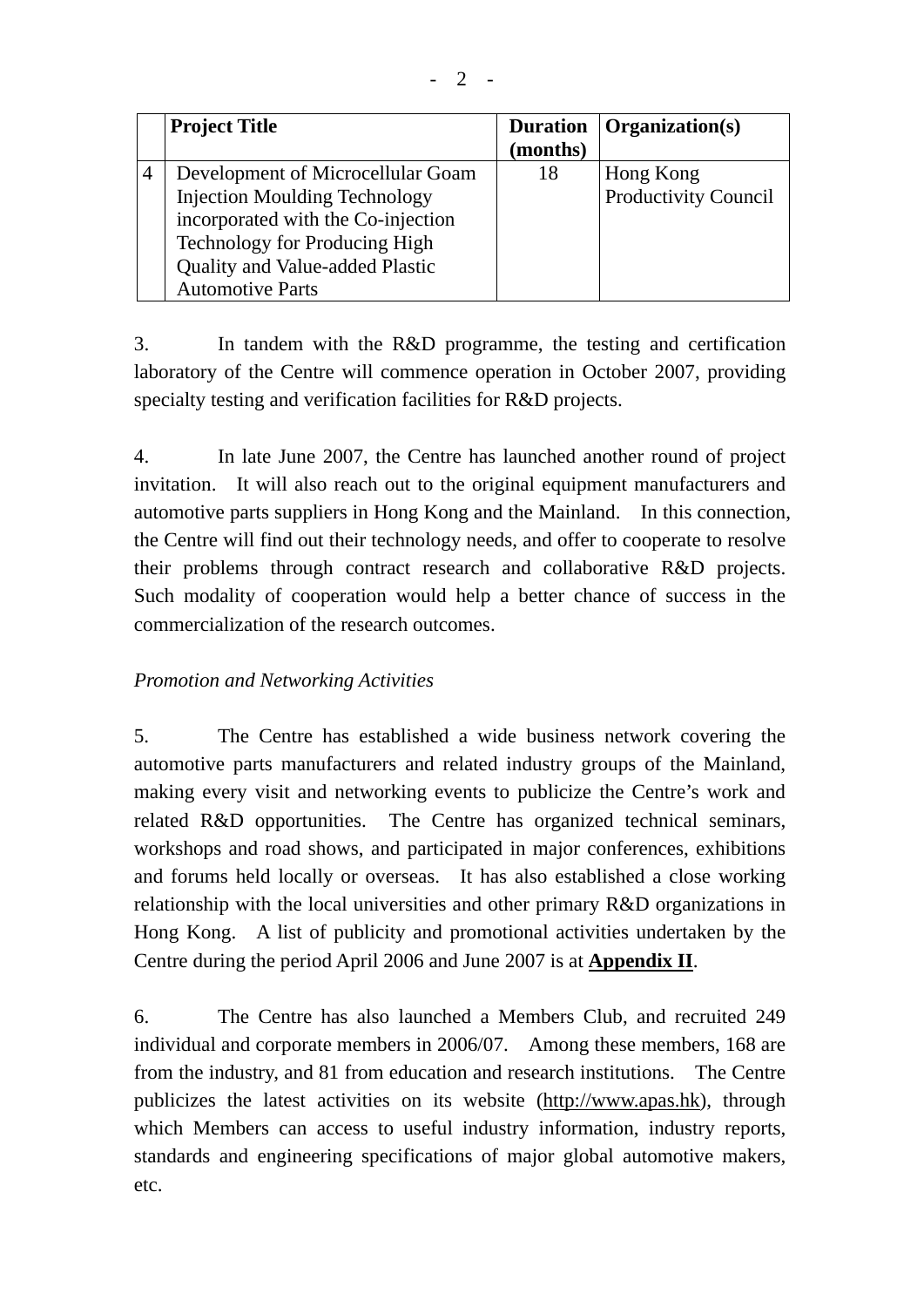7. The Centre maintains a structure comprising 13 staff members. Headed by a Chief Executive Officer, the ten professional and technical staff is involved in business development and commercialization, research and technology, and quality and compliance services respectively. The CEO is assisted by three general staff in the day-to-day administration of the Centre. The Hong Kong Productivity Council (HKPC) as the host organization continues to provide finance, human resources, administration and information technology support to the Centre.

8. The operational expenditure of the Centre in fiscal year 2006/07 amounted to \$12.7M, as against the original estimate of \$27.4M. The under spending is largely attributed to the prolonged process in staff recruitment and deferred procurement of testing equipment.

9. The Centre management takes a serious view of good corporate governance. In 2006/07, modeling on HKPC's administrative manuals and procedures, the Centre has developed a set of comprehensive Operational Manual of his own for use in day-to-day operation. The manuals were endorsed by the Board of Directors.

# *Future Activities*

10. The Centre is working on a long term business plan and a sustainable business model, with the bulk of future income generated by the Centre including income derived from the commercialization of the research outcome. The Centre will enhance its networking with the auto industry and the academia, and continue to promote its role and activities, as well as its R&D capabilities and related facilities. It has also planned to enhance its corporate image through a number of networking and promotional activities, including seminars, workshops, etc at **Appendix III** in Hong Kong, the Pearl River Delta region, and in other parts of Mainland China.

11. The Centre attaches great importance to the Members Club which is a fermenting ground for potential industry partners or sponsors in R&D projects. The Centre will strengthen its services for Members Club in 2007/08 and gears up its membership drive to recruit new members from various industry sectors.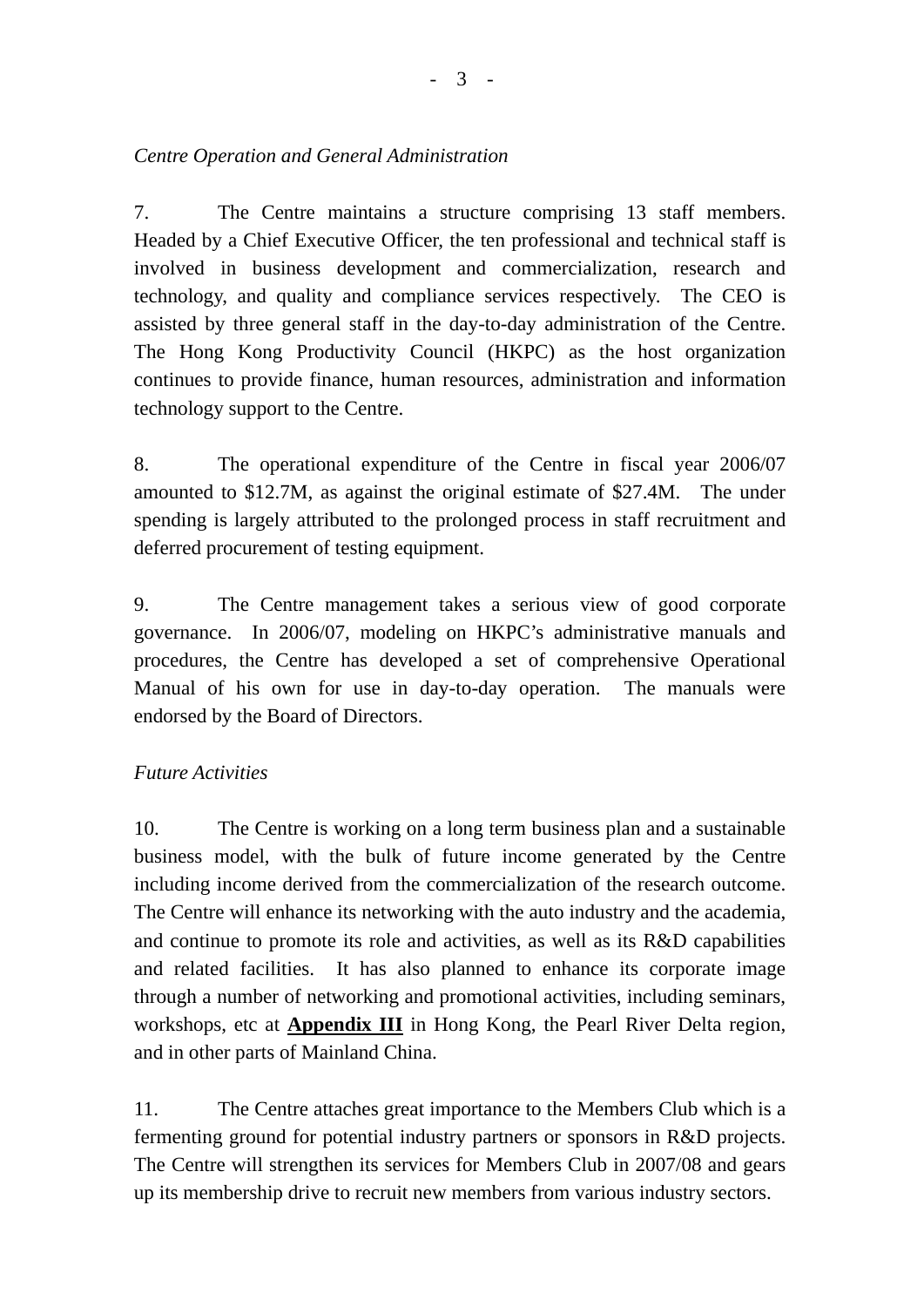12. The Centre is deliberating on detailed arrangements for establishing its own dedicated technology team to strengthen its in-house research capabilities in specific technology areas, and to support the Centre's R&D projects.

-----------------------------------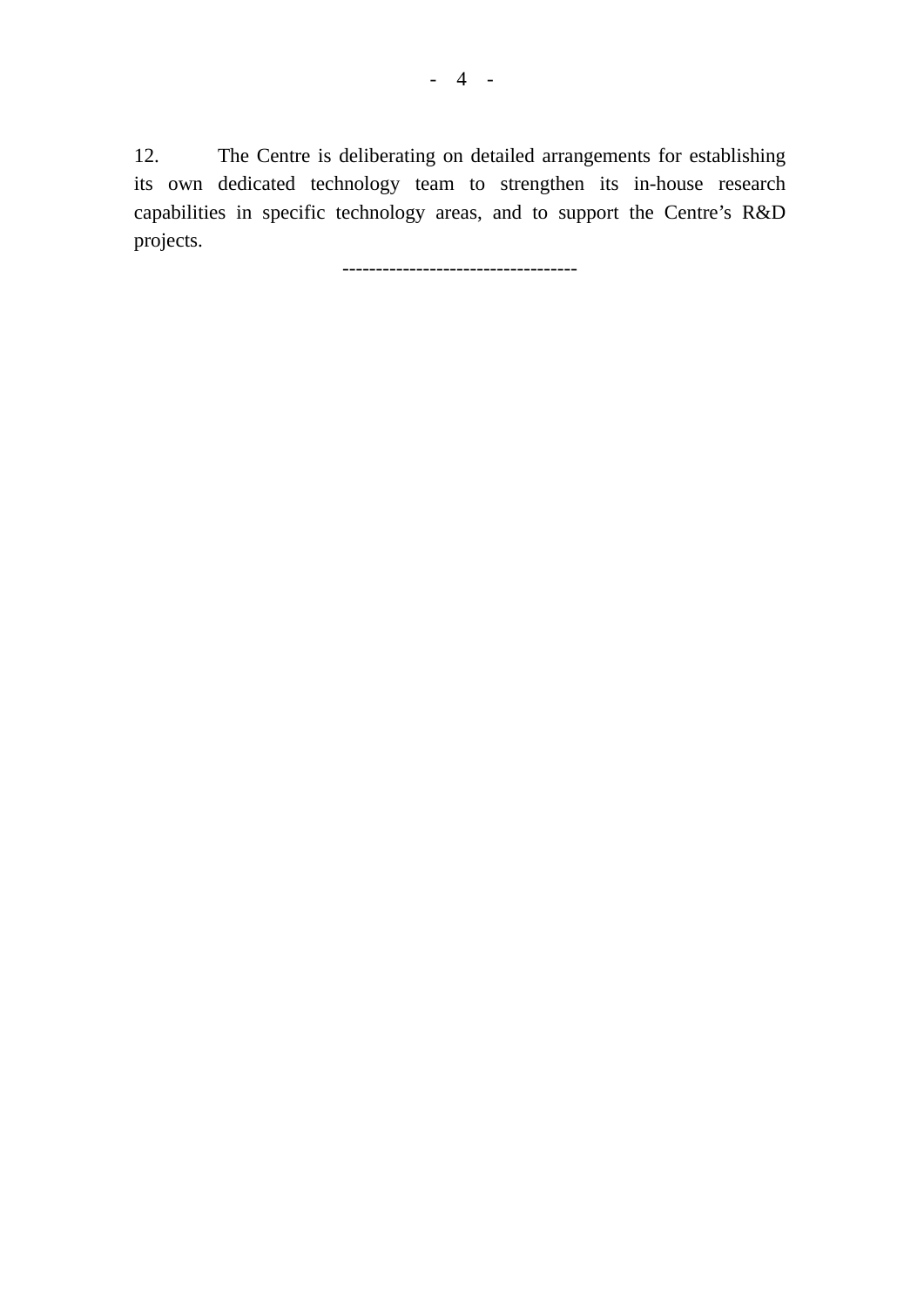## **Vision, Mission & Strategic Objectives of the R&D Centre on Automotive Parts and Accessory Systems**

## **Vision**

To become a world-class automotive parts R&D centre and assist Hong Kong foundation enterprises to enter in the automotive industry

# **Mission**

- Develop R&D competencies in the core focus areas
- Establish related network in China and overseas
- Collaborate with, China and overseas R&D partners
- Promote R&D services and expand the user base

# **Strategic Objectives**

- Assist local enterprises to enter automotive parts industry
- Pro-actively identify market needs including after-market and Original Equipment Manufacturing (OEM) business
- Build core competencies including collaborating with outside experts and partners on R&D programmes
- Commercialize R&D results and engage in related R&D and technical activities in order to achieve financially self-sustainable in long-term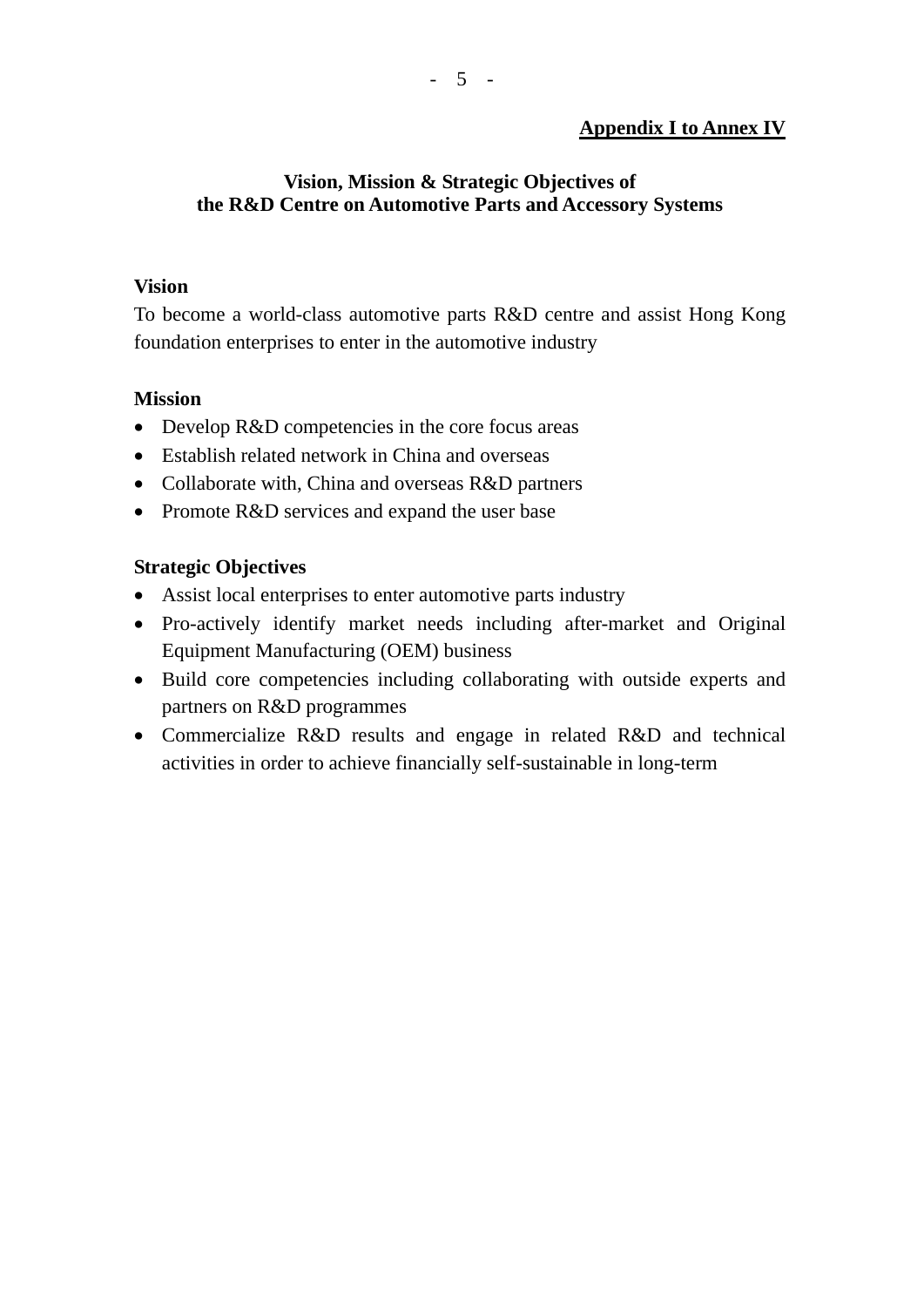## **Completed Publicity and Promotional Activities of the R&D Centre on Automotive Parts and Accessory Systems (April 2006 – June 2007)**

| <b>Date</b>     | <b>Events</b>                                               |
|-----------------|-------------------------------------------------------------|
| 8-11 April 2006 | Hong Kong International Auto Parts Fair Seminar             |
| 20 April        | Opening of R & D Centres                                    |
| $7-11$ May      | 2006長江經濟帶生產力發展(南京)論壇暨南京汽車經貿合                                |
|                 | 作考察                                                         |
| 15-16 May       | 2006 International Conference for Asia Pacific Automotive   |
|                 | Industry                                                    |
| 15-17 May       | 2006 International Auto Parts & Accessories Fair            |
| 29-30 May       | Roadshows in Guangzhou & Foshan                             |
| 30 May          | CEO as guest speaker in Trade Development Council Dinner    |
|                 | in Guangzhou                                                |
| 7 June          | 武漢市科技局代表團探訪汽車零部件研發中心                                        |
| 8-9 June        | Roadshows in Shenzhen and Dongguan                          |
| 16 June         | Shandong Delegation visit to APAS R & D Centre              |
| 23 June         | 香港汽車設計及汽車新材料高端研討會                                           |
| 28-29 June      | Venture Forum 2006 in San Jose, U.S.A.                      |
| 14 July         | CEO as guest speaker of Federation of Hong Kong Industries  |
|                 | <b>Casual Lunch</b>                                         |
| 17 July         | Project Solicitation Workshop organized by the Centre       |
| 14-17 August    | CEO's visit Norsatar Automotive Holdings in Anhui,          |
|                 | Shenyang and Beijing                                        |
| 3-5 September   | CEO participated in Automotive Parts Study mission to       |
|                 | Changchun                                                   |
| 21 September    | Visit by Shenzhen Deputy Mayor                              |
| 22 September    | Project Collaboration Workshop organized by the Centre      |
| 9 October       | 'From Series HEV to Fuel Cell Electric Vehicles' Seminar    |
|                 | organized by the Centre                                     |
| 10 October      | Visit to Institute of Vocational Education (Lee Wai Lee     |
|                 | Campus)                                                     |
| 12-17 October   | China Hi-tech Fair 2006                                     |
| 16 October      | CEO's visit to Guangzhou Honda and Guangzhou Electric       |
|                 | Apparatus Institute with delegates of AutoCRC from          |
|                 | Australia                                                   |
| 17 October      | CEO's visit to PolyU and IVE(Lee Wai Lee) with delegates    |
|                 | of AutoCRC from Australia                                   |
| 24 October      | Presentation at Chief Executive's visit to ITC              |
| 27 October      | CEO being guest speaker at the dinner hosted by the America |
|                 | Hong Kong Electronics Association                           |
| 10-13 November  | Youth Innovation Exhibition 2006                            |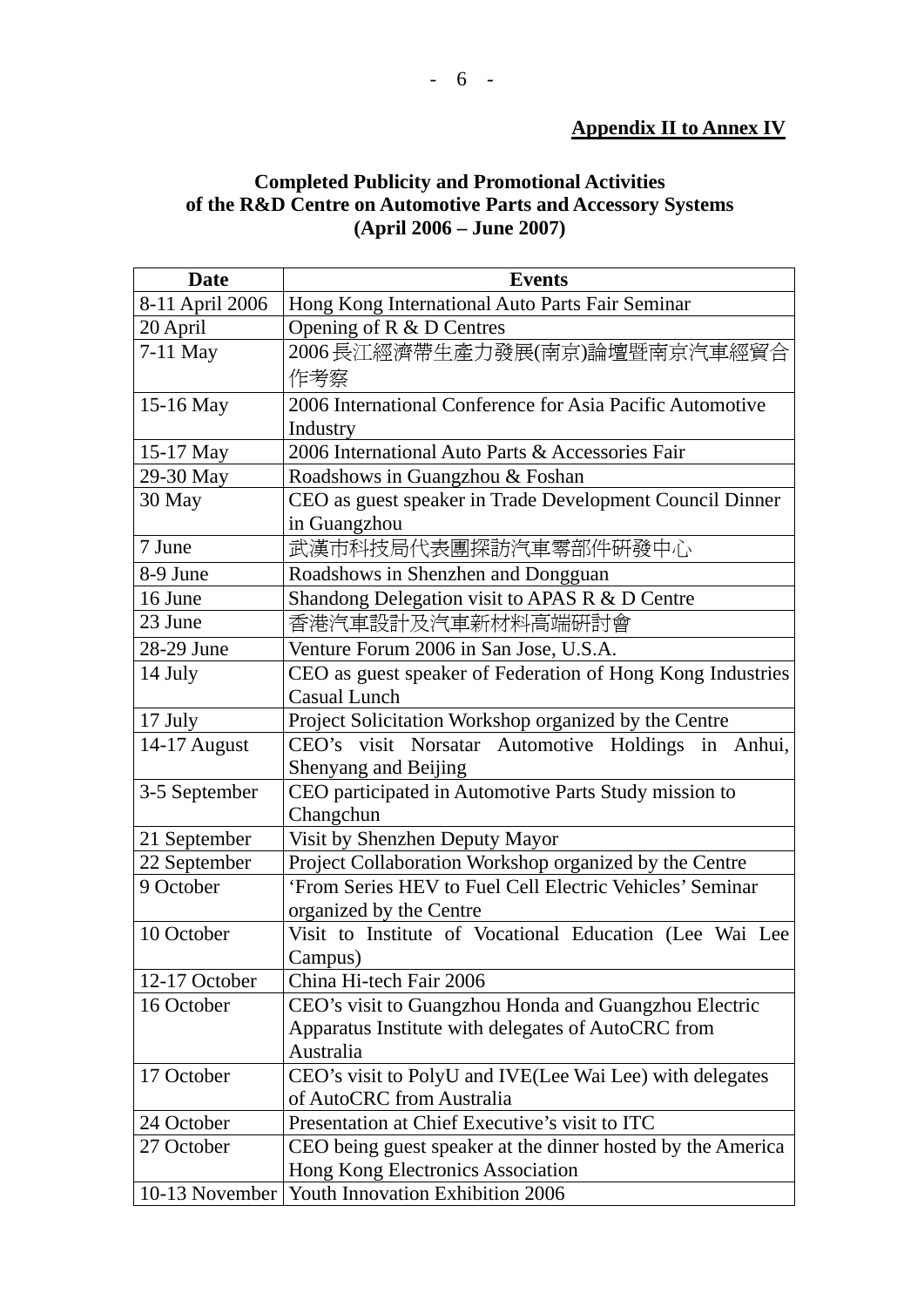| <b>Date</b>        | <b>Events</b>                                                                              |  |
|--------------------|--------------------------------------------------------------------------------------------|--|
| 14 November        | Technical Seminar on Application of High Efficiency Electric                               |  |
|                    | Motor in Hybrid or Pure Electric Vehicle                                                   |  |
| 18-25 November     | CEO's visit to 2006 Beijing International Automotive                                       |  |
|                    | Industry Exhibition (Auto China 2006), Norstar Holdings,                                   |  |
|                    | <b>Great Wall Motor</b>                                                                    |  |
|                    |                                                                                            |  |
|                    | Visit to Shanghai Automotive Industry Corporation (Group),                                 |  |
|                    | Shanghai General Motors Co. Ltd., Shanghai Delphi, Viseton                                 |  |
|                    | Corporation                                                                                |  |
| 29 November –      | Participation in the Innovation and Design Expo                                            |  |
| 1 December         |                                                                                            |  |
| 12-13 January      | 江門市與日本零部件商合作簽約會                                                                            |  |
| 2007               |                                                                                            |  |
| 1-3 February       | Visit to Norstar Auto Industrial Holdings in Hefei                                         |  |
| 7 March            | FAW Group visit R & D Centre                                                               |  |
| 9-11 March         | Visit to Auto Maintexpo China                                                              |  |
| 15 March           | Delegation from Jianmen visit $R & D$ Centre                                               |  |
| 23 March           | Traders Meet with Auto Parts Industry Seminar<br>and                                       |  |
|                    | Exhibition                                                                                 |  |
| 28 March           | TDC Electronics/Electrical Appliances Industries Advisory                                  |  |
|                    | Committee meeting                                                                          |  |
| 28 March           | 'Intellectual Property' Breakfast Seminar organized by the                                 |  |
|                    | Centre                                                                                     |  |
| 28-30 March        | Visit to Key Safety Systems, Delphi, Maple Automobile,                                     |  |
|                    | TRW in Shanghai                                                                            |  |
| 22 April           | Visit to Shanghai Auto Show and business partners like                                     |  |
|                    | SAIC, Shanghai Jiaotong University and Key Safety                                          |  |
| 28 April 2007      | CEO speaking in Hong Kong International Auto Parts Fair                                    |  |
|                    | Seminar                                                                                    |  |
| $28$ Apr $-1$ May  | Participation in Hong Kong International Auto Parts Fair                                   |  |
| 30 April           | Meeting with Hubei Technology Delegation to promote the<br>Centre                          |  |
|                    | Participation                                                                              |  |
| 3 May              | 'Networking<br>with Technology<br>in<br>based                                              |  |
| 14 May             | Company' event organised by InvestHK                                                       |  |
|                    | Director speaking in 'Seminar on Hybrid and Electric Drive<br>Technologies for Automobile' |  |
| 14 May             | Meeting with U.K. delegation in British Consulate General to                               |  |
|                    | promote the Centre                                                                         |  |
| 15 May             | Visit to Chery, JAC and Nanjing University of Science and                                  |  |
|                    | Technology                                                                                 |  |
| $30$ May $-2$ June | Visit to Wuhan auto parts manufacturers                                                    |  |
| 15-17 June         | Participation in Changchun Optoelectronic Exhibition                                       |  |
| 15 June            | Visit from Shanghai Auto Industry Corporation Motor with                                   |  |
|                    | discussion of potential $R & D$ projects                                                   |  |
|                    |                                                                                            |  |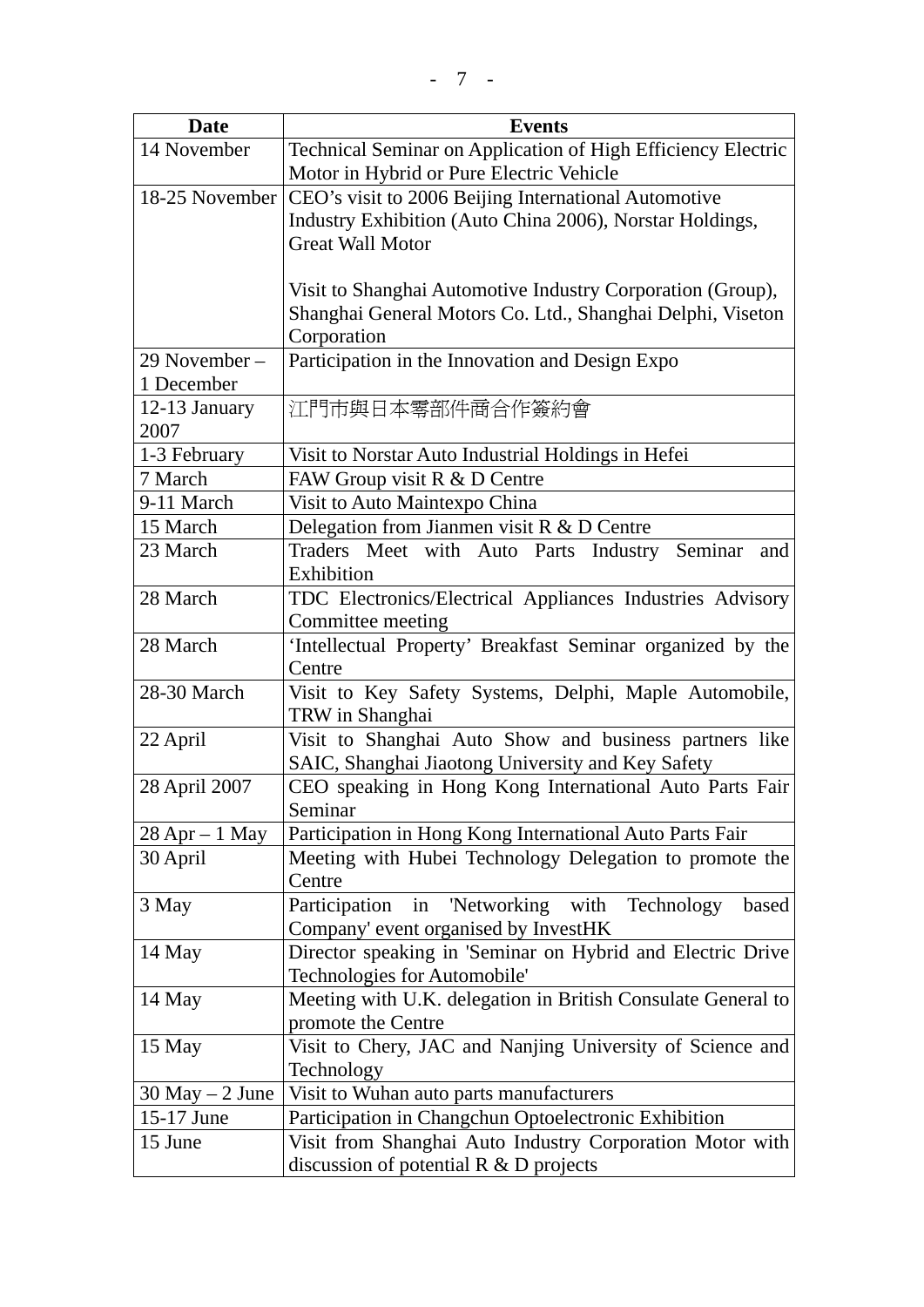| Date              | <b>Events</b>                                               |
|-------------------|-------------------------------------------------------------|
| 20 June           | Visit to Guangzhou Auto Group (parts division) to discuss   |
|                   | potential $R \& D$ projects                                 |
| 20 June           | Visit to Sun Yat-Sun University to discuss electric vehicle |
|                   | development                                                 |
| 25 June           | Project Partnership Workshop 2007' organized by the Centre  |
| 26 - 30 June      | CEO's visit to Jilin with TDC Delegation to promote the     |
|                   | Centre                                                      |
| 28 June           | 'Power Electronic and Tubular Hydroforming' Seminar         |
|                   | organized by the Centre                                     |
| 29 June $-2$ July | Participation in Changchun International Auto Parts         |
|                   | Exhibition                                                  |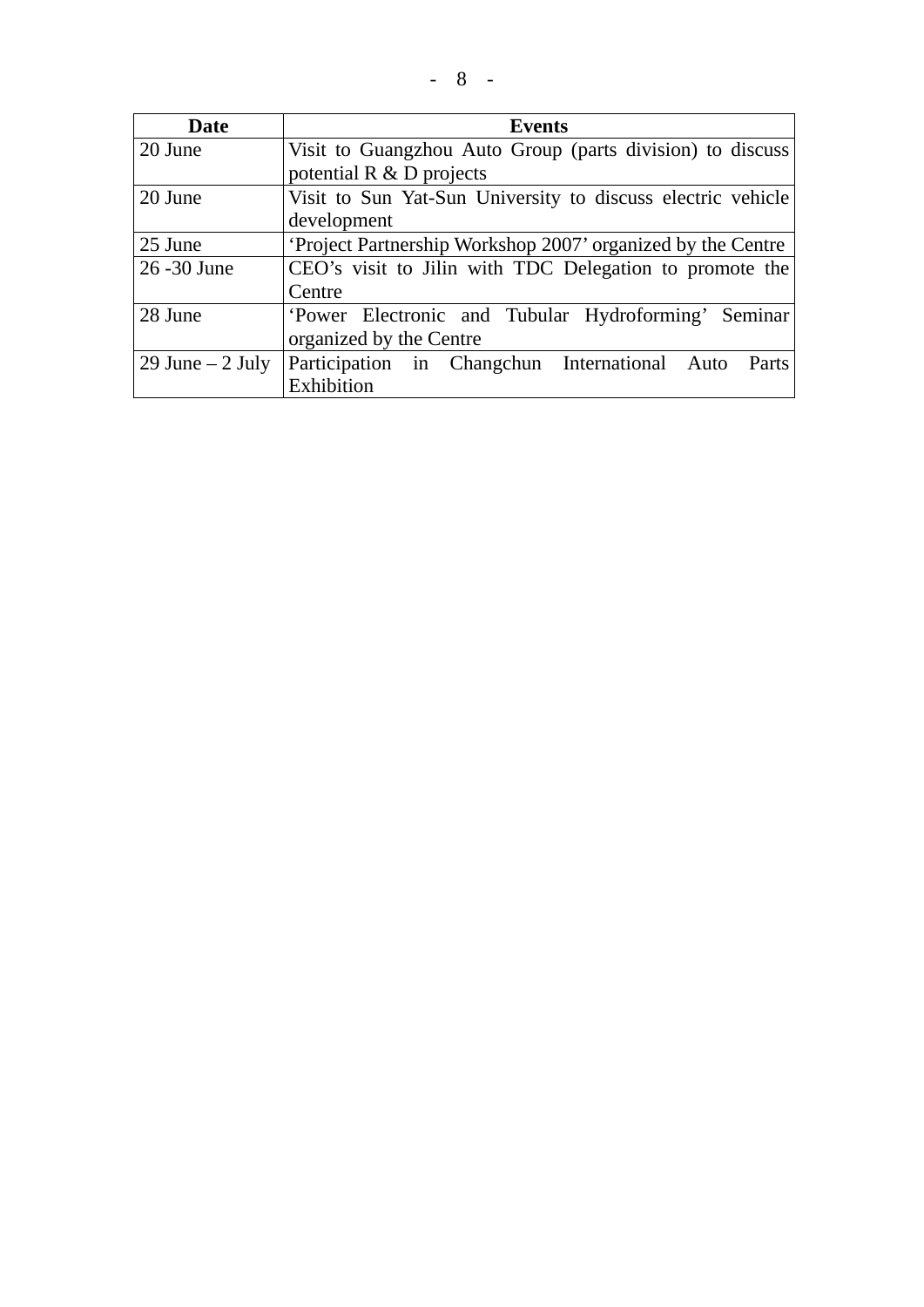### **Appendix III to Annex IV**

### **Planned Publicity and Promotional Activities of the R&D Centre on Automotive Parts and Accessory Systems (July – December 2007)**

| Date            | <b>Events</b>                                           |
|-----------------|---------------------------------------------------------|
| 28-31 August    | 2007 華南國際汽車電子展覽會 to promote the Centre to               |
|                 | PRD companies                                           |
| 14-19 September | Innovation Expo 2007                                    |
| 26-28 September | Visit to Auto Parts Shanghai 2007                       |
| 12-17 October   | Participation in China Hi-Tech Fair 2007                |
| 5-7 December    | Participation in Automechanika Shanghai to promote the  |
|                 | Centre                                                  |
| Mid-December    | Project Progress Report Seminar organized by the Centre |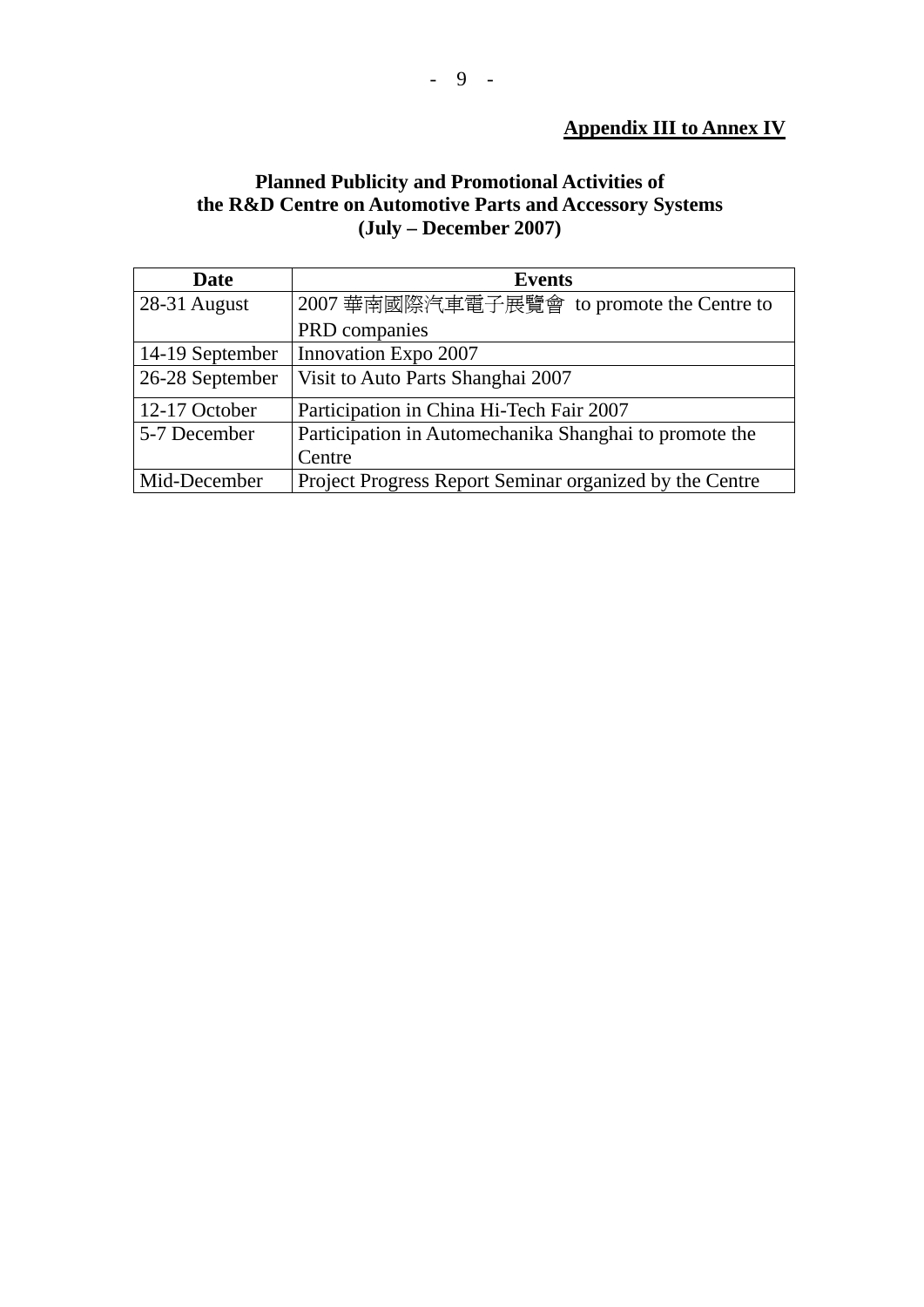#### **Annex V**

#### **Report of the R&D Centre on Information and Communications Technologies (ICT) (for the period April 2006 to June 2007)**

### **Activities over the period**

### R&D Projects

 Before the establishment of the ICT R&D Centre, ASTRI was undertaking 16 on-going projects. Since April 2006, ASTRI has 27 projects approved by ITC. Details of the 27 projects are as follow -

|           | <b>Project Title</b>                                                                                   | <b>Duration</b><br>(months) |
|-----------|--------------------------------------------------------------------------------------------------------|-----------------------------|
| $\bullet$ | <b>Advanced Broadband Wireless Technologies Platform</b>                                               | 17                          |
|           | Customizable Element Management System (EMS) for<br><b>Wireless Networks</b>                           | 17                          |
|           | LED for General Lighting - Area Light Source (Phase 1)                                                 | 6                           |
|           | Wireless Personal Area Networking and Streaming Media<br><b>Access Control</b>                         | 18                          |
|           | High Definition TV Technologies Applied Research Platform                                              | 24                          |
| $\bullet$ | Portable Dual Mode Wireless and Broadcast Multimedia<br>Platform (Phase 1)                             | 6                           |
|           | <b>Smart Optical Sensors</b>                                                                           | 18                          |
|           | <b>Advanced Indoor MIMO Platform</b>                                                                   | 18                          |
|           | Multi-Media Platform for Algorithm & Application<br>Development (MMP-EMU) (Phase-1)                    | 9                           |
|           | AMS IC Design Platform for Integrated CCD Image Sensor<br>Processing                                   | 18                          |
|           | Power Management Integrated Circuits for Portable Consumer<br>Electronics                              | 12                          |
| $\bullet$ | Digital Living Platform Full Project                                                                   | 12                          |
| $\bullet$ | High Dynamic Range (HDR) Display System - Using<br>Active-Dynamic LED Backlight                        | 17                          |
|           | Digital Living Platform Seed Project                                                                   | 6                           |
|           | Low-Cost Solution for High-Performance and High-Density<br>Packaging                                   | 6                           |
|           | Digital Multimedia Broadcast Terrestrial (DMB-T) Television<br><b>Baseband Demodulator Development</b> | 6                           |
|           | Digital Multimedia Broadcast Terrestrial (DMB-T) Television<br><b>RF Tuner Development</b>             | 6                           |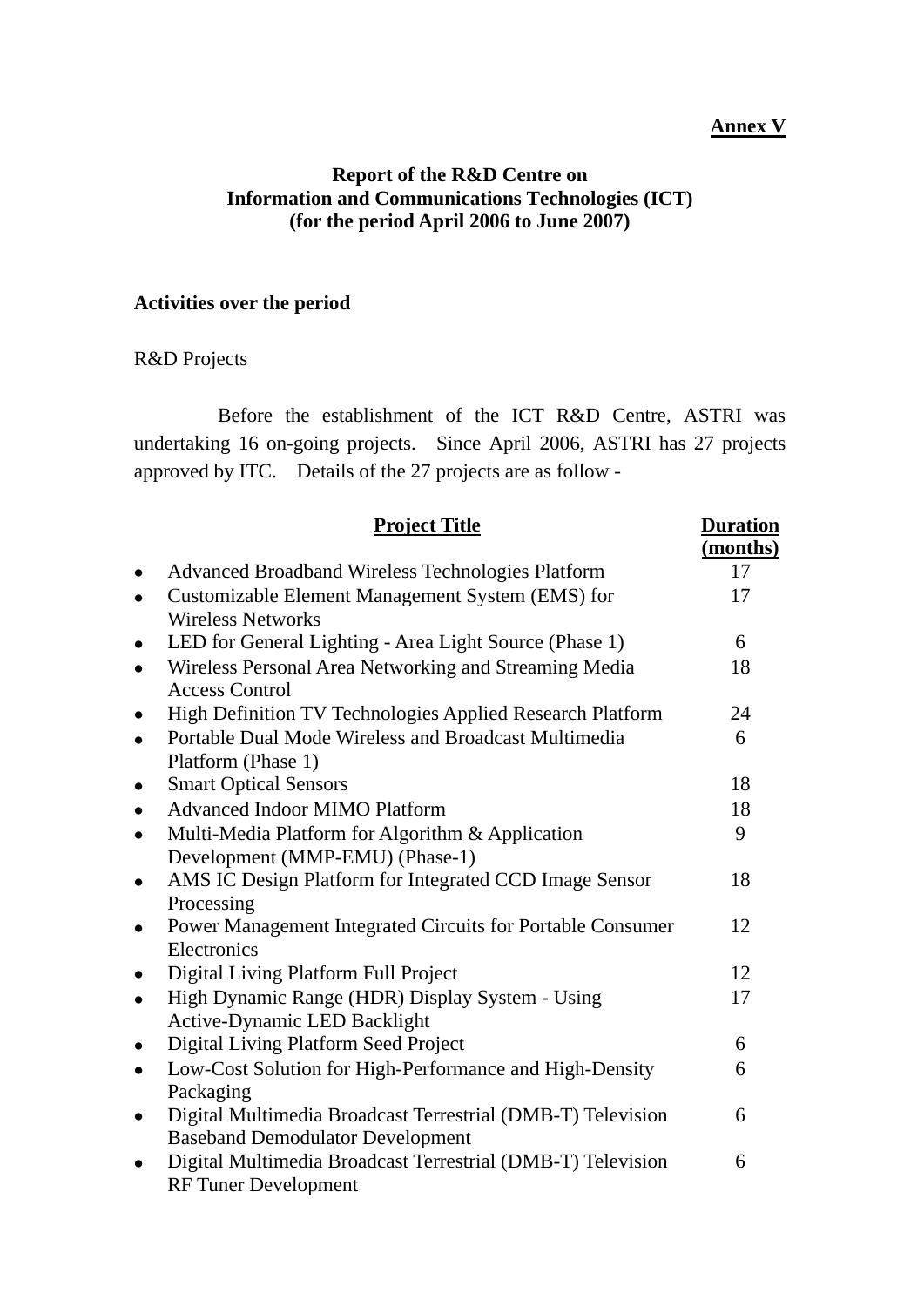| Embedded Peer-to-Peer Media Distribution Technology           |     |
|---------------------------------------------------------------|-----|
| Next Generation Anode Material for Lithium Ion Batteries      | h   |
| (LIB) (carbon matrix embedded metal phorsphide)               |     |
| nano-composite)                                               |     |
| Networked TV Usability and Interoperability Technology        | 6   |
| Cost-effective packaging solutions for Automotive Electronics | 6   |
| Feasibility Study of New GaN Thin Film LED Technology         | 6   |
| Recordable Electrical Memory / Single Address with Multiple   | 6   |
| data storage                                                  |     |
| <b>Cost Effective Fabrication for Antenna and RF Module</b>   | 6   |
| Cache-Facilitated Media Delivery Technology                   | 5.5 |
| Surface Mount RF Switches for Reconfigurable Antennas         | 6   |
| Anti-shaking Compact Camera Module for Cellular Phone         | 6   |
| Applications                                                  |     |

Technology Transfer and Industry Contribution

2. The number of annual technology transfers from ASTRI to the industry has grown from a total of 2 in 2003/04 to 33 in 2006/2007. For the period from April 2006 to June 2007, ASTRI transferred 43 technologies to the industry, details of which are at Appendix I.

## Patent

3. Patent reflects innovation and inventiveness. They also serve as a basis for transferring technologies. The number of patents filed by ASTRI has increased more than fourfold from 14 in 2004/05 to 68 in 2006/07. For the period from April 2006 to June 2007, ASTRI filed 75 patent applications.

Collaboration with Universities

4. Since April 2006, ASTRI has engaged the Hong Kong University of Science and Technology (HKUST), Chinese University of Hong Kong and the Hong Kong Polytechnic University in a number of projects in the areas of internal antenna design, light emitting diode backlight unit, high definition TV technologies, etc.

## Mainland Partnership

5. To promote its technologies, ASTRI has held 28 seminars and forums in the Mainland since April 2006. It has also participated in technology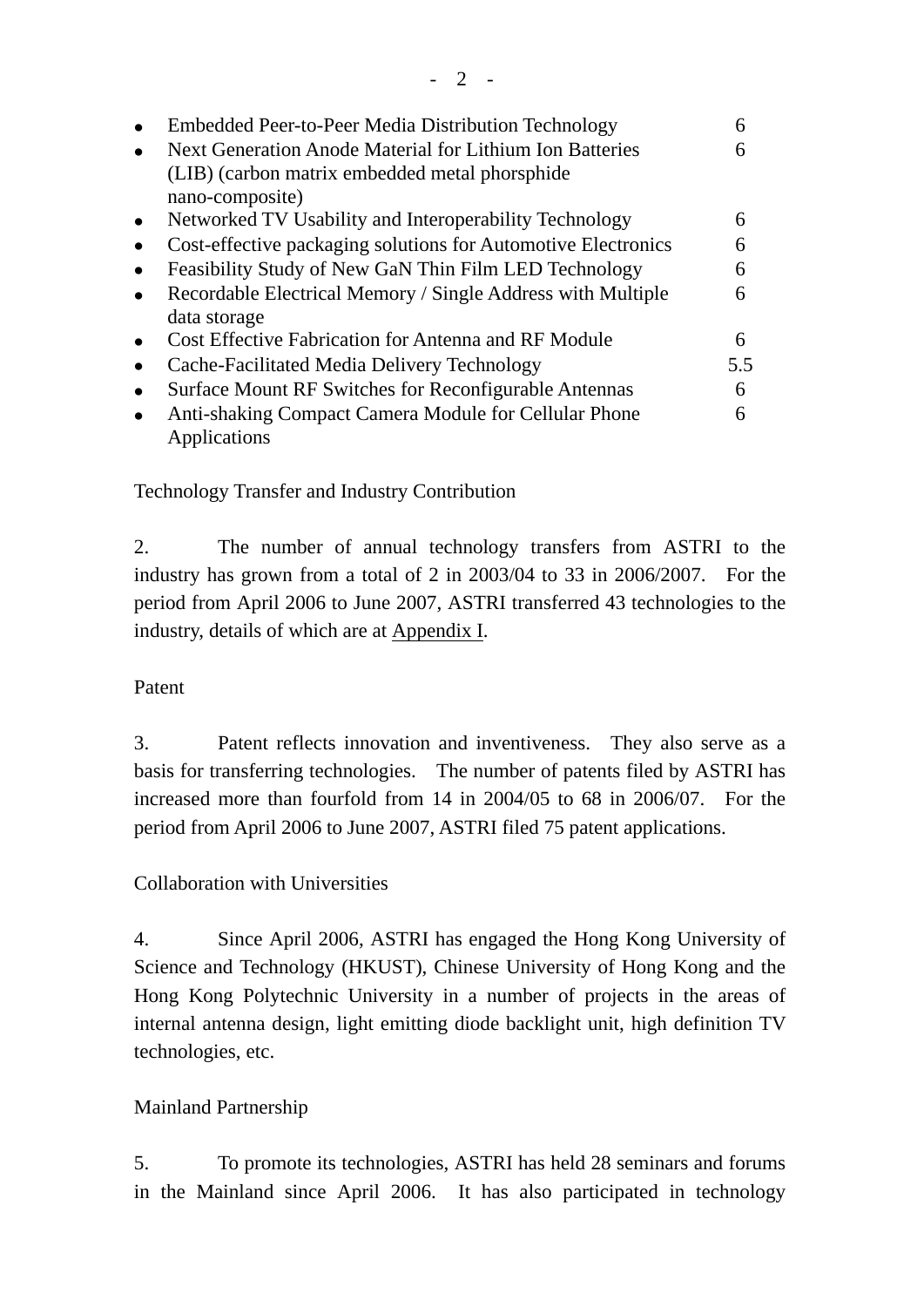standard bodies for strategic placement of its intellectual properties, such as the China Communications Standards Association (CCSA) and Intelligent Grouping and Resources Sharing (IGRS).

### Promotional and Networking Activities

6. ASTRI has organized many dissemination and publicity events encompassing press conferences, international conferences and expositions, seminars and technology forums in the Mainland, Hong Kong, Taiwan, U.S. and Germany, media interviews, publications and TV productions, VIP visits and laboratory tours. As an initiative to raise the awareness and visibility of ASTRI in the international technology arena, and to enhance Hong Kong's position as one of the global leaders in communications and wireless services, ASTRI co-chaired and co-organized the Wireless Communications and Networking Conference (WCNC) 2007 – one of the world's foremost international technical conferences for engineers and researchers at the forefront of development and deployment of wireless technologies in Hong Kong from 11-15 March 2007. A list of the activities held since April 2006 is shown in Appendix II.

## **Future Activities**

#### Projects

7. As at end June 2007, a total of 32 projects endorsed by the Technology Review Panel (TR Panel) of ASTRI have been submitted to ITC for funding approval. In the coming months, ASTRI has 3 projects pending in-house evaluation and another 4 projects are ready for consideration by the TR Panel.

## Technology Transfer

8. ASTRI aims to transfer 40 technologies to the industry in 2007/08, which is a 21% growth over its achievement of 33 technology transfers in 2006/07.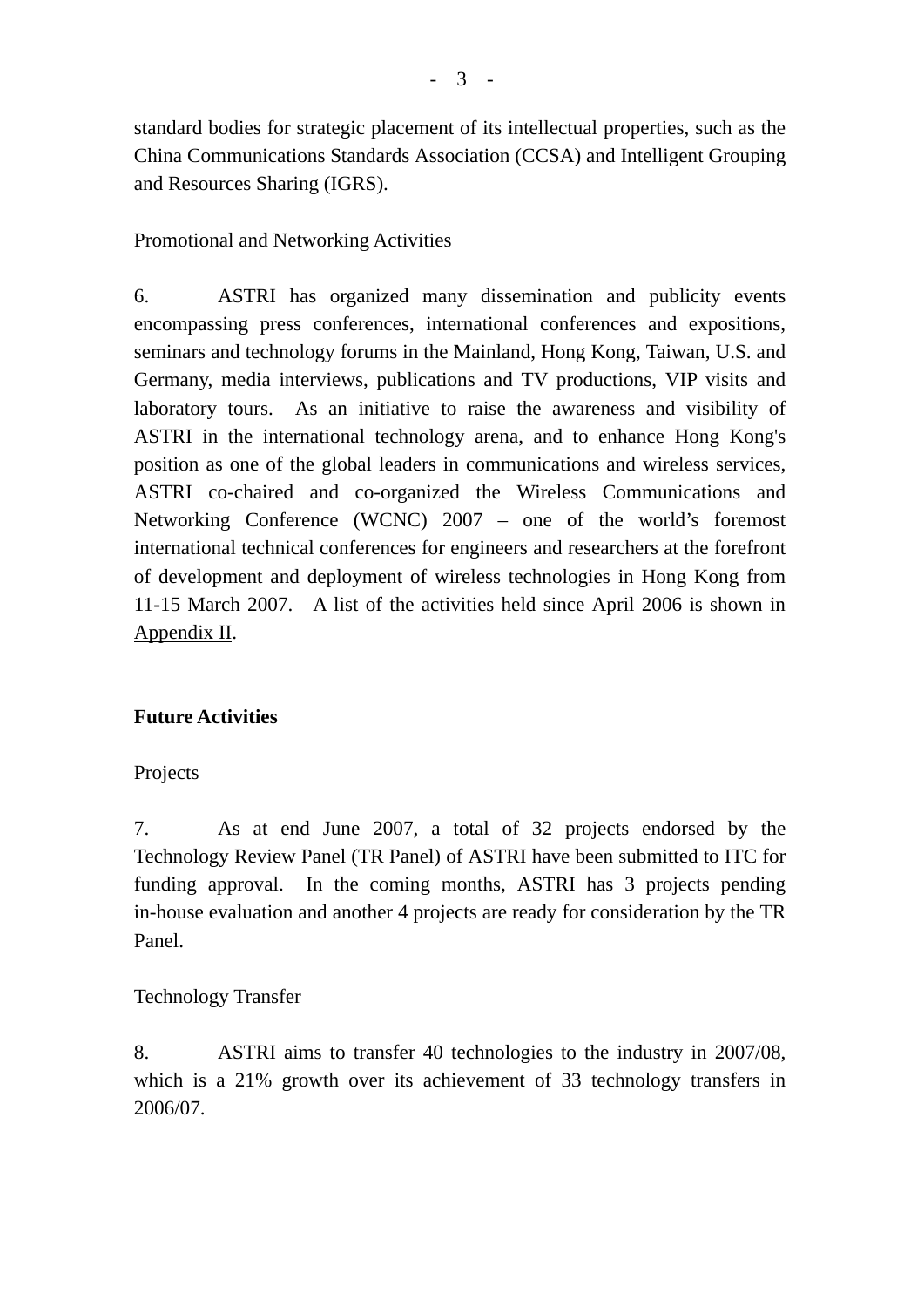### Patent

9. ASTRI is currently drafting 21 patent applications. The target for 2007/08 is 71 applications.

## Collaboration with Universities

10. We will continue collaborating with local universities closely in future projects. In the upcoming Low Cost High Density Packaging Project, ASTRI will collaborate with HKUST, Chinese University of Hong Kong, City University of Hong Kong and Hong Kong Polytechnic University.

### Mainland Partnership

11. Eight technology forums and exhibitions are planned to be held in the Mainland, including Beijing, Shanghai, Qingdao and Shenzhen, in the 2007/08. ASTRI will continue to liaise with provincial and municipal Science and Technology Agencies as well as various high-tech Science Parks and secure their assistance in its promotional activities.

Promotional and Networking Activities

12. In the coming months, ASTRI plans to hold a series of conferences, seminars, technology forums and media interviews in Hong Kong, the Mainland and overseas, details of which are also listed at Appendix II.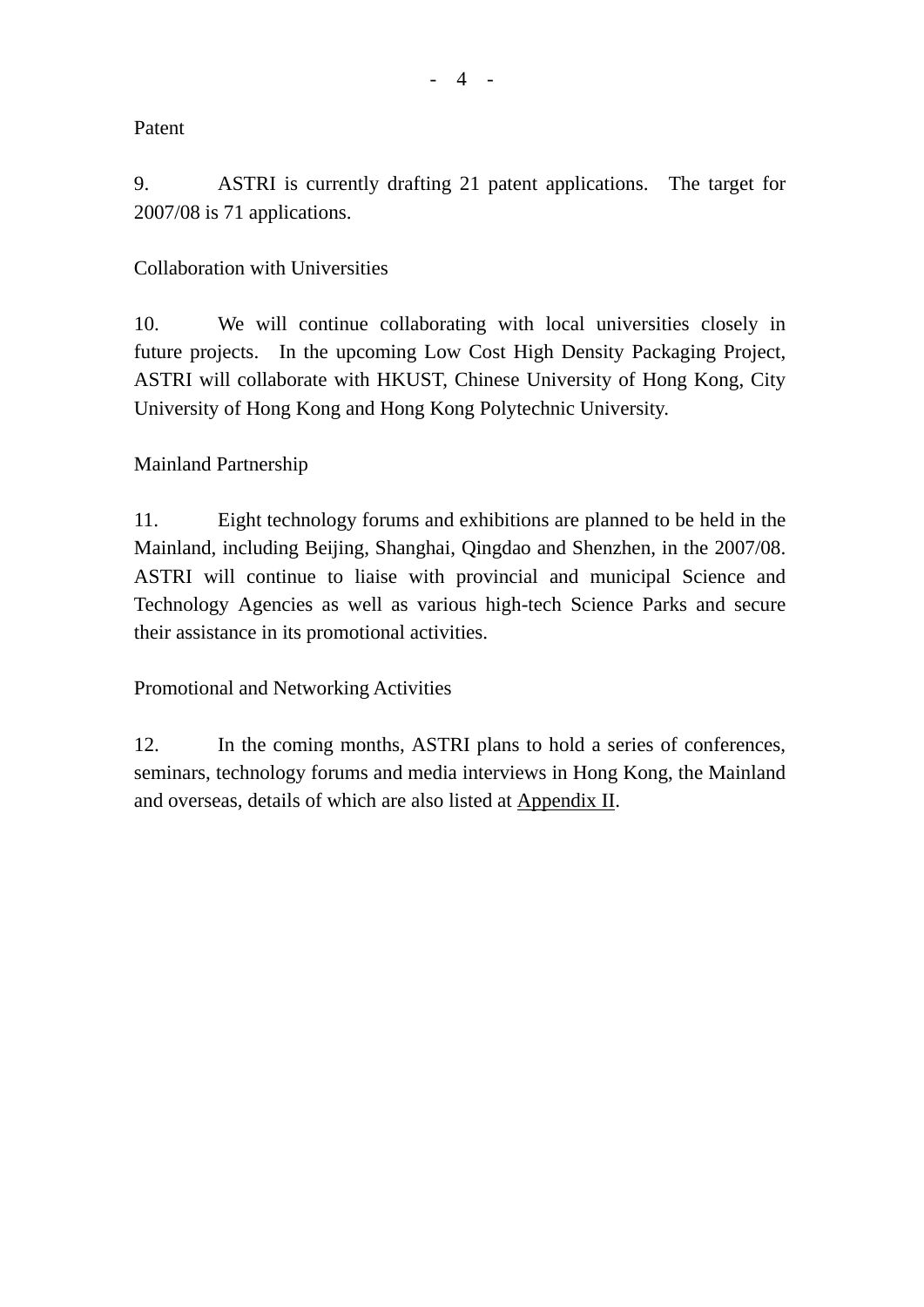## **R&D Centre on Information and Communications Technologies List of Technology Transfers from April 2006 to June 2007**

- 1. WiFi Access Point and related technologies to a HK based WiFi equipment design house
- 2. Active-dynamic LED backlight module and driving algorithm to a LED packaging company in HK
- 3. VoIP phone feature enhancement for a HK company
- 4. H.264 IP Set Top Box to an Australia listed consumer electronic design company
- 5. H.264 Home Media Centre to a HK company
- 6. H.264 Home Media Centre to an Australia listed consumer electronic design company
- 7. Licensing of 8-bit MCU platform to a China company
- 8. Power IC packaging design and analysis to a leading Taiwan manufacturer of LEDs, including lamps, displays and infrared products
- 9. Laminate substrate based SIP to one of the world's leading magnetics companies based in HK
- 10. Licensing of H.264 IP Set Top Box to a HK based manufacturer
- 11. H.264 Real Time Surveillance recorder software to a leading acoustic products manufacturer in Taiwan
- 12. Low Drop Regulator IC to HK based IC design house
- 13. SIP based WiFi VoIP Phone to a leading HK manufacturer of consumer electronic products
- 14. Wireless Video Adapter to a market leader for tablet DVD player products based in HK
- 15. Si Wafer Fabrication for an Ireland company
- 16. Image Signal Processing Integrated Circuit Design to a HK based IC development house
- 17. Step-UP DC/DC converter IC to a HK based IC design house
- 18. H.264 Real Time Surveillance recorder software to a leading acoustic products manufacturer in Taiwan
- 19. Smart Optical Sensor Technology to the world's largest supplier of integrated assembly and packaging solutions based in HK
- 20. Contract service: VoIP phone feature enhancement from a HK company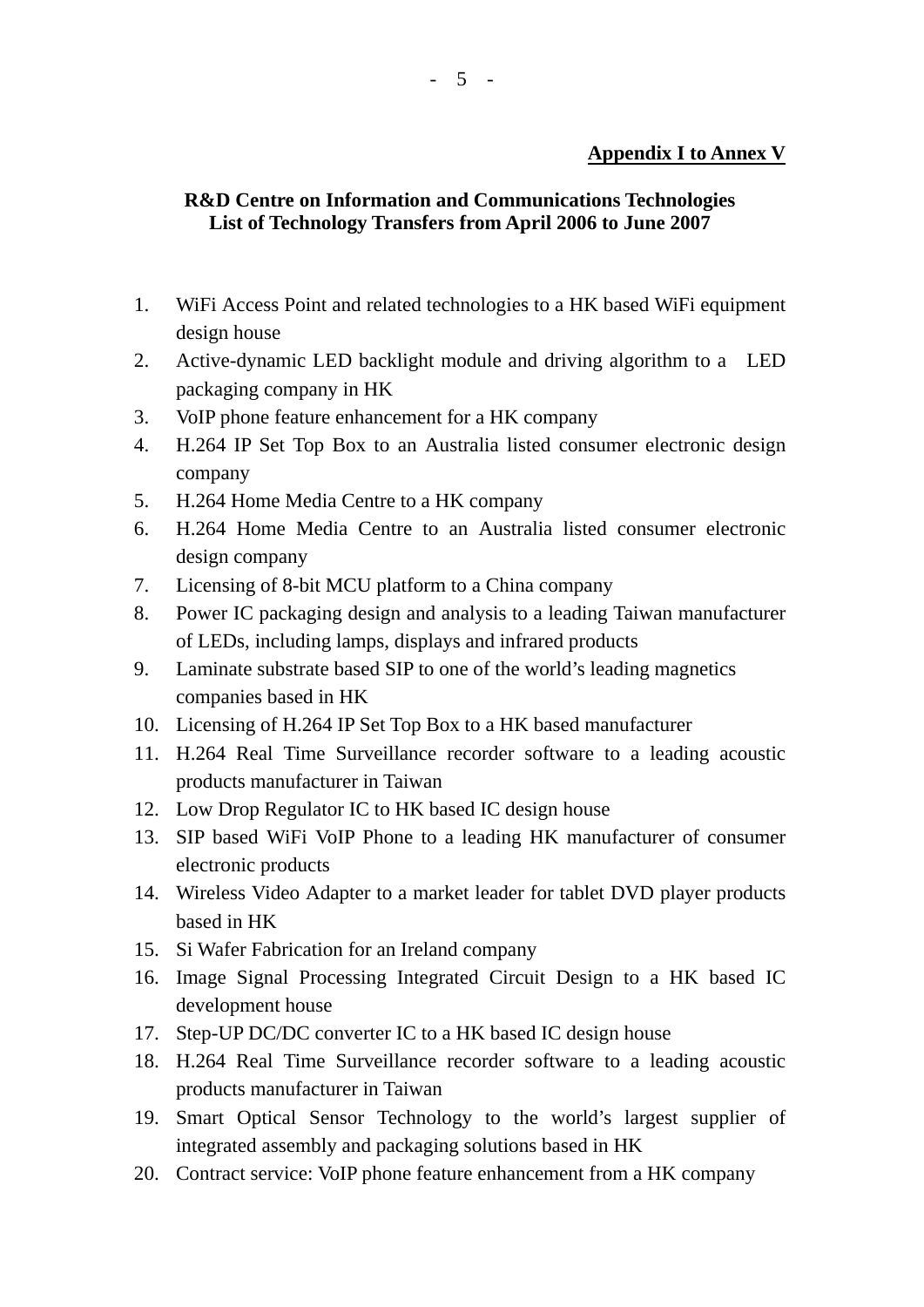- 21. Contract service: VoIP phone feature enhancement from a HK company
- 22. H.264 IP Set Top Box Design technology licensing to a HK company
- 23. LEDs for General Lighting to a HK company
- 24. Contract service: fab 4"/200um ceramic submount with TiW/Au coating for an Ireland company
- 25. Contract service: Assembly of VCSEL chips on TO-headers for an Ireland company
- 26. Contract service: Assembly Design Rules for a USA company
- 27. Contract service and licensing of camera with auto focus capability implemented for a HK company
- 28. Licensing of Multimedia CODECs, drivers, and software for PMP with digital TV capability for a HK company
- 29. VoIP phone feature enhancement for a Hong Kong company
- 30. Contract service: Integration of digital right management into HMC platform for an Australian company
- 31. Contract service: To provide consultation for smart antenna and miniature antenna design for a HK company
- 32. Development of incorporate REME/SAM material into URT circuit design of using TFT transistor gate to a Taiwan company
- 33. License of optimized structure design with Air Solid Heat Exchange Enhancement coating and capability of mass fabrication to a Taiwan company
- 34. Package design for optical transmitter & receiver to a US company
- 35. API development for HMC platform to a HK company
- 36. WiFi phone features enhancement to a HK company
- 37. MMP-EMU emulation platform boards to a China company
- 38. Consultancy services to develop Chinese AVS 1.0 audio and video decoder solution to a China company
- 39. Antenna design service to a USA company
- 40. SIP phone features enhancement to a HK company
- 41. Contract service to provide a bridge solution between UWB MII and 1394 interface with UWB module for a HK company
- 42. Licensing of WiMax base station to a HK company
- 43. Contract service to develop technology for 47" active-dynamic LED backlight and real time control module for a China company.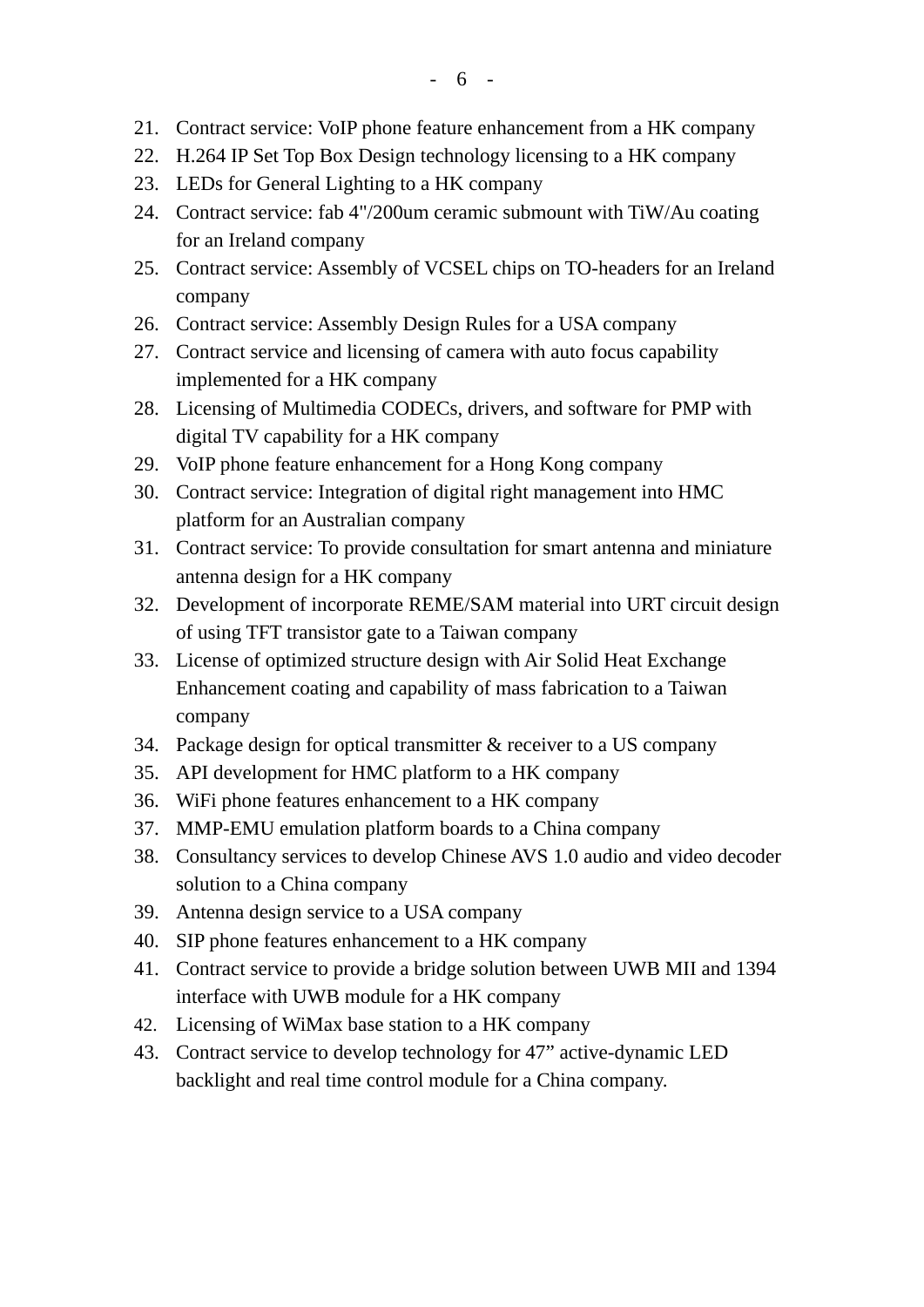# **R&D Centre on Information and Communications Technologies Publicity Events from April 2006 to June 2007**

| <b>Date</b>  | <b>Activities</b>                                                                                                                                      |
|--------------|--------------------------------------------------------------------------------------------------------------------------------------------------------|
| I.           | <b>Press Releases (Already Issued: 11)</b>                                                                                                             |
| 19 Jun 06    | <b>ASTRI</b> reconfirms Cadence as Key EDA Solutions Provider                                                                                          |
| 20 Jul 06    | CEVA & ASTRI Form Partnership to develop New-generation                                                                                                |
|              | Multimedia Solutions for Hong Kong & Greater China                                                                                                     |
| 12 Oct 06    | ACTO and ASTRI showcase Digital HD Projector Technology                                                                                                |
| 17 Oct 06    | ASTRI and IGRS demonstrate Home Media TV Streaming Over<br>Wimedia UWB Technology                                                                      |
| 21 Oct 06    | ASTRI announces appointment of new Board                                                                                                               |
| 2-3 Nov 06   | ASTRI co-organizes 2006 China Radio Applications &<br>Management Conference 2006, Nanjing                                                              |
| 25 Nov 06    | ASTRI Technology Forum on Multimedia Digital Home in<br>Mianyang, Sichuan, China on 25 November 2006 (Chinese<br>Version Only)                         |
| 26 Nov 06    | <b>ASTRI</b> and JadeTech Showcase UWB Wireless Communications<br>Technology for IP Phone                                                              |
| 12 Feb 07    | ASTRI selects Boingo Embedded Toolkit To Enable Wi-Fi<br>Roaming on Wireless VoIP Design                                                               |
| 19 Mar 07    | <b>ASTRI</b> announces appointment of new Director                                                                                                     |
| 17 May 07    | ASTRI and ACTO showcases World's First UWB (Ultra<br>Wide-Band) High Definition Video Ultra Big Screen Projector<br>TV                                 |
| II.          | <b>International Conference/Exposition</b>                                                                                                             |
|              | (Already Held: 26 Planning/Upcoming: 6)                                                                                                                |
| 29 May 06    | Joint R&D Centres Roadshow in PRD, Guangzhou, China                                                                                                    |
| 30 May 06    | Joint R&D Centres Roadshow in PRD, Foshan, China                                                                                                       |
| 8 Jun 06     | Joint R&D Centres Roadshow in PRD, Shenzhen, China                                                                                                     |
| 6-8 Jun 06   | Society for Information Display (SID) 2006 International<br>Symposium, Seminar and Exhibition in San Francisco, US                                     |
| 9 Jun 06     | Joint R&D Centres Roadshow in PRD, Dongguan, China                                                                                                     |
| 18-20 Jun 06 | China (Fujian) Technology & Projects Fair 2006, Fujian, China                                                                                          |
| 28-29 Jun 06 | The Venture Forum 2006 by Larta Institute, San Jose, USA                                                                                               |
| 27-28 Aug 06 | The "7th International Conference on Electronics Packaging<br>Technology & International Courses on Advanced Packaging<br>Technology", Shanghai, China |
| 6-8 Sep 06   | 4 <sup>th</sup> IC China 2006, Suzhou, China                                                                                                           |
| 12-17 Oct 06 | The 8 <sup>th</sup> China Hi-Tech Fair, Shenzhen, China                                                                                                |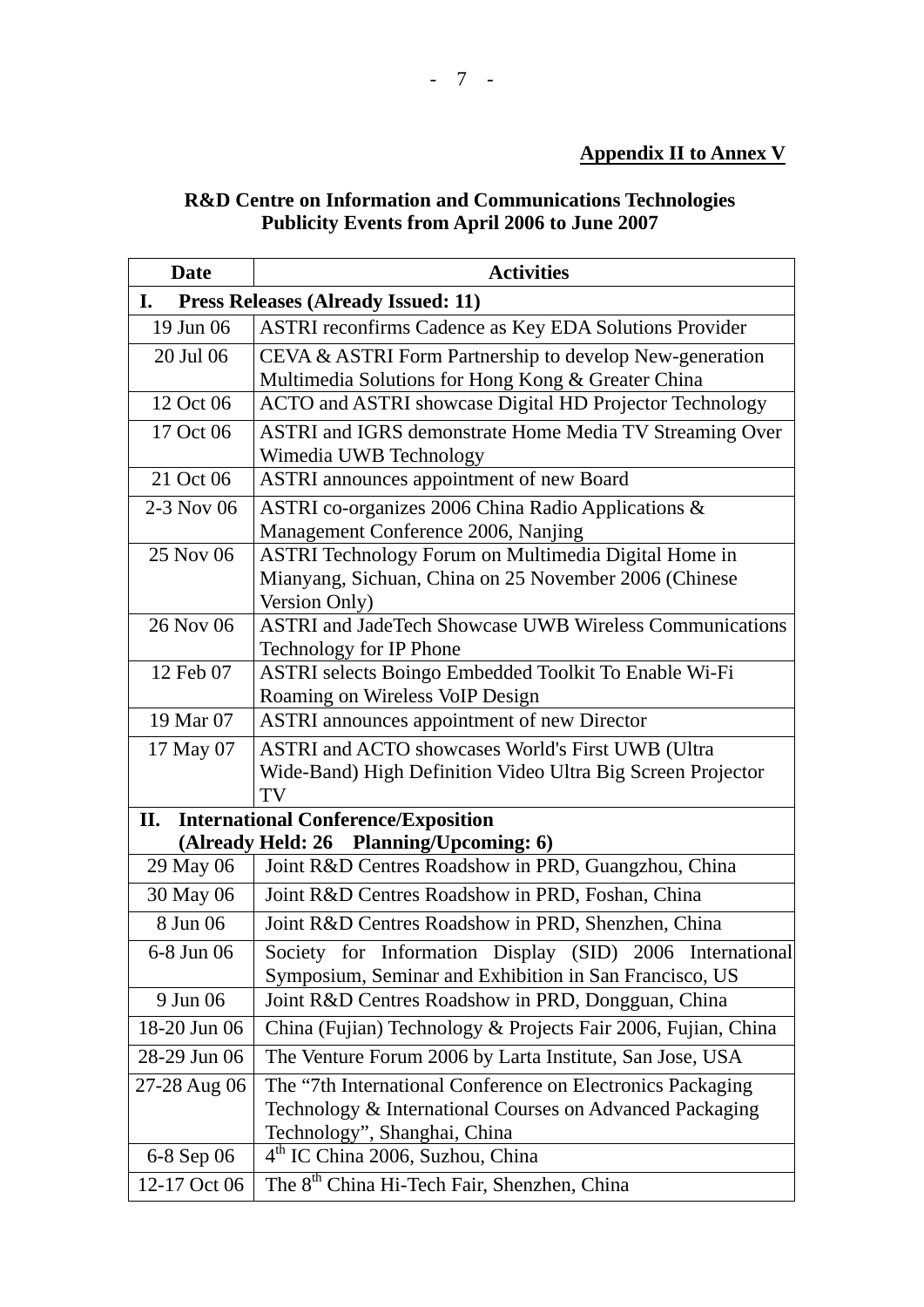| <b>Date</b>                      | <b>Activities</b>                                                                                                                                                               |  |
|----------------------------------|---------------------------------------------------------------------------------------------------------------------------------------------------------------------------------|--|
| 18-20 Oct 06                     | Flat Panel Display (FPD) International 2006, Yokohama, Japan                                                                                                                    |  |
| 2-3 Nov 06                       | ASTRI co-hosted 2006 China Radio Application & Management<br>Conference, Nanjing, China                                                                                         |  |
| 23-26 Nov 06                     | Asia Electronics Exhibition in Shanghai and China Electronics<br>Fair, Shanghai, China                                                                                          |  |
| 29 Nov-                          | Innovation & Design Expo, HK                                                                                                                                                    |  |
| 1 Dec 06                         |                                                                                                                                                                                 |  |
| 4-8 Dec 06                       | International Telecommunication Union (ITU) Telecom Word<br>2006, HK                                                                                                            |  |
| 5-6 Dec 06                       | <b>ASTRI's Vice President as Speaker for "NextGens</b><br>Technologies" in Seattle, USA                                                                                         |  |
| 8-11 Jan 07                      | Consumer Electronics Show (CES) 2007 (demo and/or support<br>customer demo of HMC, demo P2P HMC), Las Vegas, USA                                                                |  |
| 11-15 Mar 07                     | Institute of Electrical and Electronics Engineers (IEEE)                                                                                                                        |  |
|                                  | Wireless Communications & Networking Conference (WCNC<br>2007), HK                                                                                                              |  |
| 13-15 Mar 07                     | Asia Display 2007, Shanghai, China                                                                                                                                              |  |
| 13-15 Mar 07                     | 2007 Taipei Summit, Asia-Pacific Conference and Exhibition,<br>Taipei, Taiwan                                                                                                   |  |
| 15-21 Mar 07                     | CeBIT 2007 (support customer demo), Hannover, Germany                                                                                                                           |  |
| 27-29 Mar 07                     | HKTDC AUS Roadshow - "Hong Kong - Shenzhen: Your<br>Partners for Success in China"                                                                                              |  |
| 24-29 May 07                     | 10 <sup>th</sup> China Beijing International Hi-Tech Expo, Beijing, China                                                                                                       |  |
| 10-15 Jun 07                     | IEEE Antenna and Propagation Conference 2007, USA                                                                                                                               |  |
| 13-16 Jun 07                     | Display Taiwan 2007, Taipei, Taiwan                                                                                                                                             |  |
| 18-20 Jun 07                     | China (Fujian) Technology & Projects Fair, Fujian, China                                                                                                                        |  |
| <i>*</i> Upcoming Activities (6) |                                                                                                                                                                                 |  |
| 15-17 Aug 07                     | The "8 <sup>th</sup> International Conference on Electronics Packaging<br>Technology & International Courses on Advanced Packaging<br>Technology (ICEPT) 2007", Shanghai, China |  |
| 28-30 Aug 07                     | IC China 2007, Shenzhen, China                                                                                                                                                  |  |
| Aug $07$                         | 2007 China International Digital Media Broadcasting Forum and<br>Expo, Beijing, China                                                                                           |  |
| 14-18 Sep 07                     | Innovation Festival & Innovation Expo 2007, HK                                                                                                                                  |  |
| 12-17 Oct 07                     | China Hi-Tech Fair, Shenzhen, China                                                                                                                                             |  |
| 24-26 Oct 07                     | Flat Panel Display (FPD) International 2007, Yokohama, Japan                                                                                                                    |  |
|                                  | <b>III. Seminars/Technology Forums</b>                                                                                                                                          |  |
|                                  | <b>Planned/Upcoming: 24)</b><br>(Already Held: 60                                                                                                                               |  |
| 9 Apr 06                         | ASTRI's Vice President as speaker for Hong Kong International<br>Auto Parts Fair 2006, HK                                                                                       |  |
| 20 Apr 06                        | Concurrent Seminar at R&D Centre Launching Ceremony, HK<br>(ASTRI's Chairman and Chief Executive Officer as speakers)                                                           |  |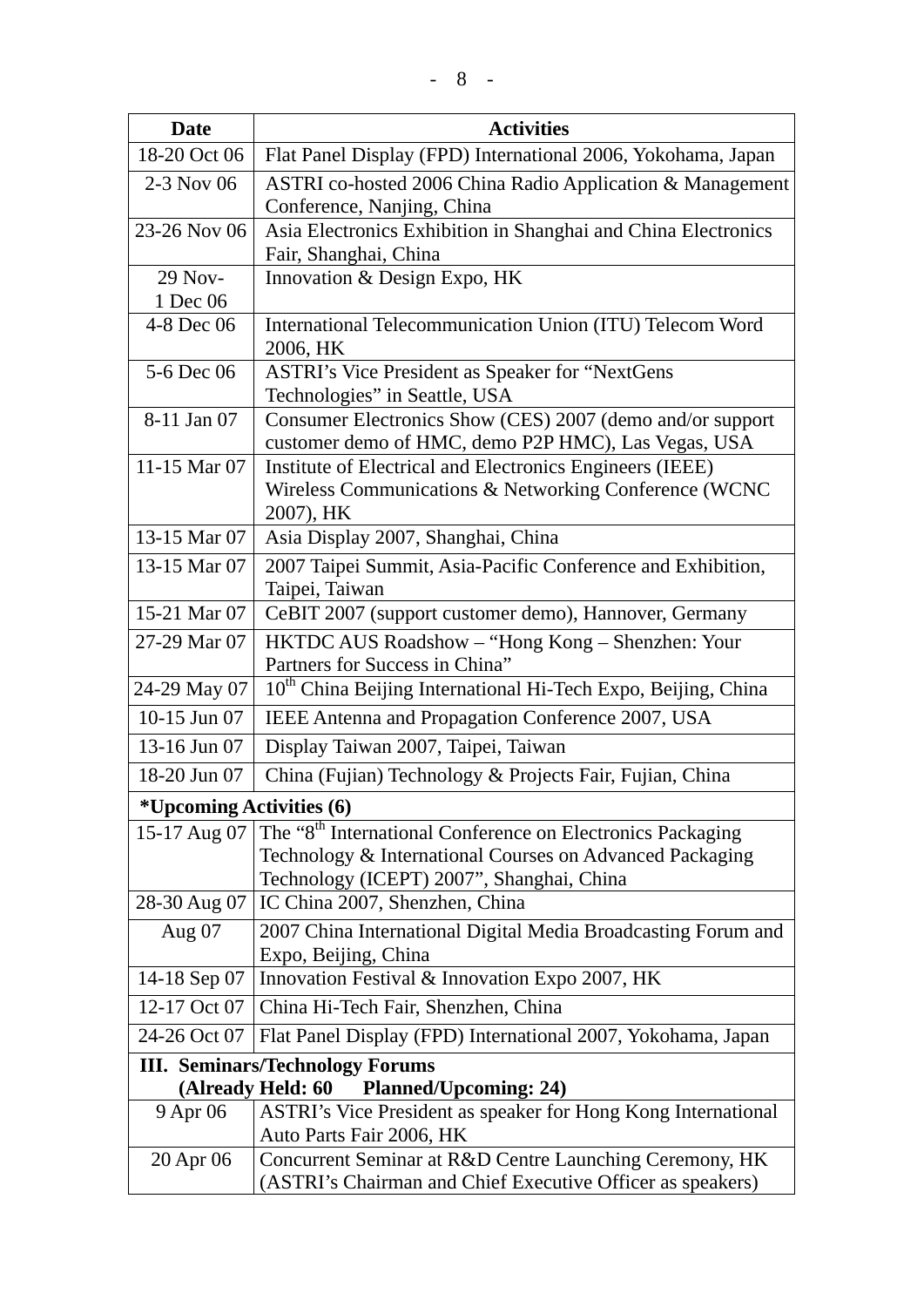| <b>Date</b>  | <b>Activities</b>                                                                                               |
|--------------|-----------------------------------------------------------------------------------------------------------------|
| 21 Apr 06    | <b>ASTRI Seminar - Product-Oriented Advanced Packaging</b>                                                      |
|              | Design, HK                                                                                                      |
| 18 May 06    | ASTRI hosted a seminar entitled "Liquid Crystal Devices for                                                     |
|              | Displays and Photonics". Prof. Vladimir G. Chigrinov of Hong                                                    |
|              | Kong University of Science & Technology was invited as guest                                                    |
|              | speaker, HK                                                                                                     |
| 18 May 06    | ASTRI's Chief Financial Officer as speaker for Causal Lunch                                                     |
|              | Gathering - Federation of HK Industries, HK                                                                     |
| 19 May 06    | ASTRI Seminar - Hardware/Software/Tools Co-design to                                                            |
|              | IC-design - A case study: Java Accelerator, HK                                                                  |
| 25 May 06    | ASTRI's Chief Executive Officer as speaker for Chengdu                                                          |
|              | Hi-Tech Seminar, China                                                                                          |
| 12 Jun 06    | ASTRI Technology Forum – Challenges of Mixed-signal Design                                                      |
| 13 Jun 06    | and Verification Methodologies, HK<br><b>ASTRI's Vice President as speaker for Semiconductor</b>                |
|              | Intellectual Properties Workshop, HK                                                                            |
| 16 Jun 06    | ASTRI co-organized a seminar entitled "Sensing the Marine                                                       |
|              | Environment Workshop" with City University of Hong Kong,                                                        |
|              | HK                                                                                                              |
| 16 Jun 06    | ASTRI Seminar - Grab Your Opportunity, Make It a Success,                                                       |
|              | HK                                                                                                              |
| 26 Jun 06    | Workshop on Application of Light Emitting Diode (LED) in                                                        |
|              | General Lighting, HK                                                                                            |
| 6 Jul 06     | Symposium on WiMedia Ultra Wideband (UWB), Suzhou, China                                                        |
| 12 Jul 06    | <b>ASTRI Technology Forum - IC Designs : Low-power</b>                                                          |
|              | Multimedia SoC Design Platform - Opportunity, Technology &                                                      |
|              | Case Studies, HK                                                                                                |
| 12 Jul 06    | ASTRI Technology Forum – Semiconductor & IC Designs                                                             |
|              | Ecosystem Gathering in Science Park, HK                                                                         |
| 12-14 Jul 06 | The 3rd China Solid State Lighting Conference (SSL), Shenzhen,                                                  |
|              | China                                                                                                           |
| 21 Jul 06    | <b>ASTRI Seminar – Smart Sensors for Measuring Traffic</b>                                                      |
|              | Performance, HK                                                                                                 |
| 27 Jul 06    | Flomerics User Gathering 2006, HK                                                                               |
| 18 Aug 06    | ASTRI Technology Forum: Low-power IC Design Technologies                                                        |
|              | for Analog and Digital SoC Implementations, HK                                                                  |
| 18 Aug 06    | ASTRI Seminar - How to Utilize the World's Largest                                                              |
|              | Technology Library, HK                                                                                          |
| 24 Aug 06    | ASTRI's Chief Executive Officer as speaker for Hong Kong                                                        |
| 24 Aug 06    | Electronic Industries Association's Luncheon, HK<br>Product-Oriented Microelectronics Packaging & Interconnect: |
|              | Designs, Analyses, Reliability & Applications, HK                                                               |
| 15 Sep 06    | <b>ASTRI Technology Forum - Light Emitting Diode (LED)</b>                                                      |
|              | Device, Shenzhen, China                                                                                         |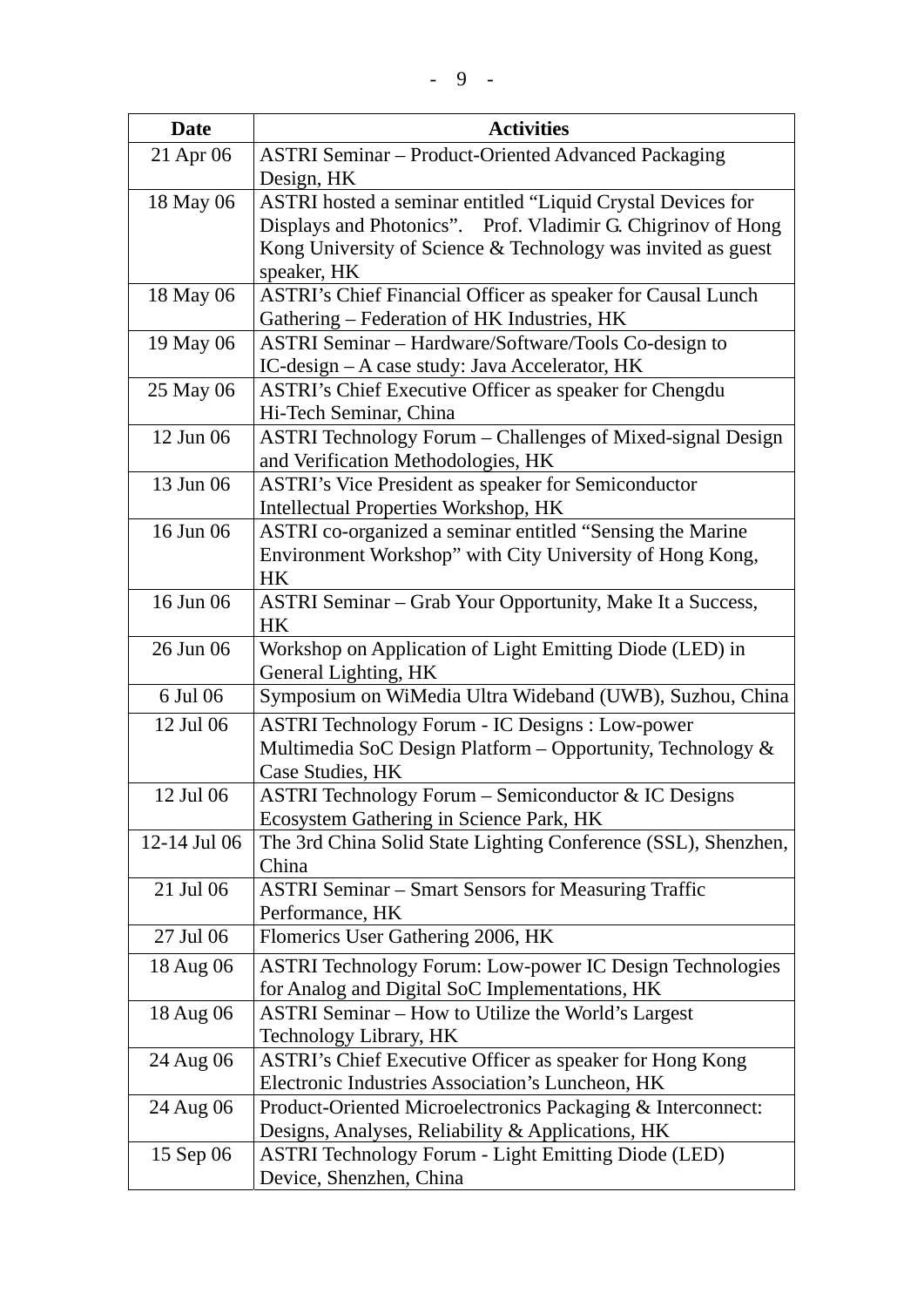| <b>Date</b>  | <b>Activities</b>                                                                                                                       |
|--------------|-----------------------------------------------------------------------------------------------------------------------------------------|
| 15 Sep 06    | ASTRI Seminar - Multimedia Streaming Technology, HK                                                                                     |
| 27 Sep 06    | ASTRI Technology Forum - Digital Living, Marching into the<br>Digital Intelligent Consumer Electronics Age, HK                          |
| 11 Oct 06    | ASTRI's Vice President as panel speaker for International<br>Coalition of Optoelectronics Industry Associations (ICOIA)<br>Seminar, HK  |
| 12-13 Oct 06 | 15 <sup>th</sup> Wireless and Optical Communications Conference (WOCC),<br>Hangzhou, China                                              |
| 20 Oct 06    | <b>ASTRI Seminar – Ultra Wideband MAC Technologies for</b><br>Wireless Video Streaming Applications, HK                                 |
| 23 Oct 06    | Texas Instruments Developer Conference, Shenzhen, China                                                                                 |
| 26-27 Oct 06 | Hong Kong Technology and Engineering Development Forum<br>(ASTRI's Chairman as co-chair and Chief Executive Officer as<br>panelist), HK |
| 10 Nov 06    | The Intellectual Property Conference 2006, HK                                                                                           |
| 17 Nov 06    | <b>ASTRI Seminar - China Digital Terrestrial TV Broadcast</b><br>Standard Introduction and Baseband Technology, HK                      |
| 24 Nov 06    | <b>ASTRI Technology Forum - Workshop on LED Applications in</b><br><b>Information Displays, HK</b>                                      |
| 25 Nov 06    | ASTRI Technology Forum - Multimedia Digital Family in<br>Mianyang, Sichuan, China                                                       |
| 14 Dec 06    | <b>ASTRI Technology Forum - Networked Consumer Electronics</b><br>in the Digital Home, HK                                               |
| 15 Dec 06    | <b>ASTRI Seminar – Introduction to ASTRI Internal Antenna</b><br>Design Centre - Internal Antenna Survey, HK                            |
| 19 Jan 07    | ASTRI Seminar - High Dynamic Range (HDR) Display Using<br>Active Dynamic LED Backlight, HK                                              |
| 25 Jan 07    | ASTRI Technology Forum - Antenna Design Seminar, HK                                                                                     |
| 8 Feb 07     | ASTRI Technology Forum on Digital TV SoC Design<br>Technology in Chengdu, China                                                         |
| 9 Feb 07     | <b>ASTRI Technology Forum - Thermal Management with</b><br>Advanced Materials and Structures, HK                                        |
| 15 Feb 07    | <b>ASTRI Seminar – CMOS Technology Platform for Wireless</b><br>RFIC Design and Implementation, HK                                      |
| 5-6 Mar 07   | International IC – China 2007, Shenzhen, China                                                                                          |
| 6-7 Mar 07   | <b>ASTRI Technology Forum on Communications Technologies</b><br>co-hosted with IGRS, Shenzhen, China                                    |
| 7 Mar 07     | ASTRI Technology Forum - Digital Living with WiFi and VoIP,<br>HК                                                                       |
| 8 Mar 07     | ASTRI Technology Forum - ASTRI WPAN Symposium 2007,<br>HК                                                                               |
| 9 Mar 07     | ASTRI Technology Forum - IC Designs in Huizhou, China                                                                                   |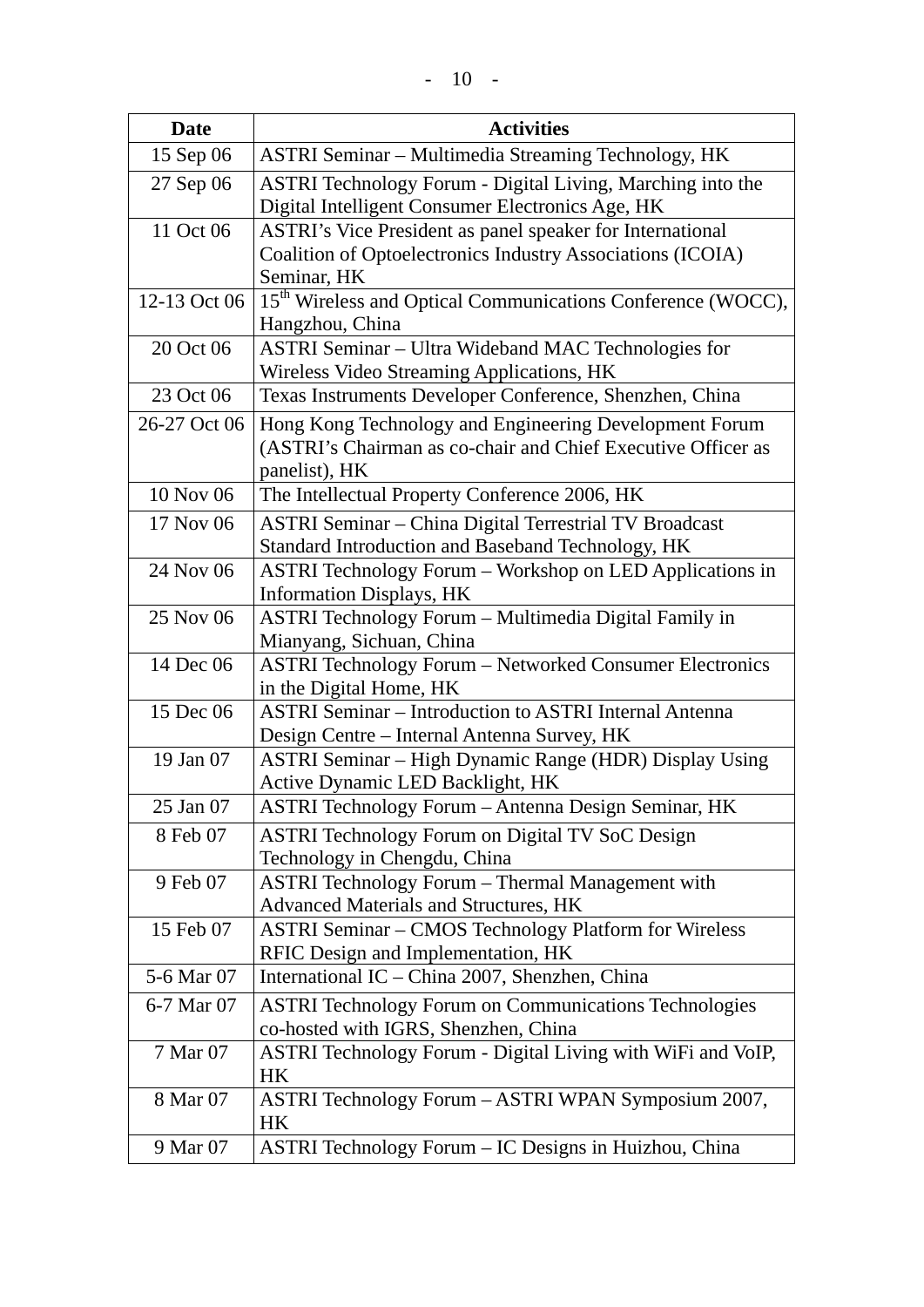| <b>Date</b>                | <b>Activities</b>                                                                           |
|----------------------------|---------------------------------------------------------------------------------------------|
| 10 Mar 07                  | ASTRI Technology Forum - Capabilities, Demands and                                          |
|                            | Opportunities of Microelectronics Packaging in the Greater                                  |
|                            | China Region & Design for Manufacturability for                                             |
|                            | Microelectronics Packaging, Changshu, China                                                 |
| 16 Mar 07                  | ASTRI Technology Forum - MIMO Technologies, HK                                              |
| 22 Mar 07                  | ASTRI co-organized Polymer Optical Fibre Seminar 2007, HK                                   |
| 23 Mar 07                  | <b>ASTRI Seminar - "Innovation Seminar - Transforming</b>                                   |
|                            | Productivity from Product-Oriented Manufacturing to                                         |
|                            | Service-Centric Business Innovation", HK                                                    |
| 26 Mar 07                  | ASTRI Technology Forum - WiMAX Seminar, HK                                                  |
| 28 Mar 07                  | ASTRI Technology Forum - HD Technologies for Digital                                        |
|                            | Living, HK                                                                                  |
| 29 Mar 07                  | ASTRI Technology Forum on "Portable Analog & Mixed Signal<br>Technologies", HK              |
| 19 Apr 07                  | ASTRI Technology Forum - Qingdao, China                                                     |
| 24 Apr 07                  | <b>ASTRI Seminar – From Invention to Commercialization:</b>                                 |
|                            | Industrial Applications of Advanced Nano-materials, HK                                      |
| 30 Apr 07                  | ASTRI's speaker for "2007 International Conference for Asia                                 |
|                            | Pacific Automotive Industry", HK                                                            |
| 18 May 07                  | ASTRI Seminar – Client-side WiFi Hotspot Access Technology                                  |
|                            | (CHAT), HK                                                                                  |
| 21 May 07                  | Forum on "Joining Hands in Building an Innovative Nation", HK                               |
| 14 Jun 07                  | <b>ASTRI Technology Forum - Portable Multimedia Technologies</b>                            |
|                            | for Mobile TV, HK                                                                           |
| 15 Jun 07                  | ASTRI Seminar - An Overview of the 7 Habits of Highly                                       |
|                            | Effective People with an Introduction to the 8 <sup>th</sup> Habit, HK                      |
| * Upcoming Activities (24) |                                                                                             |
| 16 Jul 07                  | ASTRI Technology Forum - Thermal Design Solution for LED<br><b>Lighting Application, HK</b> |
| Jul 07                     | ASTRI Technology Forum on Photonics, Qingdao, China                                         |
| Jul 07                     | <b>ASTRI Seminar, HK</b>                                                                    |
| Aug $07$                   | Industry and University Consultation Forums, HK                                             |
| Aug $07$                   | <b>ASTRI Seminar, HK</b>                                                                    |
|                            |                                                                                             |
| Aug $07$                   | <b>ASTRI Technology Forum - Embedded Software Development,</b><br>HK                        |
| Sep 07                     | Industry and University Consultation Forums, Shenzhen, China                                |
| Sep 07                     | <b>ASTRI Seminar, HK</b>                                                                    |
| Sep 07                     | ASTRI Technology Forum - Low Power IC Design, HK                                            |
| Oct 07                     | ASTRI Technology Forum on Device Technologies, China                                        |
| Oct 07                     | <b>ASTRI Seminar, HK</b>                                                                    |
| Nov $07$                   | <b>ASTRI Seminar, HK</b>                                                                    |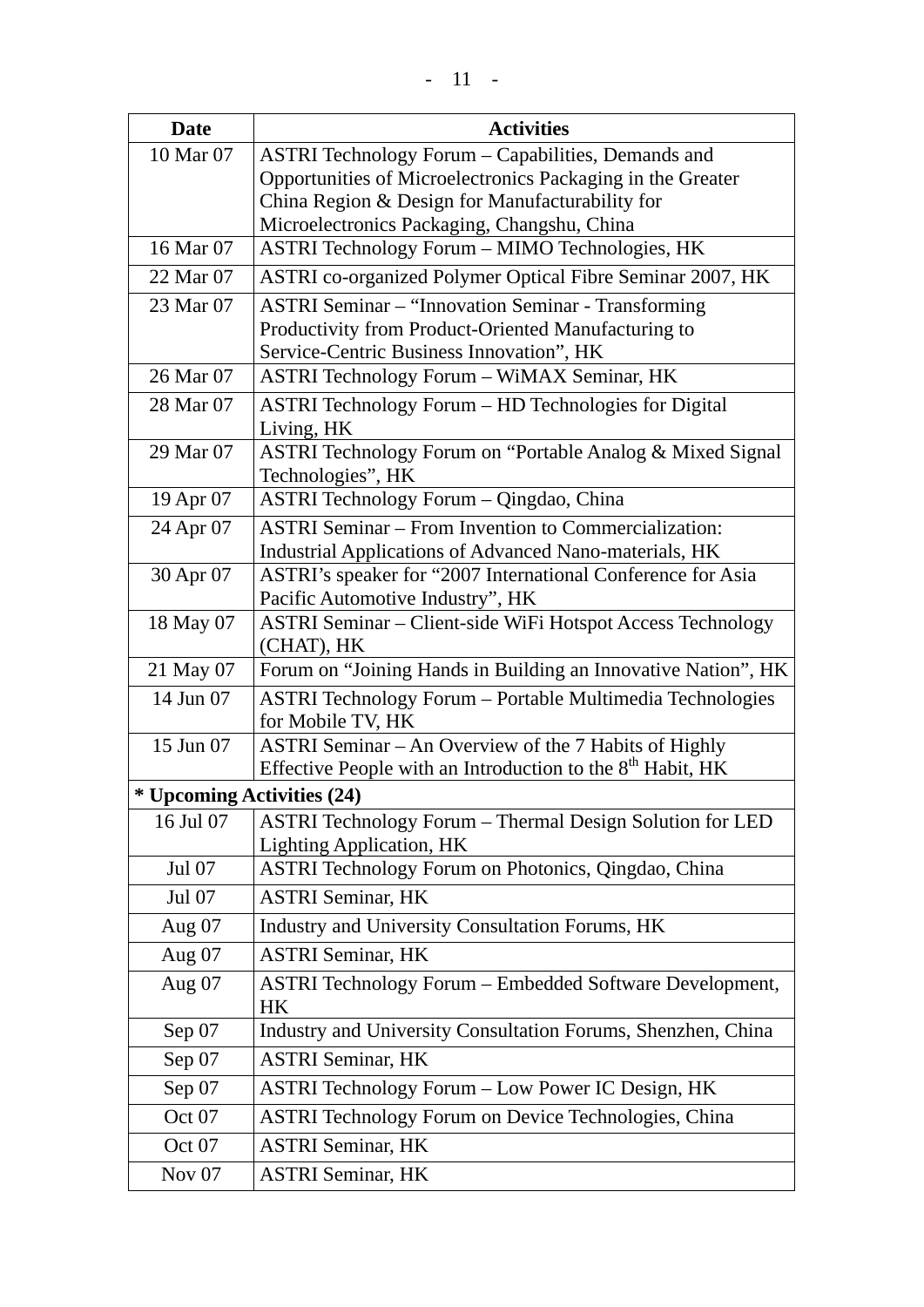| <b>Date</b>       | <b>Activities</b>                                                                                             |
|-------------------|---------------------------------------------------------------------------------------------------------------|
| Nov $07$          | ASTRI Technology Forum: Challenges and Solutions on                                                           |
|                   | Nanometer IC Design (China or HK)                                                                             |
| Nov 07/Jan        | <b>ASTRI Technology Forum - Multimedia Platform, HK</b>                                                       |
| 08                |                                                                                                               |
| Nov 07/Jan        | ASTRI Technology Forum – Low Power IC Design, HK                                                              |
| 08                |                                                                                                               |
| Dec 07            | <b>ASTRI Seminar, HK</b>                                                                                      |
| Jan 08            | <b>ASTRI Technology Forum: Next Generation Li-ion Battery</b>                                                 |
|                   | Electrode Materials (Hong Kong or China)                                                                      |
| Jan $08$          | <b>ASTRI Seminar, HK</b>                                                                                      |
| Feb 08            | <b>ASTRI Seminar, HK</b>                                                                                      |
| Feb 08            | <b>ASTRI Technology Forum - Mobility Multimedia</b>                                                           |
|                   | Communication, HK                                                                                             |
| Feb 08            | ASTRI Technology Forum - Advanced Technologies on Low                                                         |
|                   | Power IC Design, HK                                                                                           |
| Feb <sub>08</sub> | <b>ASTRI</b> Technology Forum - Thermal Management with                                                       |
|                   | Advanced Materials and Structures, China                                                                      |
| Mar <sub>08</sub> | <b>ASTRI Seminar, HK</b>                                                                                      |
| Mar <sub>08</sub> | ASTRI Technology Forum - Virtual Home Lifestyle, HK                                                           |
|                   | IV. Media Interview/Publication/TV Production (Published: 16)                                                 |
| Jun 06 Issue      | Contribute an article introducing "HK R&D Centre for ICT" for<br>"Capital Entrepreneur"                       |
| Jun 06 Issue      | ASTRI on "LEDs Magazine" - an International publication to                                                    |
|                   | report ASTRI's participation in Society for Information Display                                               |
|                   | (SID) 2006 International Symposium in San Francisco, USA                                                      |
| July 06 Issue     | Interview by "Electronics Bulletin" with ASTRI's Vice                                                         |
|                   | President – Mr. Raymond Chiu on 23 May, 06                                                                    |
| Sep 06 Issue      | Interview by "Electronics Bulletin" with ASTRI's Vice                                                         |
|                   | President - Dr. Tom Chung on 3 Aug, 06                                                                        |
| Published on      | ASTRI's Chief Executive Officer was interviewed by South                                                      |
| 29 Sep 06         | China Morning Post on 11 Sep, 06, and the article was published                                               |
| Nov 06 Issue      | in the "Engineering & Technology Supplement"<br>Contribute an article introducing "HK R&D Centre for ICT" for |
|                   | Hong Kong Chinese Manufacturers' Association's monthly                                                        |
|                   | magazine – "HK Entrepreneur"                                                                                  |
| 22 Nov 06         | Interview with ASTRI's Chief Executive Officer by Hong Kong                                                   |
|                   | Polytechnic University and Hong Kong Trade Development                                                        |
|                   | Council                                                                                                       |
| 1 Dec 06          | HKSAR 10 <sup>th</sup> Anniversary Commemorative Book - ASTRI is                                              |
|                   | being highlighted in the chapter on "Science, Innovation &                                                    |
|                   | Technology"                                                                                                   |
| 22 Dec 06         | Filming by RTHK for "Innovation and Technology", a TV                                                         |
|                   | documentary series sponsored by ITC                                                                           |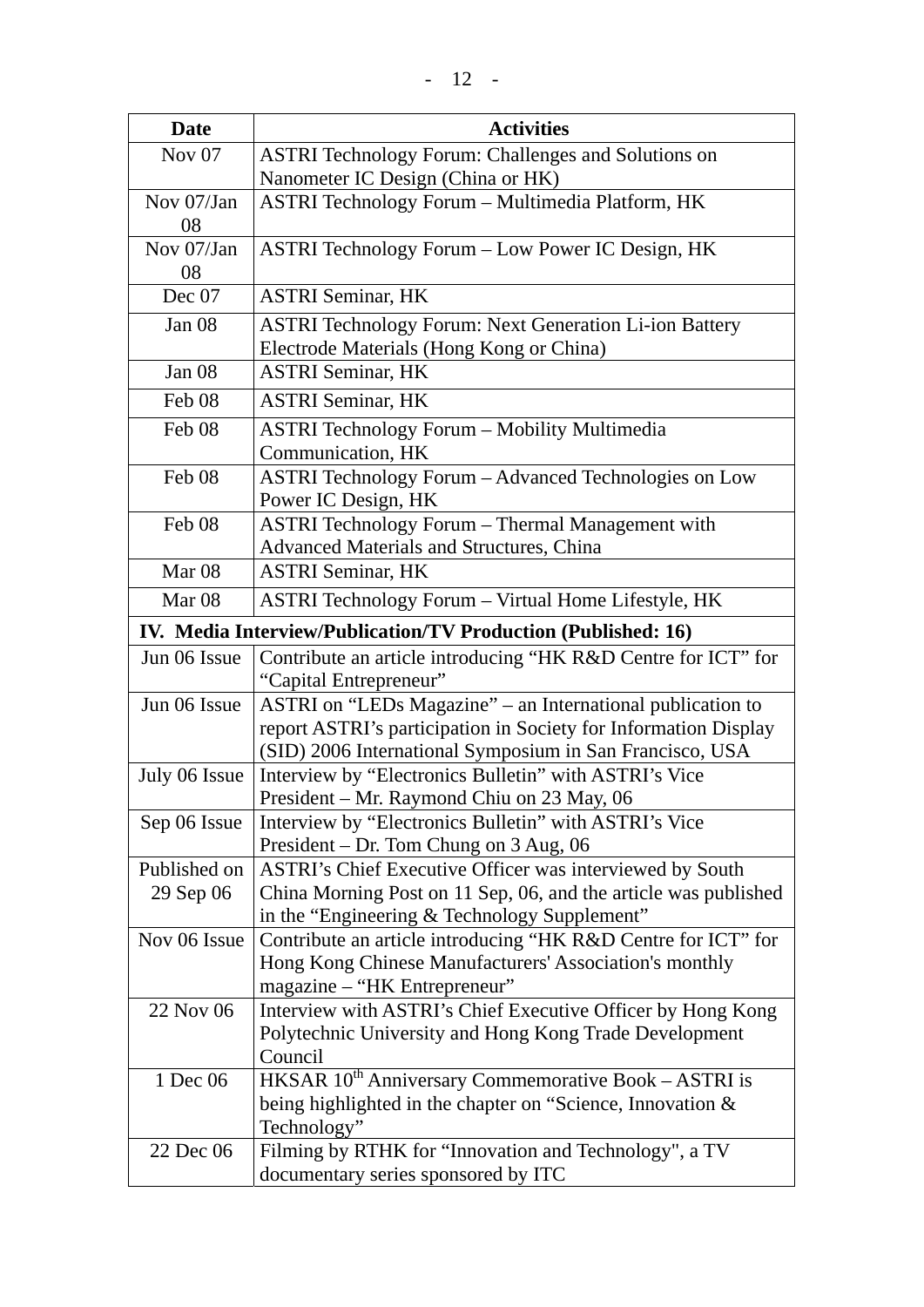| <b>Date</b>                                               | <b>Activities</b>                                                                                        |
|-----------------------------------------------------------|----------------------------------------------------------------------------------------------------------|
| Jan $07$                                                  | Interview by "China Electronic Market" (Vol. 2. 2007) with                                               |
|                                                           | ASTRI's Vice President & R&D Director - Mr. Peter Diu                                                    |
| Published on                                              | Interview by "Career Times – IT & Engineering Supplement"                                                |
| 16 Mar 07                                                 | with ASTRI's Vice President & Group Director - Dr. Chih-lin I<br>on 28 Feb, 07                           |
| Published on                                              | Interview by "Hong Kong Economic Times" with ASTRI's                                                     |
| 11 Jun 07                                                 | Chairman - Dr. Allan Wong on 6 Jun, 07                                                                   |
| Published on                                              | Interview by "Ming Pao" with ASTRI's Chairman - Dr. Allan                                                |
| 11 Jun 07                                                 | Wong on 6 Jun, 07                                                                                        |
| 12 Jun 07                                                 | Interview by "Commercial Daily" with ASTRI's Vice President<br>and Group Director - Dr. Shen-Chang Chao  |
| 18 Jun 07                                                 | Interview by "Television Broadcasts Limited" with ASTRI's                                                |
|                                                           | Chairman - Dr. Allan Wong                                                                                |
| Published on                                              | Interview by "South China Morning Post" with ASTRI's                                                     |
| 20 Jun 07                                                 | Chairman – Dr. Allan Wong on 18 Jun, 07                                                                  |
| V.<br><b>VIP Visit/Laboratory Tour (Already Held: 62)</b> |                                                                                                          |
| 19 Apr 06                                                 | Shang Yong, Vice Minister of Ministry of Science & Technology                                            |
| 21 Apr 06                                                 | Ministry of Information Industry                                                                         |
| 26 Apr 06                                                 | Fujian Economic & Trade Commission                                                                       |
| 18 May 06                                                 | Chongqing Science and Technology Commission                                                              |
| 23 May 06                                                 | Shenzhen CXO Club                                                                                        |
| 26 May 06                                                 | Optoelectronics Industry of Xiamen                                                                       |
| 12 Jun 06                                                 | Government of Alberta, Canada                                                                            |
| 3 Jul 06                                                  | Gold Peak Industries (Holdings) Limited                                                                  |
| 6 Jul 06                                                  | University of Cambridge - Department of Manufacturing<br>Engineering (MET II)                            |
| 10 Jul 06                                                 | Hong Kong Science Student Project Competition 2006's winning<br>teams                                    |
| 19 Jul 06                                                 | <b>Shenzhen Virtual University</b>                                                                       |
| 21 Jul 06                                                 | Ms. Regina Ip - Savantas Policy Institute                                                                |
| 24 Jul 06                                                 | Sichuan Changhong Electric Company Limited                                                               |
| 24 Jul 06                                                 | <b>Taiwan Teco Corporation</b>                                                                           |
| 1 Aug 06                                                  | Dongguan – Science & Technology Bureau delegation                                                        |
| 1 Aug 06                                                  | Wenzhou delegation – entrepreneurs from high-tech                                                        |
|                                                           | manufacturing business sector of Zhejiang Wenzhou                                                        |
| 31 Aug 06                                                 | The Economic Analysis and Business Facilitation Unit                                                     |
| 1 Sep 06                                                  | (EABFU), Financial Secretary's Office, HKSARG<br><b>Swedish Innovation delegation</b>                    |
|                                                           |                                                                                                          |
| 21 Sep 06                                                 | Shenzhen delegation - Led by Vice Mayor Mr. Liu Yingli,<br><b>Shenzhen Municipal People's Government</b> |
| 25 Sep 06                                                 | Beijing delegation                                                                                       |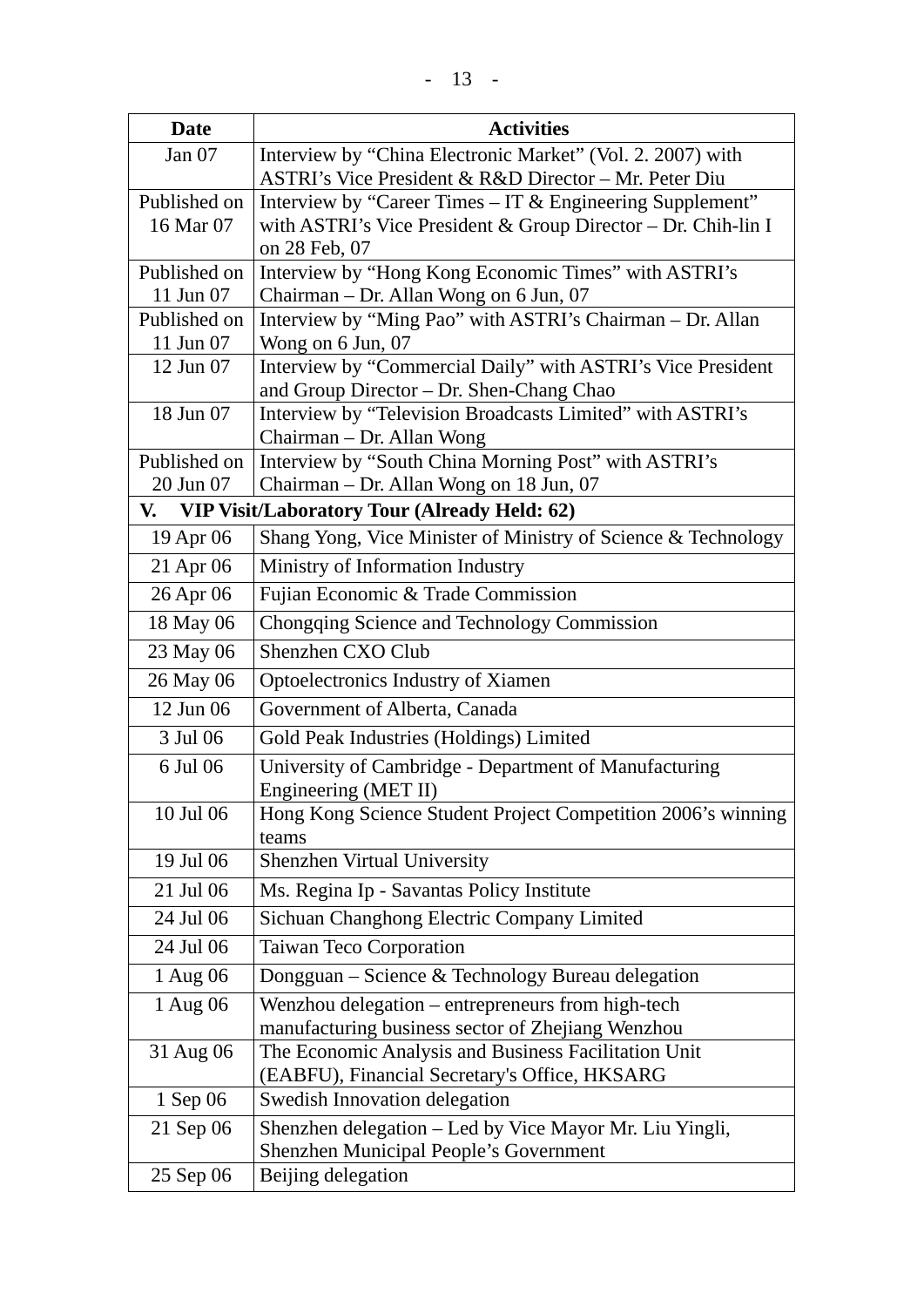| <b>Date</b> | <b>Activities</b>                                                                                                                                                                                                           |
|-------------|-----------------------------------------------------------------------------------------------------------------------------------------------------------------------------------------------------------------------------|
| 27 Sep 06   | Kunshan - Science & Technology Bureau delegation                                                                                                                                                                            |
| 27 Sep 06   | Suzhou delegation                                                                                                                                                                                                           |
| 29 Sep 06   | Hei Long Jiang delegation                                                                                                                                                                                                   |
| 11 Oct 06   | Hong Kong Trade Development Council Electronics/Electrical                                                                                                                                                                  |
|             | <b>Appliances Industries Advisory Committee</b>                                                                                                                                                                             |
| 13 Oct 06   | Tsinghua University delegation                                                                                                                                                                                              |
| 13 Oct 06   | Xiamen - Science & Technology Bureau delegation                                                                                                                                                                             |
| 16 Oct 06   | <b>Chile Electronics Partnership Mission</b>                                                                                                                                                                                |
| 19 Oct 06   | Fujian - Science & Technology Bureau delegation                                                                                                                                                                             |
| 23 Oct 06   | Israel Technion Institute of Management's visit (TIM)                                                                                                                                                                       |
| 24 Oct 06   | The Chief Executive of HKSAR Government, Mr. Donald<br>Tsang's visit                                                                                                                                                        |
| 26 Oct 06   | U.S. Chinese Institute of Engineers                                                                                                                                                                                         |
| 7 Nov 06    | <b>Science Park Association Denmark</b>                                                                                                                                                                                     |
| 9 Nov 06    | Hei Long Jiang - Science & Technology Bureau delegation                                                                                                                                                                     |
| 10 Nov 06   | Shanghai SVA delegation                                                                                                                                                                                                     |
| 23 Nov 06   | Dr. Shih, Taiwan (Former President of ITRI)                                                                                                                                                                                 |
| 1 Dec 06    | Suzhou delegation                                                                                                                                                                                                           |
| 4 Dec 06    | Kunshan delegation                                                                                                                                                                                                          |
| 7 Dec 06    | TR Labs, Canadian delegation                                                                                                                                                                                                |
| 13 Dec 06   | Mr. Peter Wong (CEO of Hutchison Global Communications<br>Ltd.                                                                                                                                                              |
| 13 Dec 06   | Yangtze University delegation, Huibei                                                                                                                                                                                       |
| 14 Dec 06   | Shanghai Vice Mayor delegation                                                                                                                                                                                              |
| 19 Dec 06   | Dr. Mike Chang (Vice President of SAE Magnetics HK Ltd.)                                                                                                                                                                    |
| 19 Dec 06   | NSTDA delegation, Thailand                                                                                                                                                                                                  |
| 20 Dec 06   | <b>Industry Strategy Symposium Hong Kong delegation</b>                                                                                                                                                                     |
| 23 Jan 07   | Professor Ma Songde's visit (Former Vice-Minister, The Ministry<br>of Science and Technology of the People's Republic of China and<br>Honorary Professor of the Faculty of Engineering, Chinese<br>University of Hong Kong) |
| 31 Jan 07   | Chairman of Swedish's Öresund Innovation                                                                                                                                                                                    |
| 31 Jan 07   | Wong's International (Holdings) Ltd.                                                                                                                                                                                        |
| 1 Feb 07    | Mr. Wilson Fung (Executive Director of Hong Kong Productivity<br>Council)                                                                                                                                                   |
| 2 Mar 07    | Suzhou delegation                                                                                                                                                                                                           |
| 6 Mar 07    | <b>Switzerland Delegation</b>                                                                                                                                                                                               |
| 7 Mar 07    | China FAW Group Corporation                                                                                                                                                                                                 |
| 8 Mar 07    | <b>TEKEL</b> delegation, Finland                                                                                                                                                                                            |